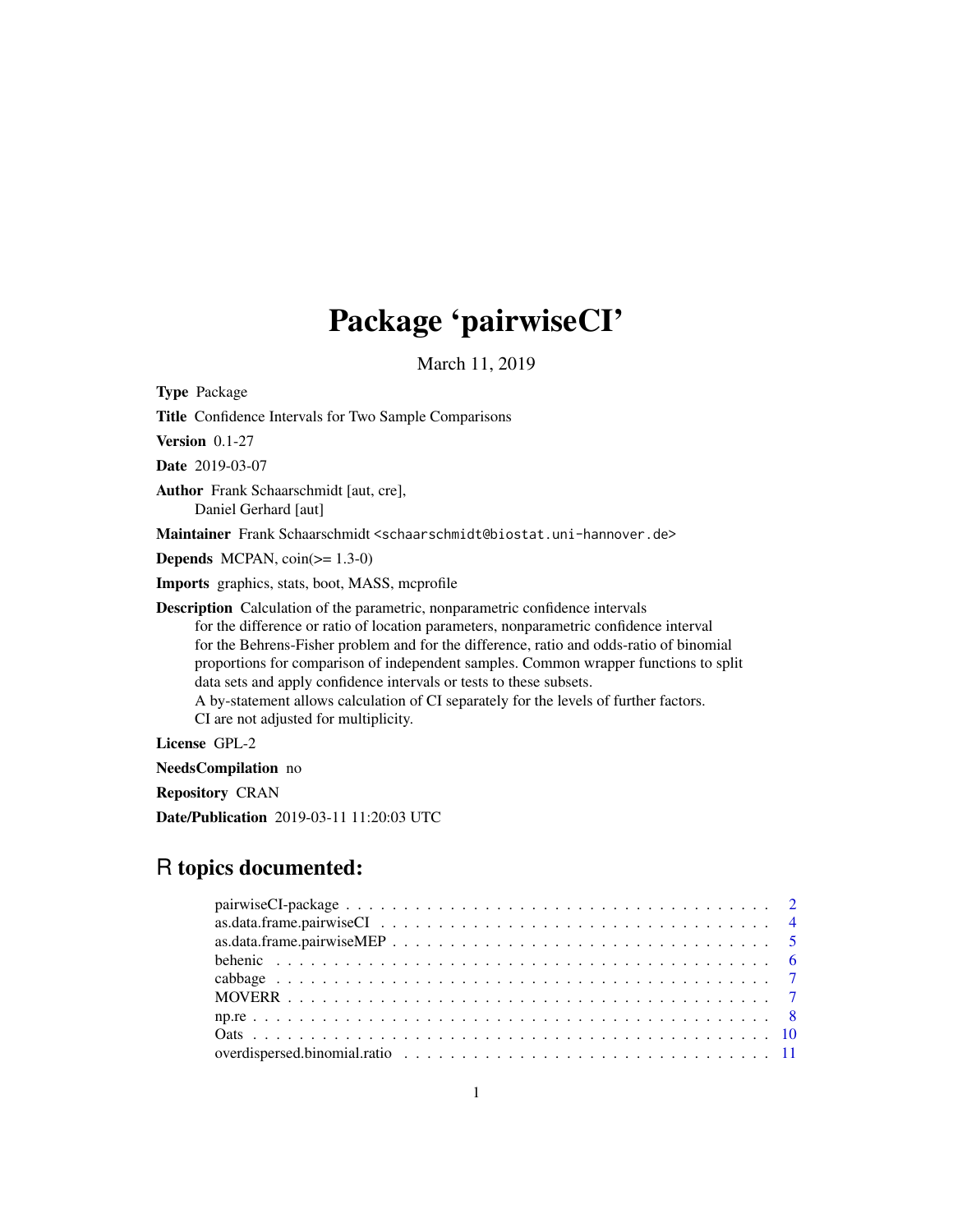<span id="page-1-0"></span>

| Index | 49 |
|-------|----|

pairwiseCI-package *Wrapper functions for two-sample confidence intervals and tests.*

#### Description

A collection of wrapper functions for simple evaluation of factorial trials. The function pairwiseCI allows to calculate 2-sample confidence intervals for all-pairs and many-to-one comparisons between levels of a factor. Intervals are NOT adjusted for multiple hypothesis testing per default. The function pairwiseTest allows to calculate p-values of two-sample tests for all-pairs and manyto-one comparisons between levels of a factor. P-values are NOT adjusted for multiple hypothesis testing per default. Both function allow splitting of the data according to additional factors. Intervals can be plotted, summary.pairwiseTest allows to use the p-value adjustments as implemented in p.adjust(stats). Different test and interval methods (parametric, nonparametric, bootstrap for robust estimators of location, binomial proportions) are implemented in a unified user level function.

# Author(s)

Frank Schaarschmidt and Daniel Gerhard, for the Institute of Biostatistics, Leibniz Universitaet Hannover Maintainer: Frank Schaarschmidt <schaarschmidt@biostat.uni-hannover.de>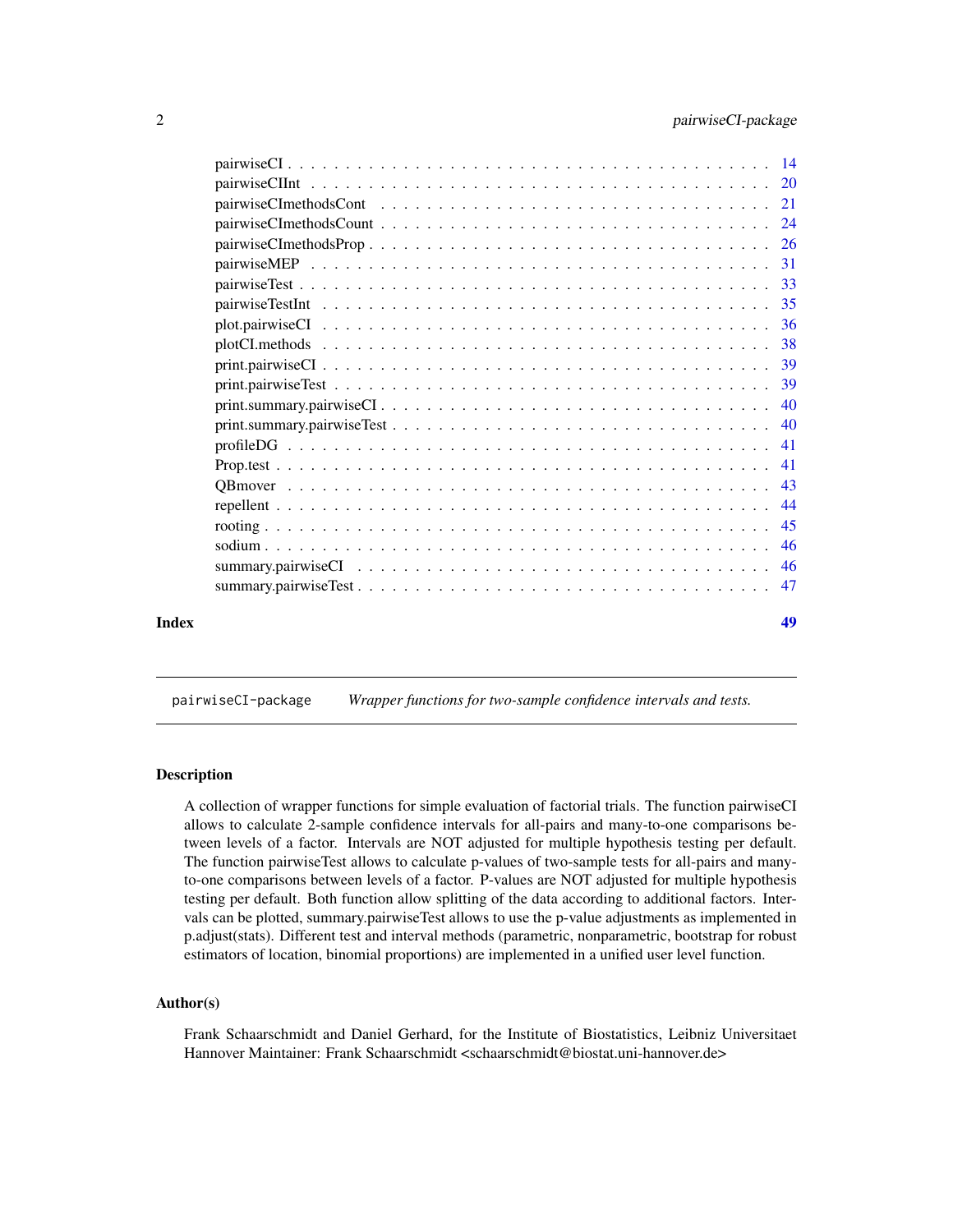# See Also

Multiple comparisons for the differences of means:multcomp

pairwise.t.test(stats) pairwise.prop.test(stats) p.adjust(stats)

#### Examples

```
# some examples:
# In many cases the shown examples might not make sense,
# but display how the functions can be used.
data(Oats)
Oats
# # all pairwise comparisons,
# separately for each level of nitro:
apc <- pairwiseCI(yield ~ Variety, data=Oats,
by="nitro", method="Param.diff")
apc
# Intervals can be plotted:
plot(apc)
# See ?pairwiseCI or ?pairwiseCImethodsCont
# for further options for intervals of 2 samples
# of continuous data.
# Or a test
apcTest <- pairwiseTest(yield ~ Variety, data=Oats,
by="nitro", method="t.test")
# with holm-adjusted p-values:
summary(apcTest, p.adjust.method="holm")
# # If only comparisons to one control would be of interest:
# many to one comparisons, with variety Marvellous as control,
# for each level of nitro separately:
m21 <- pairwiseCI(yield ~ Variety, data=Oats,
 by="nitro", method="Param.diff", control="Marvellous")
##############################################
# # Proportions: another structure of the data is needed.
```
# Currently the data.frame data must contain two columns,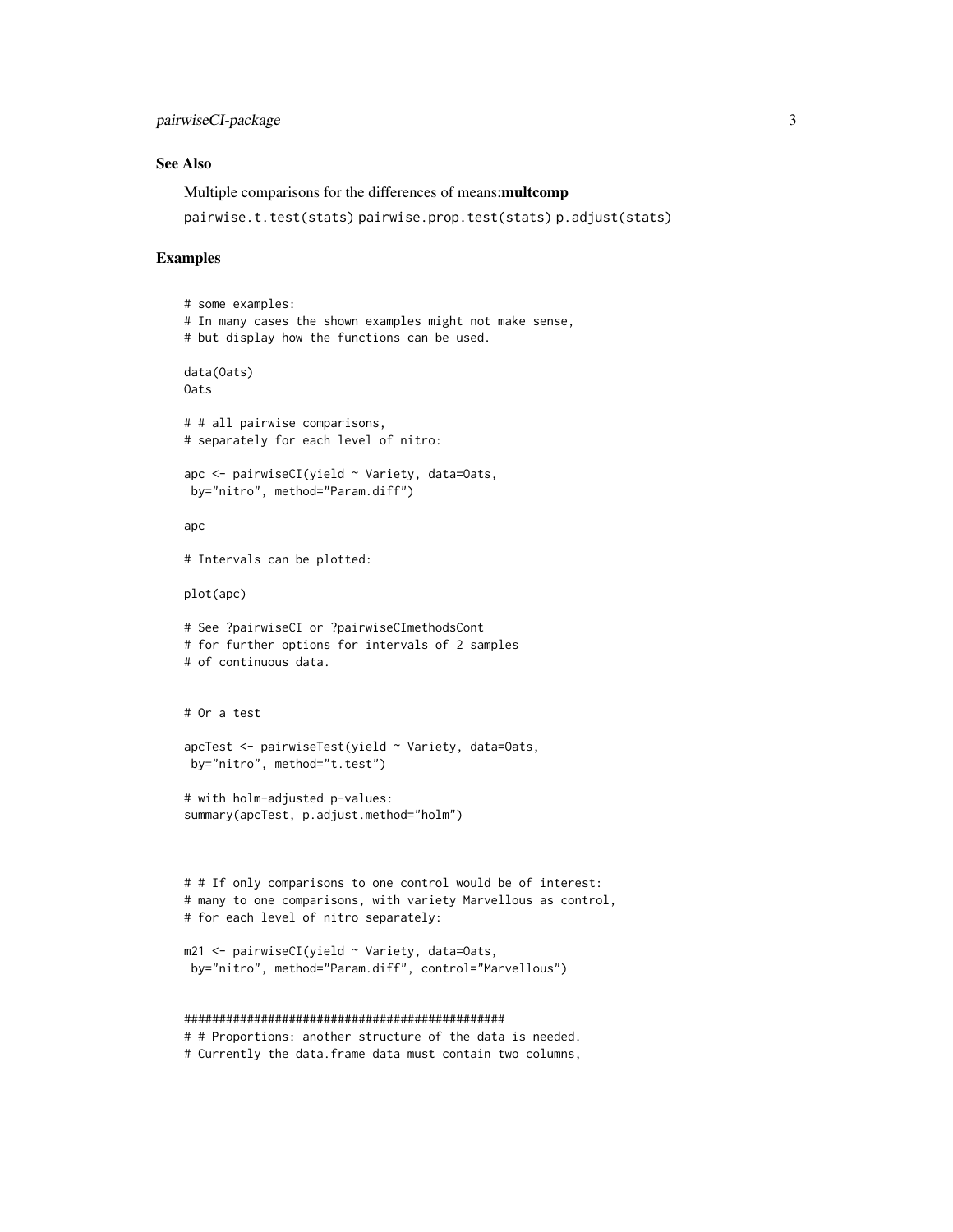```
# specifying the number of successes and failures on each
# unit.
# The rooting example:
# Calculate confidence intervals for the
# difference of proportions between the 3 doses of IBA,
# separately for 4 combinations of "Age" and "Position".
# Note: we pool over Rep in that way. Whether this makes
# sense or not, is decision of the user.
data(rooting)
rooting
# Confidence intervals for the risk difference
aprootsRD<-pairwiseCI(cbind(root, noroot) ~ IBA,
data=rooting, by=c("Age", "Position"), method="Prop.diff")
# See ?pairwiseCIProp for further options to compare proportions
# Or a test:
aprootsTest<-pairwiseTest(cbind(root, noroot) ~ IBA,
data=rooting, by=c("Age", "Position"), method="Prop.test")
aprootsTest
summary(aprootsTest, p.adjust.method="holm")
```
<span id="page-3-1"></span>as.data.frame.pairwiseCI

*Coercing pairwiseCI objects to data.frames*

# Description

Creates a data.frame from the output of pairwiseCI.

# Usage

```
## S3 method for class 'pairwiseCI'
as.data.frame(x, ...)
```

| X        | an object of class "pairwiseCI" |
|----------|---------------------------------|
| $\cdots$ | currently not used              |

<span id="page-3-0"></span>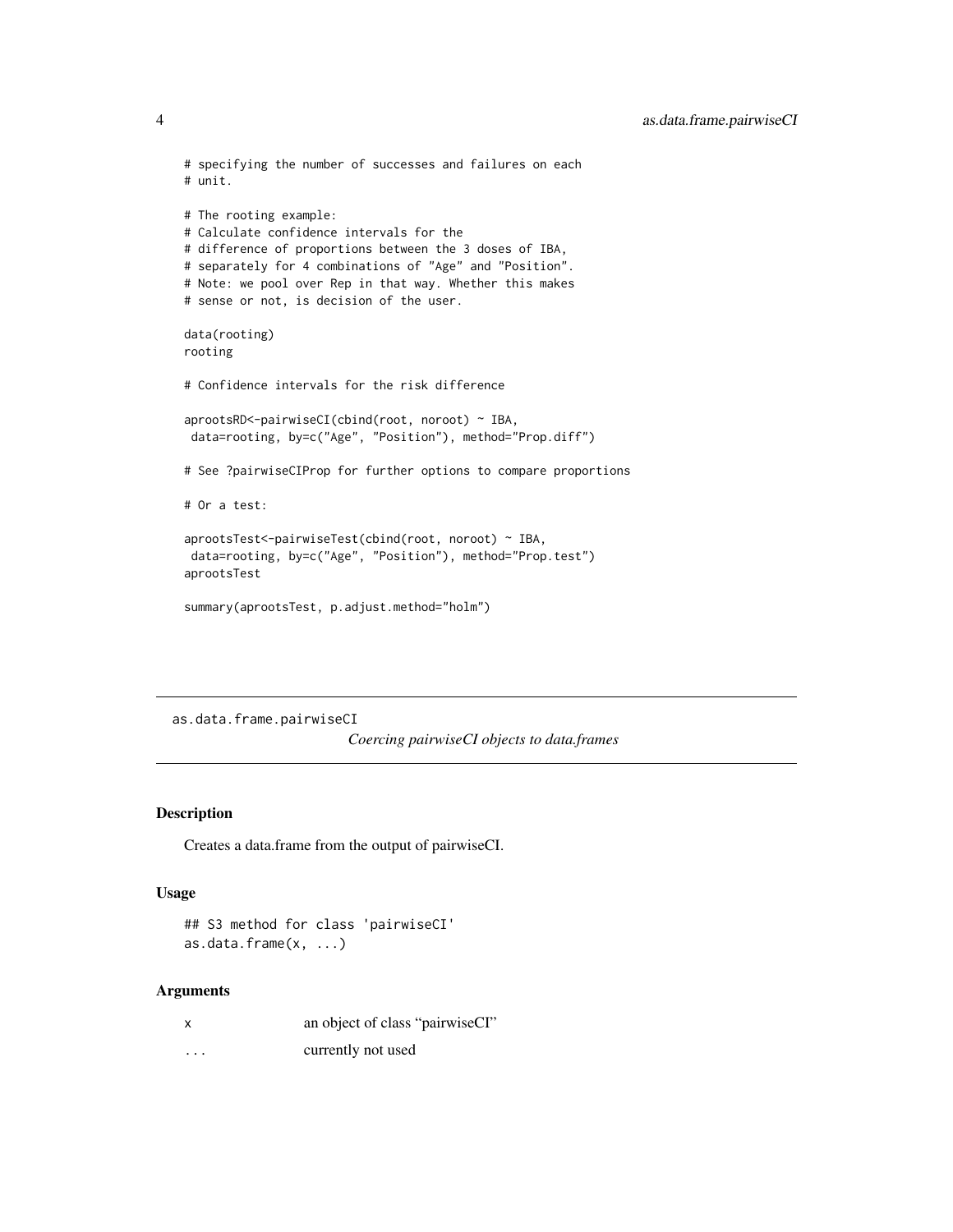# <span id="page-4-0"></span>Value

A data.frame with the columns

| estimate                                                           | containing the estimates                                                 |  |  |  |
|--------------------------------------------------------------------|--------------------------------------------------------------------------|--|--|--|
| lower                                                              | containing the lower bounds                                              |  |  |  |
| upper                                                              | containing the upper bounds                                              |  |  |  |
| comparison                                                         | containing character strings, specifying which levels have been compared |  |  |  |
| and if the argument by has been specified,                         |                                                                          |  |  |  |
| by                                                                 | containing the levels by which the original data set has been split      |  |  |  |
| and the conf. level and a character string naming the used method. |                                                                          |  |  |  |

# See Also

[pairwiseCI](#page-13-1), [summary.pairwiseTest](#page-46-1)

# Examples

```
data(repellent)
```

```
out2<-pairwiseCI(decrease~treatment, data=repellent, control="H",
alternative="two.sided", method="Param.diff")
```
out2

```
as.data.frame(out2)
```
<span id="page-4-1"></span>as.data.frame.pairwiseMEP

*Coerce pairwiseMEP objects to data.frames*

# Description

Coerces the output of the function pairwiseMEP to a data.frame.

# Usage

```
## S3 method for class 'pairwiseMEP'
as.data.frame(x, row.names = NULL,
optional = FALSE, whichep = NULL, ...)
```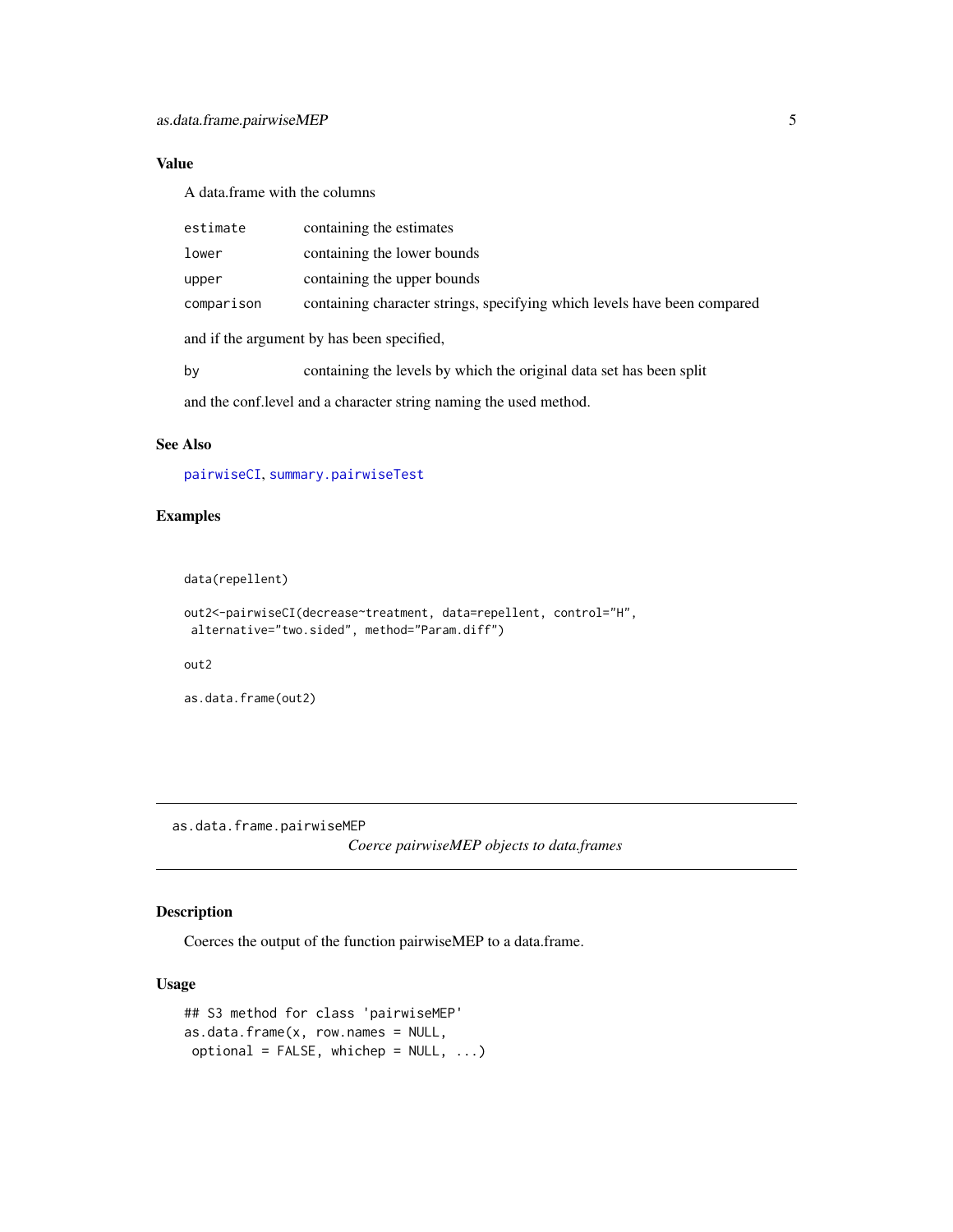<span id="page-5-0"></span>**6** behenic

# Arguments

| X         | an object of class "pairwise MEP" as can be obtained by calling pairwise MEP                                                                                                                                             |
|-----------|--------------------------------------------------------------------------------------------------------------------------------------------------------------------------------------------------------------------------|
| row.names | as in as.data.frame                                                                                                                                                                                                      |
| optional  | as in as.data.frame                                                                                                                                                                                                      |
| whichep   | a vector of integers or character strings, indexing which endpoints (which re-<br>sponse variables) from object x shall be coerced to a data.frame; if omitted (de-<br>fault), all endpoints are coerced to a data.frame |
| $\cdots$  | Further arguments to be passed to as . data. frame                                                                                                                                                                       |

#### Value

A data.frame with columns

| estimate   | numeric, the point estimates                                                                             |
|------------|----------------------------------------------------------------------------------------------------------|
| lower      | numeric, the lower confidence limits                                                                     |
| upper      | numeric, the upper confidence limits                                                                     |
| comparison | character, the name of the groupwise comparison                                                          |
| by         | optional, character, the name of subset of the original data. frame                                      |
| response   | character, the name of the response variable                                                             |
| method     | character, the name of the method used for calculation of the lower and upper<br>limits, see pairwiseMEP |

behenic *Measurements of behenic acid in two samples*

#### Description

Observations below a detection limit: in field trials with transgenic and isogenic corn varieties the behenic acid content was measured. Objective is to prove equivalence.

#### Usage

data(behenic)

#### Format

A data frame with 12 observations on the following 2 variables.

Treatment a factor with 2 levels: transgenic xisogenic

Behenic a numeric vector giving concentration of behenic acid, where 0.002 is the detection limit

# Source

*Oberdoerfer, R.B.* Example dataset from composition analyses of genetically modified oilseed rape seeds. 2003; BCS GmbH.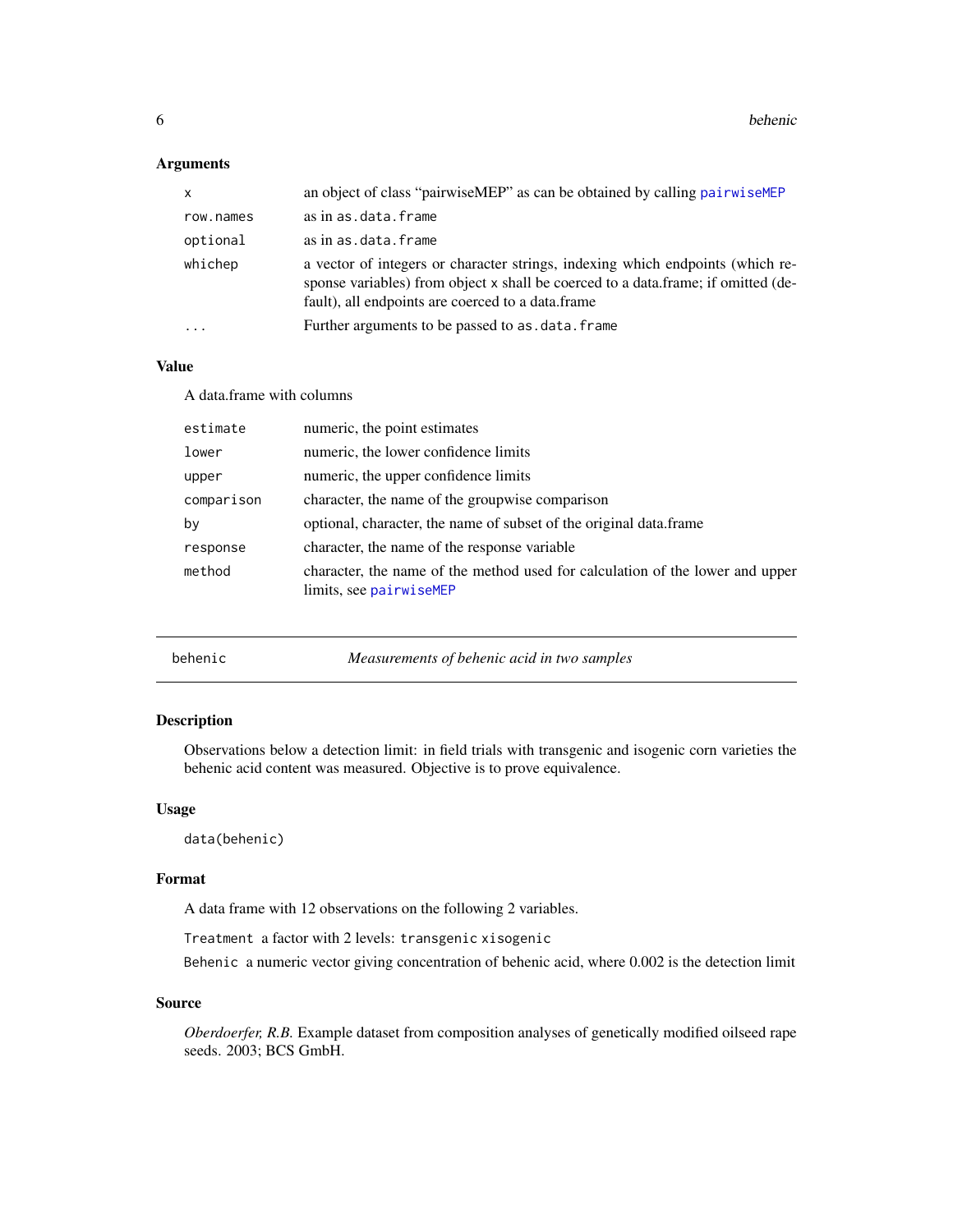#### <span id="page-6-0"></span>cabbage 7 and 2008 and 2008 and 2008 and 2008 and 2008 and 2008 and 2008 and 2008 and 2008 and 2008 and 2008 and 2008 and 2008 and 2008 and 2008 and 2008 and 2008 and 2008 and 2008 and 2008 and 2008 and 2008 and 2008 and 2

# Examples

```
data(behenic)
boxplot(Behenic~Treatment, data= behenic)
```
# cabbage *Yield of cabbage in one-factorial field trial*

# Description

Cabbage yield in dependence of four doses of fertilizer.

#### Usage

data(cabbage)

# Format

A data frame with 20 observations on the following 2 variables.

Fert a factor with levels D1 D2 D3 D4, the different doses of fertilizer

yield a numeric vector, cabbage yield

#### Examples

```
data(cabbage)
boxplot(yield~Fert, data=cabbage)
```
MOVERR *MOVER-R method by Donner and Zhou (2012)*

#### Description

Compute confidence intervals for the ratio (theta1/theta0) of two parameters based on point estimates and confidence intervals for the two parameters, theta1 and theta0.

# Usage

```
MOVERR(theta0, ci0, theta1, ci1, alternative = "two.sided")
```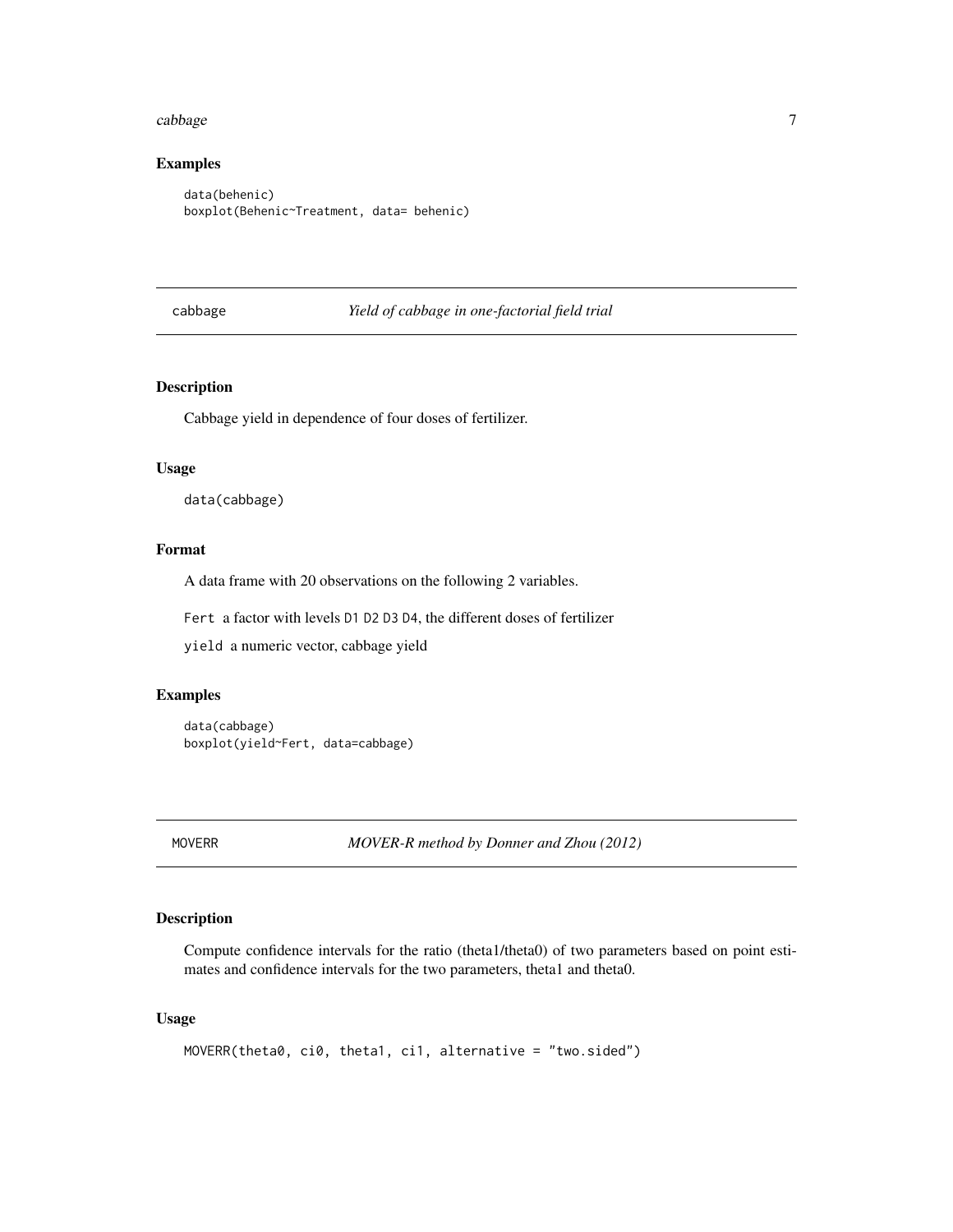#### <span id="page-7-0"></span>**Arguments**

| theta0      | a single numeric vale, the point estimate for the parameter to appear in the de-<br>nominator                           |
|-------------|-------------------------------------------------------------------------------------------------------------------------|
| ci0         | vector with two numeric values, the lower and upper confidence limits for the<br>parameter to appear in the denominator |
| theta1      | a single numeric vale, the point estimate for the parameter to appear in the nu-<br>merator                             |
| ci1         | vector with two numeric values, the lower and upper confidence limits for the<br>parameter to appear in the numerator   |
| alternative | a character string, "two sided" for two-sided intervals, "less" for upper lim-<br>its, "greater" for lower limits only  |

#### Details

This function implements Eq. (9) in Donner and Zou (2012), for computing confidence intervals for a ratio of two parameters, when their estimators are uncorrelated.

#### Value

a list with elements

| conf.int                                      | numeric, the lower and upper confidence limits for the ratio |  |  |  |  |
|-----------------------------------------------|--------------------------------------------------------------|--|--|--|--|
| estimate                                      | the point estimate for the ratio                             |  |  |  |  |
| and the input estimates and confidence limits |                                                              |  |  |  |  |

#### Author(s)

Frank Schaarschmidt

# References

*Donner and Zou (2012):* Closed-form confidence intervals for functions of the normal mean and standard deviation. Statistical Methods in Medical Research 21(4):347-359.

np.re *Nonparametric test and confidence interval based on relative effects*

#### Description

Nonparametric test and confidence interval for comparing two samples in presence of heterogeneous variances (Behrens Fisher Problem). The confidence intervals estimate the relative effect  $p(x,y)$ , i.e. the probability that a randomly chosen observation from population  $x$  is larger than a randomly chosen observation from population y,  $P(x > y) + P(x = y)/2$ . Different approximations are available, the method is designed for continuous or ordered categorical data.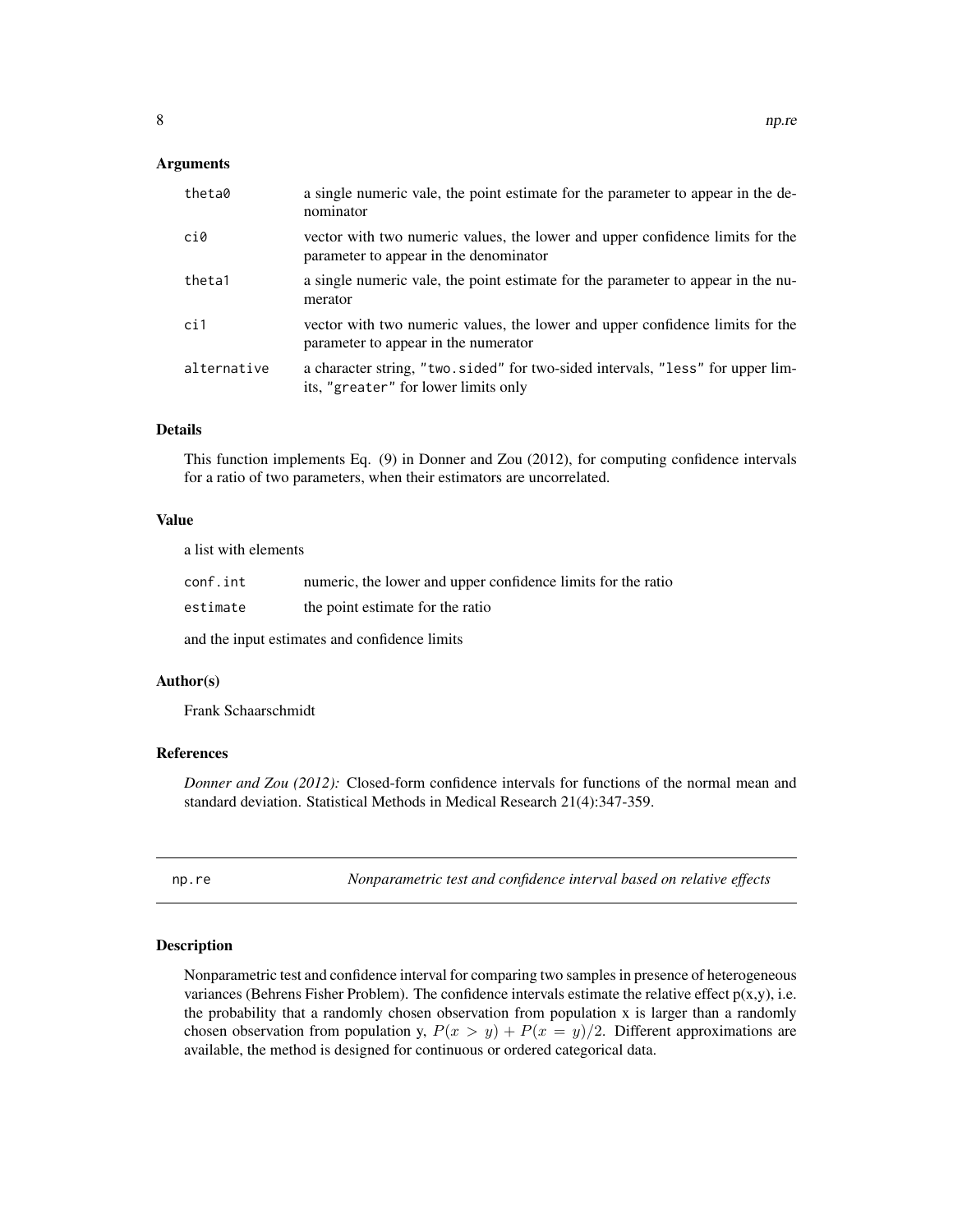np.re 9

# Usage

```
np.re(x, y, conf.level = 0.95,alternative = c("two(side", "less", "greater"),method = c("logit", "probit", "normal", "t.app"))
```
# Arguments

| x           | a numeric vector, containing the observations of the first sample                                                                                                                                                                                                                         |
|-------------|-------------------------------------------------------------------------------------------------------------------------------------------------------------------------------------------------------------------------------------------------------------------------------------------|
| y           | a numeric vector, containing the observations of the second sample                                                                                                                                                                                                                        |
| conf.level  | a single numeric value, the desired confidence level of the interval to be con-<br>structed.                                                                                                                                                                                              |
| alternative | a single character string, one of "two sided" (for two-sided testing and confi-<br>dence intervals), "less" (for testing that $x < y$ in tendency, or upper confidence<br>limits for $p(x,y)$ , or "greater" (for testing $x > y$ in tendency, or lower confidence<br>limits for $p(x,y)$ |
| method      | a single character string, one of "logit", "probit", "normal", "t.app", specifying<br>which of the different available approximative methods should be used. See<br>details below.                                                                                                        |

#### Details

The function performs two sample tests for the nonparametric Behrens-Fisher problem. The hypothesis tested is

$$
H_0: p(x, y) = 1/2
$$

, where  $p(x,y)$  denotes the relative effect of 2 independent samples x and y. Further, confidence intervals for the relative effect  $p(x,y)$  are computed. For the computation of p-values as well as confidence limits, a standard normal or Satterthwaite t-approximation can be used directly on the scale of the relative effects (method "normal","t.app"). Based on these methods, the intervals may have bounds outside [0,1] for extreme results. Alternatively variance stabilising transformations (Probit and Logit) may be used in combination with normal approximation (methods "logit", and "probit").

If the samples are completely separated, the variance estimator is zero by construction. In this case, estimated relative effects 0 or 1 are replaced with 0.001, 0.999 respectively. The variance estimator is replaced as described in Neubert and Brunner (2006).

# Value

An object of class "htest"

#### Author(s)

Frank Konietschke, nparcomp, with adaptations by Frank Schaarschmidt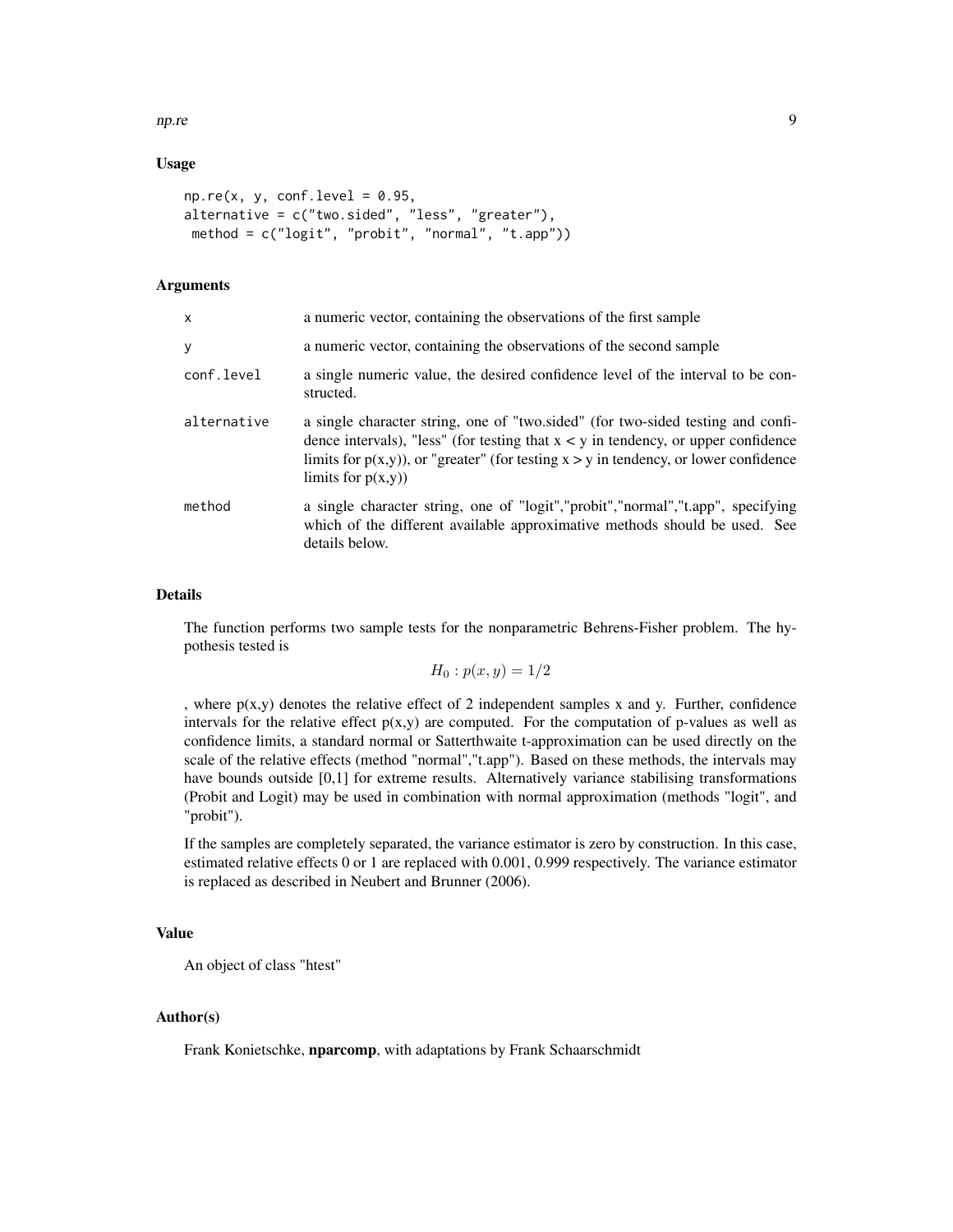#### References

*Brunner, E., Munzel, U. (2000).* The Nonparametric Behrens-Fisher Problem: Asymptotic Theory and a Small Sample Approximation. Biometrical Journal 42, 17 -25. *Neubert, K., Brunner, E., (2006).* A Studentized Permutation Test for the Nonparametric Behrens-Fisher Problem. Computational Statistics and Data Analysis.

# Examples

data(sodium)

```
iso<-subset(sodium, Treatment=="xisogenic")$Sodiumcontent
tra<-subset(sodium, Treatment=="transgenic")$Sodiumcontent
np.re(x=iso, y=tra, conf.level = 0.95)np.re(x=iso, y=tra, conf.level = 0.95, alternative="less")
np.re(x=iso, y=tra, conf.level = 0.95, alternative="greater")
```
Oats *The Oats data set*

#### Description

The yield of three varieties of Oat was recorded in a field trial with 6 Blocks on 4 levels of nitrogen fertilization. Originally a split plot design, here simply for demonstration of pairwiseCI.

#### Usage

data(Oats)

# Format

A data frame with 72 observations on the following 4 variables.

Block an ordered factor with levels VI < V < III < IV < II < I

Variety a factor with levels Golden Rain Marvellous Victory

nitro a numeric vector

yield a numeric vector

#### Source

See Oats(nlme).

#### Examples

```
data(Oats)
boxplot(yield ~ nitro*Variety, data=Oats)
```
<span id="page-9-0"></span>10 Oats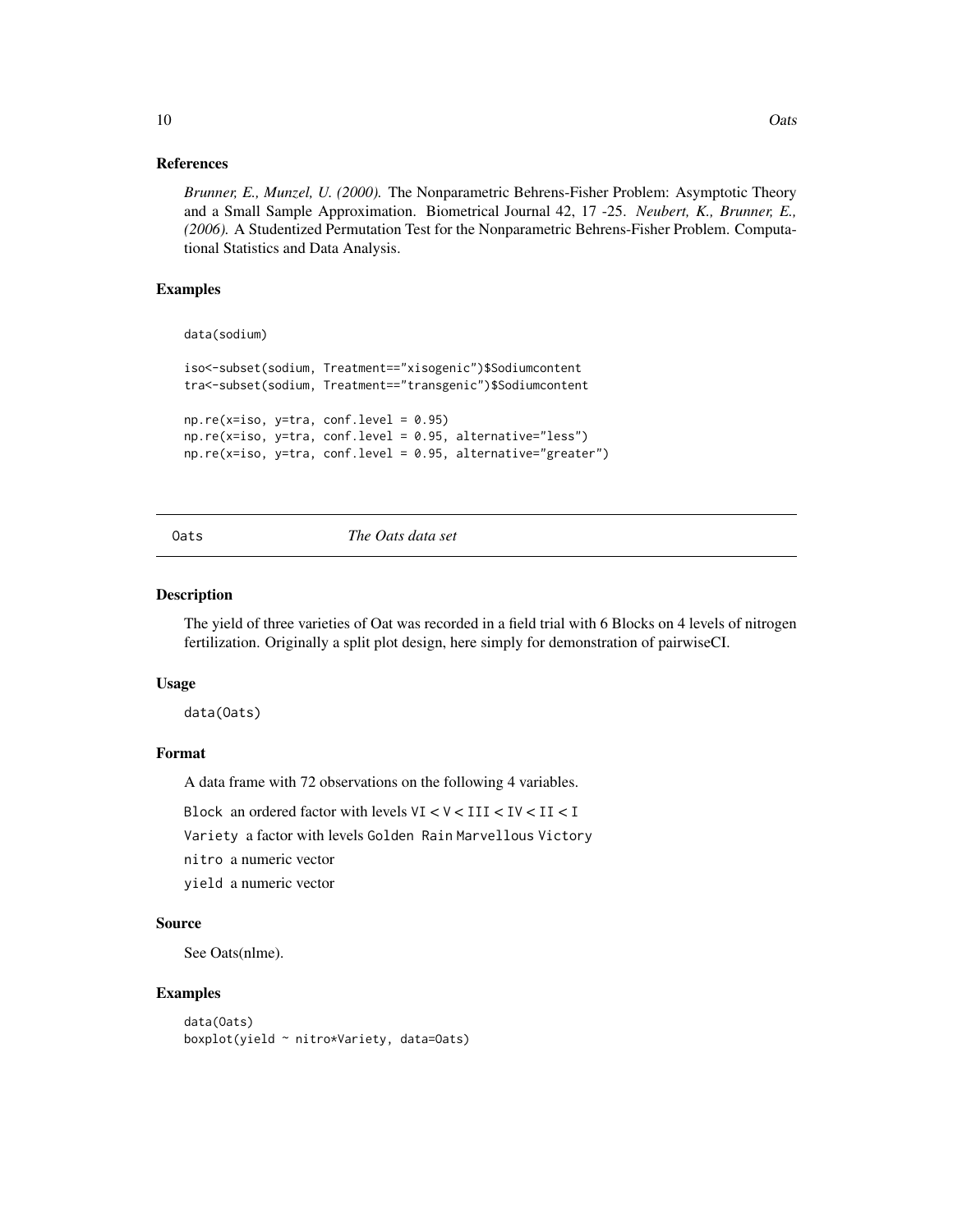<span id="page-10-0"></span>overdispersed.binomial.ratio

*Confidence intervals for risk ratios of overdispersed binomial data*

#### Description

Calculate approximate confidence intervals for ratios of proportions (risk ratios) of two samples. Three functions are available for intervals assuming the beta binomial distribution, based on a generalized assumption of overdispersion estimated from the residuals, and based on the quasibinomial assumption using a generalized linear model.

#### Usage

```
Betabin.ratio(x, y, conf.level=0.95, alternative="two.sided",
CImethod=c("FBB", "LBB"), iccpool=FALSE, resbin=FALSE)
ODbin.ratio(x, y, conf.level=0.95, alternative="two.sided",
CImethod=c("FOD", "LOD"), varmethod=c("res", "san"), resbin=FALSE)
Quasibin.ratio(x, y, conf.level = 0.95, alternative = "two.sided", grid = NULL)
```

| x           | a matrix or data. frame of the first sample, with two columns giving the counts of<br>successes and failures in the two columns; each row should correspond to one<br>experimental or observational unit; first column will be treated as 'success'                                                                                                                                                                                                                                         |
|-------------|---------------------------------------------------------------------------------------------------------------------------------------------------------------------------------------------------------------------------------------------------------------------------------------------------------------------------------------------------------------------------------------------------------------------------------------------------------------------------------------------|
| У           | a matrix or data. frame of the second sample, with two columns giving the counts<br>of successes and failures in the two columns; each row should correspond to one<br>experimental or observational unit; first column will be treated as 'success'                                                                                                                                                                                                                                        |
| conf.level  | a single numeric value between 0 and 1, the confidence level                                                                                                                                                                                                                                                                                                                                                                                                                                |
| alternative | a character string, "two.sided" for two-sided intervals, "less" for upper lim-<br>its, "greater" for lower limits only                                                                                                                                                                                                                                                                                                                                                                      |
| CImethod    | a character string, chossing between available methods for interval computation:<br>in betabin.ratio: assuming the beta binomial distribution "FBB" invokes the<br>Fieller-Bailey interval and "LBB" invokes the delta-method on the log scale (Lui<br>et al. 2000); in ODbin.ratio: without particular assumptions w.r.t to the dis-<br>tibution, "FOD" invokes the Fieller-Bailey interval and "LOD" invokes the delta-<br>method on the log scale as described by Zaihra and Paul (2010) |
| iccpool     | logical, if FALSE, a separate intra-class-correlation coefficient is estimated for<br>each sample (assuming different levels of overdispersion in the two samples); if<br>TRUE, a joint intra-class-correlation coefficient (assuming equal ICCs in the two<br>samples)                                                                                                                                                                                                                     |
| resbin      | logical: if FALSE, underdispersion is allowed in estimation; if TRUE, underdisper-<br>sion not allowed: when sample estimates suggest underdispersion, the variance<br>is fixed at the binommial variance                                                                                                                                                                                                                                                                                   |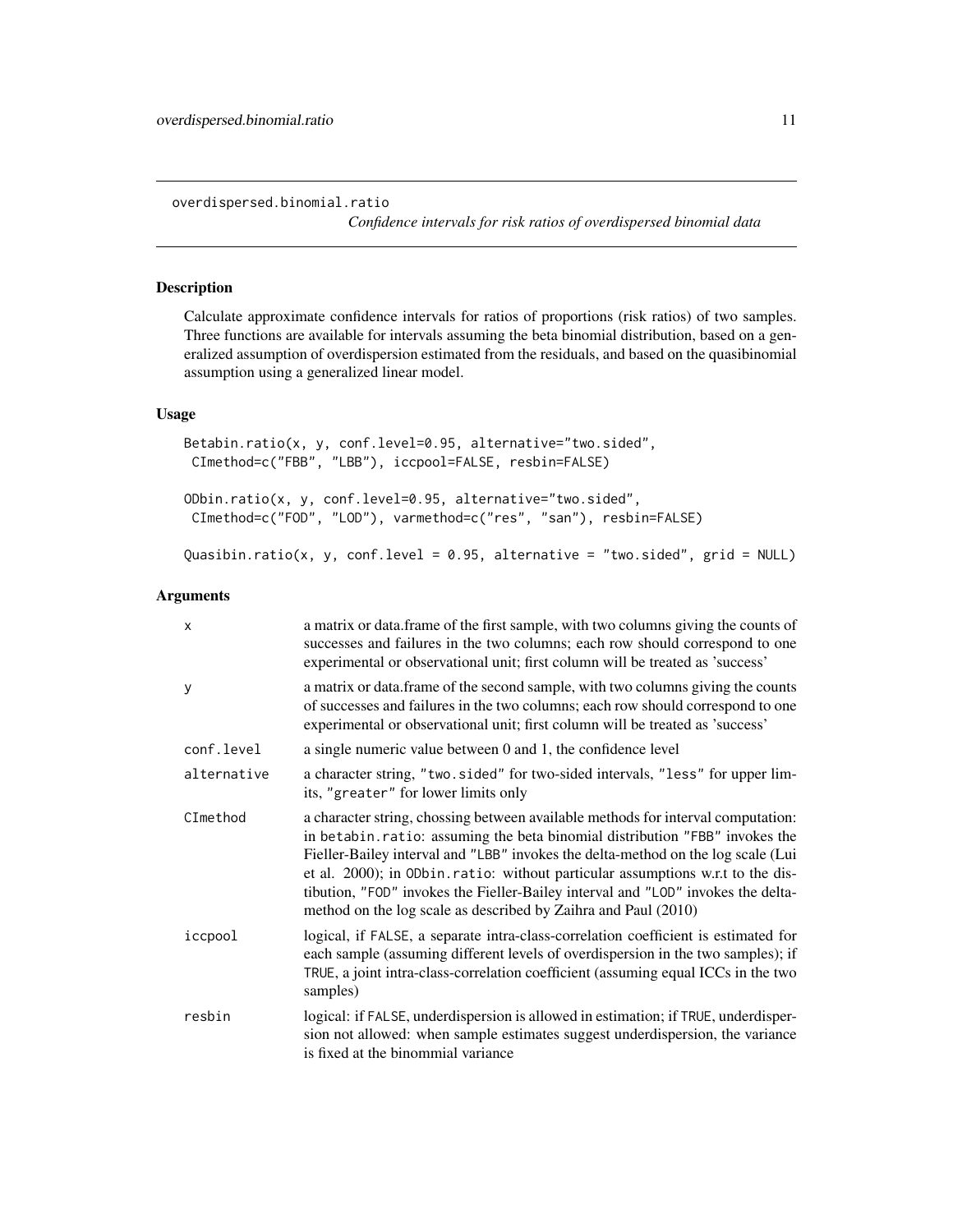| varmethod | a character string specifying te type of variance estimation in ODbin.ratio:<br>"res" is the residual variance, "san" corresponds to a sandwich estimator, de-<br>tails see (Zaihra and Paul, 2010) |
|-----------|-----------------------------------------------------------------------------------------------------------------------------------------------------------------------------------------------------|
| grid      | optional, a numeric vector to be supplied to the profiling used internally in<br>quasibin. ratio to obtain profile deviance intervals for each samples propor-<br>tion on the logit-scale.          |

#### Details

The methods in betabin.ratio are described by Lui et al., (2000), where different estimates for ICC (and thus overdispersion) are computed for each sample. For small sample size or extreme proportions, one may restrict the variance to that of the binomial distribution and/or use a pooled estimator of ICC for a joint model of overdispersion in the two samples.

The methods in ODbin.ratio are described by Zaihra and Paul (2010), where different estimates for overdispersion are computed for each sample. Zaihra and Paul refer to two different methods of estimating the variance (MR, MS), here referred to as "res", "san", respectively. As above one may restrict the variance to that of the binomial distribution.

The method to compute intervals under the quasibinomial assumptions in quasibin.ratio uses a quasibinomial generalized linear model to obtain profile deviance intervals (e.g. Bates and Watts, 1988; relying on package mcprofile), and then applies the MOVERR method by Donner and Zhou(2012); experimental!

#### Value

a list with elements

| conf.int | confidence limits for the ratio of proprotions in x over that in y  |
|----------|---------------------------------------------------------------------|
| estimate | the point estimate for the ratio of proprotions in x over that in y |

### Note

The method in quasibin.ratio is experimental.

#### Author(s)

Frank Schaarschmidt

#### References

*Lui K-L, Mayer JA, Eckhardt L (2000):* Confidence intervals for the risk ratio under cluster sampling based on the beta-binomial model. Statistics in Medicine 19, 2933-2942.

*Zaihra, T and Paul, S (2010):* Interval Estimation of Some Epidemiological Measures of Association. The International Journal of Biostatistics. 6 (1), Article 35.

*Bates and Watts(1988):* Nonlinear Regression Analysis and Its Applications, Wiley, Ch.6

*Donner and Zou (2012):* Closed-form confidence intervals for functions of the normal mean and standard deviation. Statistical Methods in Medical Research 21(4):347-359.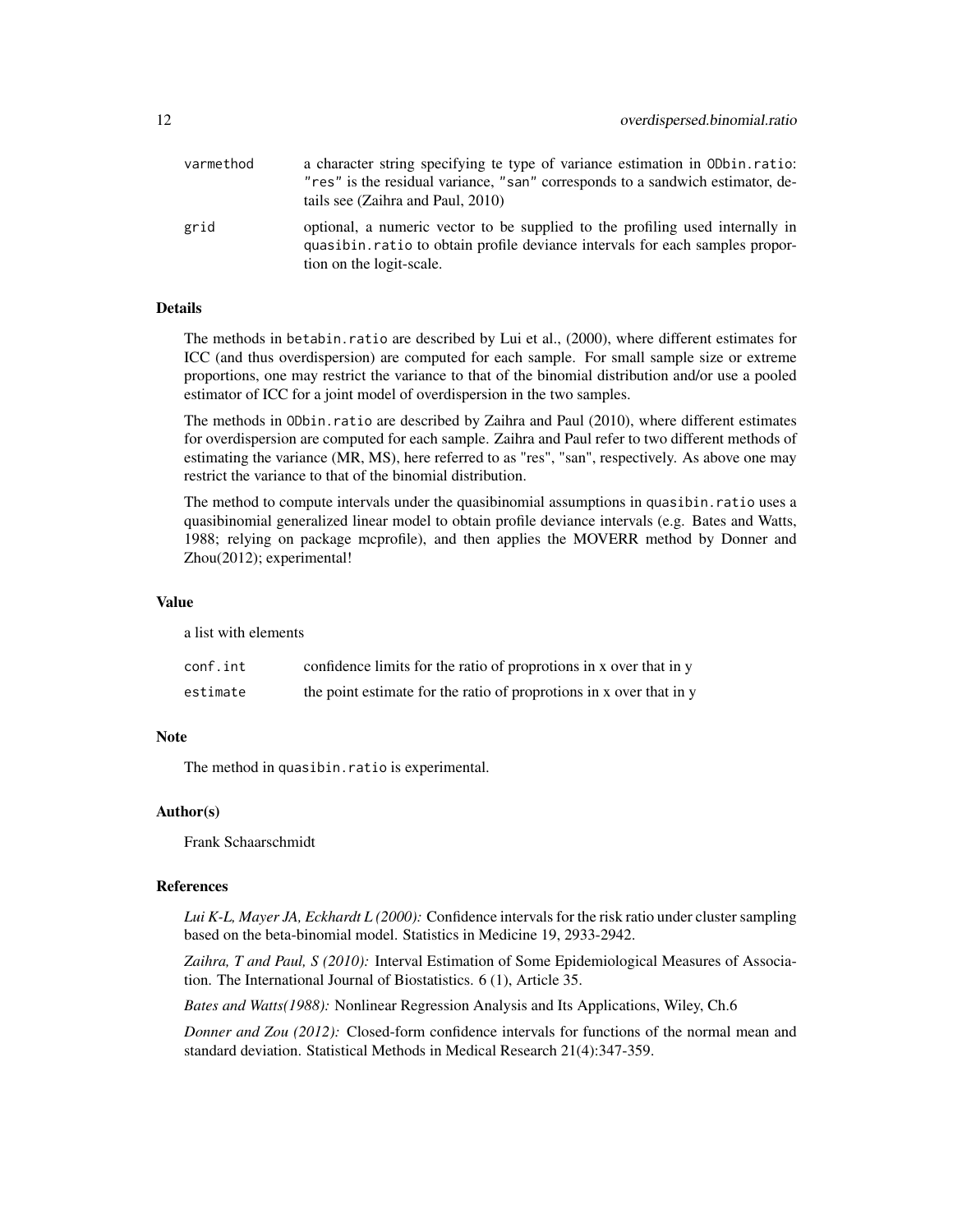#### Examples

```
# Toxicologoical data: Number of Pups alive four days after birth (16 litters of rats)
# Original source: Weil, 1970: Selection of valid number[...].
# Food and Cosmetics, Toxicology, 8, 177-182.
# Cited from Zaihra and Paul(2010): Interval Estimation of Some Epidemiological
# Measures of Association. Int. J Biostatistics, 6(1), Article 35.
mchem = c(12, 11, 10, 9, 11, 10, 10, 9, 9, 5, 9, 7, 10, 6, 10, 7)
xchem = c(12, 11, 10, 9, 10, 9, 9, 8, 8, 4, 7, 4, 5, 3, 3, 0)
dchem <- cbind("alive"=xchem, "dead"=mchem-xchem)
mcon = c(13, 12, 9, 9, 8, 8, 13, 12, 10, 10, 9, 13, 5, 7, 10, 10)
xcon = c(13, 12, 9, 9, 8, 8, 12, 11, 9, 9, 8, 11, 4, 5, 7, 7)dcon <- cbind("alive"=xcon, "dead"=mcon-xcon)
# Zaihra and Paul report: MR2: [0.714; 1.034]
ODbin.ratio(x=dchem, y=dcon, CImethod="LOD", resbin=FALSE)
# Zaihra and Paul report: MR4: [0.710; 1.029]
ODbin.ratio(x=dchem, y=dcon, CImethod="FOD", resbin=FALSE)
Betabin.ratio(x=dchem, y=dcon, CImethod="FBB", iccpool=TRUE, resbin=TRUE)
Quasibin.ratio(x=dchem, y=dcon)
# Solar protection data: intervention and control group (Mayer, 1997:)
# Number of children with adequate level of solar protection
# Source: Mayer, Slymen, Eckhardt et al.(1997): Reducing ultraviolat
# radiation exposure in children. Preventive Medicine 26, 845-861.
# Cited from: Lui et al. (2000)
mint=c(3,2,2,5,4,3,1,2,2,2,1,3,1,3,2,2,6,2,4,2,2,2,2,1,1,1,1,1,1)
xint=c(1,1,1,0,1,2,1,2,2,1,1,2,1,2,2,0,0,0,0,1,2,1,1,1,1,0,0,0,0)
dint <- cbind("adequate"=xint, "non-adequate"=mint-xint)
mcont=c(2,4,3,2,3,4,4,2,2,3,2,2,4,3,2,3,1,1,2,2,2,3,3,4,1,1,1,1,1)
xcont=c(0,0,2,2,0,4,2,1,1,3,2,1,1,3,2,3,1,0,1,2,1,1,2,4,1,1,1,0,0)
dcont <- cbind("adequate"=xcont, "non-adequate"=mcont-xcont)
# Lui et al.(2000) report for the Fieller-Bailey method
# with pooled ICC: 905% CI = [0.964; 2.281]
Betabin.ratio(x=dcont, y=dint, conf.level=0.95, alternative="two.sided",
```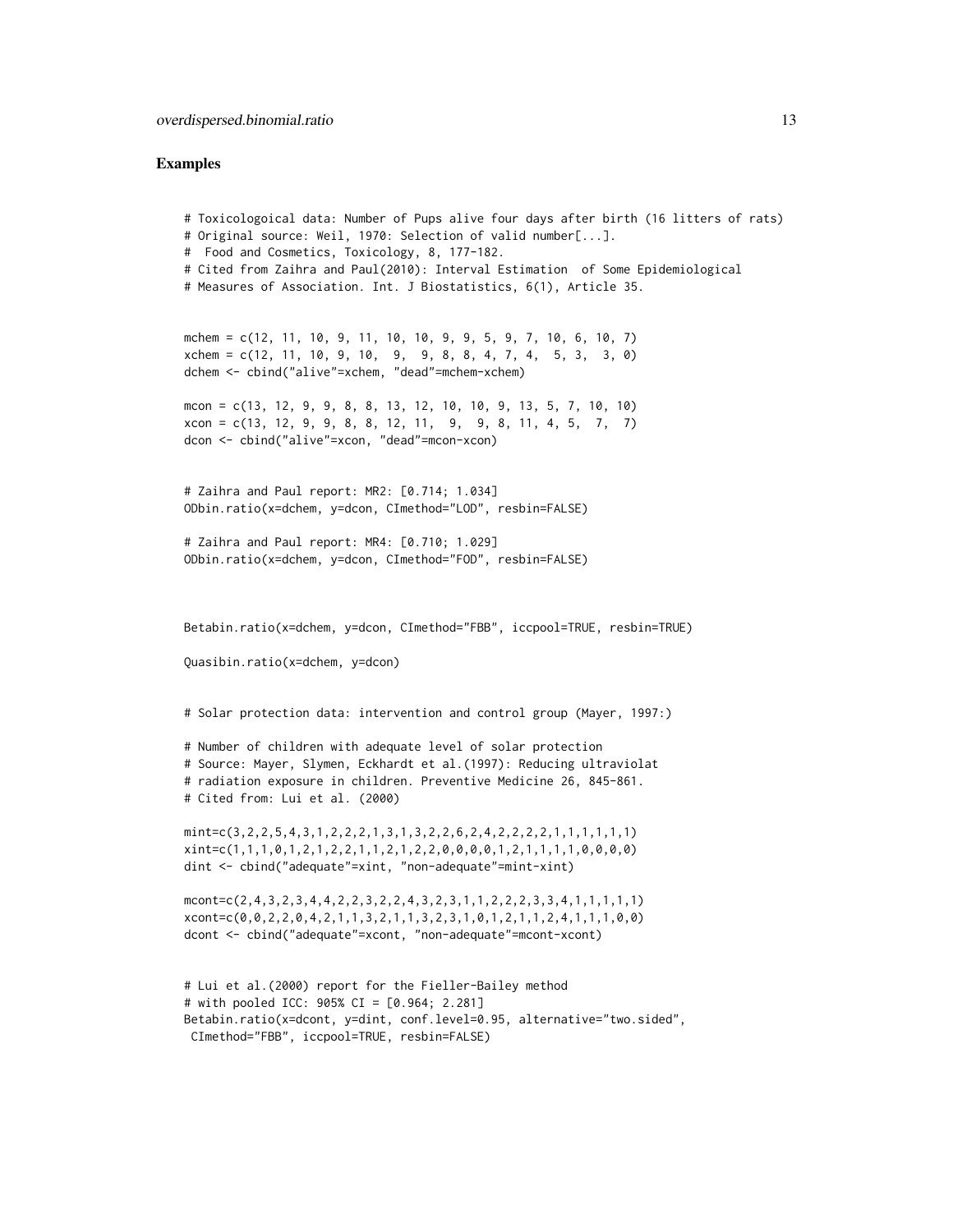```
# and for the Log-scale delta method with pooled ICC:
# 95% CI = [0.954; 2.248]
Betabin.ratio(x=dcont, y=dint, conf.level=0.95, alternative="two.sided",
CImethod="LBB", iccpool=TRUE, resbin=FALSE)
ODbin.ratio(x=dcont, y=dint, conf.level=0.95, alternative="two.sided",
CImethod="FOD", resbin=TRUE)
Quasibin.ratio(x=dcont, y=dint, conf.level = 0.95, alternative = "two.sided")
```
<span id="page-13-1"></span>

pairwiseCI *Wrapper function for two-sample confidence intervals*

#### Description

Confidence intervals (CI) for difference or ratio of location parameters of two independent samples. The CI are NOT adjusted for multiplicity by default. A by statement allows for separate calculation of pairwise comparisons according to further factors in the given dataframe. The function applies the intervals available from t.test(stats) for difference of means with and without assumptions of homogeneous variances; large sample approximations for the difference and ratio of means of lognormal data; the exact CI for difference (wilcox.exact(exactRankTests)) and ratio of location based on the Hodges-Lehmann estimator; bootstrap intervalls for ratio and difference of Medians and Harrell-Davis estimators a more robust alternatives to the Hodges-Lehmann estimator (boot, Hmisc); the Score test derived CI for the difference (prop.test(stats)), Woolf-interval for the oddsratio and a crude asymptotic as well as an iterative interval for the ratio of proportions.

# Usage

```
pairwiseCI(formula, data, by = NULL,
alternative = "two.sided", conf.level = 0.95,
method = "Param.diff", control = NULL, ...)
```

| formula     | A formula of the structure response $\sim$ treatment for numerical variables, and<br>of structure cbind(success, failure) $\sim$ treatment for binomial variables                                                                  |
|-------------|------------------------------------------------------------------------------------------------------------------------------------------------------------------------------------------------------------------------------------|
| data        | A data frame containing the numerical response variable and the treatment and<br>by variable as factors. Note, that for binomial data, two columns containing the<br>number of successes and failures must be present in the data. |
| by          | A character string or character vector giving the name(s) of additional factors by<br>which the data set is to be split.                                                                                                           |
| alternative | Character string, either "two.sided", "less" or "greater"                                                                                                                                                                          |
| conf.level  | The comparisonwise confidence level of the intervals, where 0.95 is default                                                                                                                                                        |

<span id="page-13-0"></span>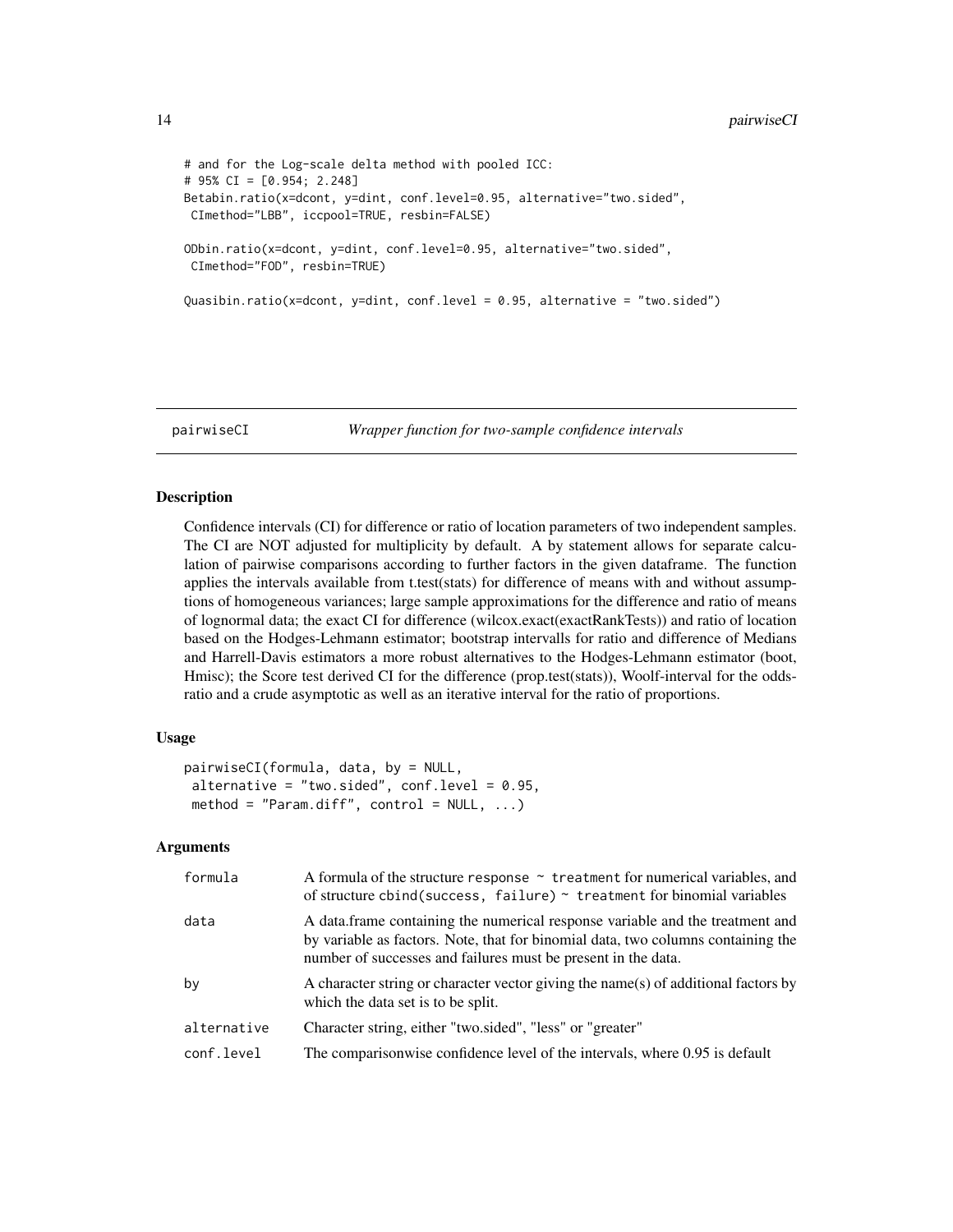<span id="page-14-0"></span>

| method  | A character string specifying the confidence interval method, with the follow-<br>ing options "Param.diff": Difference of two means, with additional argu-<br>ment var.equal=FALSE(default) as in t.test(stats), "Param.ratio": Ra-<br>tio of two means, with additional argument var.equal=FALSE(default) as in<br>ttestratio(mratios), "Lognorm.diff": Difference of two means, assuming<br>a lognormal distribution, based on generalized pivotal quantities, "Lognorm.ratio":<br>Ratio of two means, assuming a lognormal distribution, based on generalized<br>pivotal quantities, "np.re": nonparametric confidence interval for relative ef-<br>fects suitable for the Behrens Fisher problem, "HL.diff": Exact conditional<br>nonparametric CI for difference of locations based on the Hodges-Lehmann es-<br>timator, "HL.ratio": Exact conditional nonparametric CI for ratio of locations,<br>based on the Hodges-Lehmann estimator, "Median.diff": Nonparametric CI<br>for difference of locations, based on the medians (percentile bootstrap, strati-<br>fied by the grouping variable), "Median.ratio": Nonparametric CI for ratio of<br>locations, based on the medians (percentile bootstrap, stratified by the group-<br>ing variable), "Negbin.ratio": Profile-likelihood CI for ratio of expected val-<br>ues assuming the negative binomial distribution, adapting code from the pro-<br>file function of MASS (Venables and Ripley, 2002), "Quasipoisson.ratio":<br>Profile-deviance CI for the ratio of expected values with a quasipoisson assump-<br>tion, using the adapted code of the profile function in MASS "Poisson.ratio":<br>Profile-likelihood CI for the ratio of expected values with a Poisson assumption,<br>again using slightly changed code from MASS, "Prop.diff": Asymptotic CI<br>for the difference of proportions with the following options: CImethod="NHS"<br>Newcombes Hybrid Score interval (Newcombe, 1998), CImethod="CC" conti-<br>nuity corrected interval (Newcombe, 1998) as implemented in prop. test(stats),<br>CImethod="AC" Agresti-Caffo interval (Agresti and Caffo, 2000) "Prop.ratio":<br>Asymptotic CI (normal approximation on the log: CImethod="GNC") or itera-<br>tive CI (CImethod="Score") for ratio of proportions, "Prop.or": Asymptotic<br>CI for the odds ratio (normal approximation on the log: CImethod="Woolf"),<br>or the exact CI corresponding to Fishers exact test (CImethod="Exact", taken<br>from fisher. test, package stats) See ?pairwiseCImethods for details. |
|---------|-----------------------------------------------------------------------------------------------------------------------------------------------------------------------------------------------------------------------------------------------------------------------------------------------------------------------------------------------------------------------------------------------------------------------------------------------------------------------------------------------------------------------------------------------------------------------------------------------------------------------------------------------------------------------------------------------------------------------------------------------------------------------------------------------------------------------------------------------------------------------------------------------------------------------------------------------------------------------------------------------------------------------------------------------------------------------------------------------------------------------------------------------------------------------------------------------------------------------------------------------------------------------------------------------------------------------------------------------------------------------------------------------------------------------------------------------------------------------------------------------------------------------------------------------------------------------------------------------------------------------------------------------------------------------------------------------------------------------------------------------------------------------------------------------------------------------------------------------------------------------------------------------------------------------------------------------------------------------------------------------------------------------------------------------------------------------------------------------------------------------------------------------------------------------------------------------------------------------------------------------------------------------------------------------------------------------------------------------------------------------------------------------------------------------------------------------------------------------------------------------------------------------------------------------------------|
| control | Character string, specifying one of the levels of the treatment variable as control<br>group in the comparisons; default is NULL, then CI for all pairwise comparisons<br>are calculated.                                                                                                                                                                                                                                                                                                                                                                                                                                                                                                                                                                                                                                                                                                                                                                                                                                                                                                                                                                                                                                                                                                                                                                                                                                                                                                                                                                                                                                                                                                                                                                                                                                                                                                                                                                                                                                                                                                                                                                                                                                                                                                                                                                                                                                                                                                                                                                 |
| .       | further arguments to be passed to the functions specified in pairwiseCImethodsCont,<br>pairwiseCImethodsCount and pairwiseCImethodsProp. In particular, dif-<br>ferent methods to calculate confidence intervals can be specified via the ar-<br>gument CImethod for the comparison of binomial proportions, see details in<br>pairwiseCImethodsProp.                                                                                                                                                                                                                                                                                                                                                                                                                                                                                                                                                                                                                                                                                                                                                                                                                                                                                                                                                                                                                                                                                                                                                                                                                                                                                                                                                                                                                                                                                                                                                                                                                                                                                                                                                                                                                                                                                                                                                                                                                                                                                                                                                                                                     |
|         |                                                                                                                                                                                                                                                                                                                                                                                                                                                                                                                                                                                                                                                                                                                                                                                                                                                                                                                                                                                                                                                                                                                                                                                                                                                                                                                                                                                                                                                                                                                                                                                                                                                                                                                                                                                                                                                                                                                                                                                                                                                                                                                                                                                                                                                                                                                                                                                                                                                                                                                                                           |

# Details

Note that all the computed intervals are without adjustment for multiplicity by default. When based on crude normal approximations or crude non-parametric bootstrap methods, the derived confidence intervals can be unreliable for small sample sizes. The method implemented here split the data set into small subsets (according to the grouping variable in formula and the variable specified in by) and compute confidence intervals only based each particular subset. Please note that, when a (generalized) linear model can be reasonable assumed to describe the complete data set, it is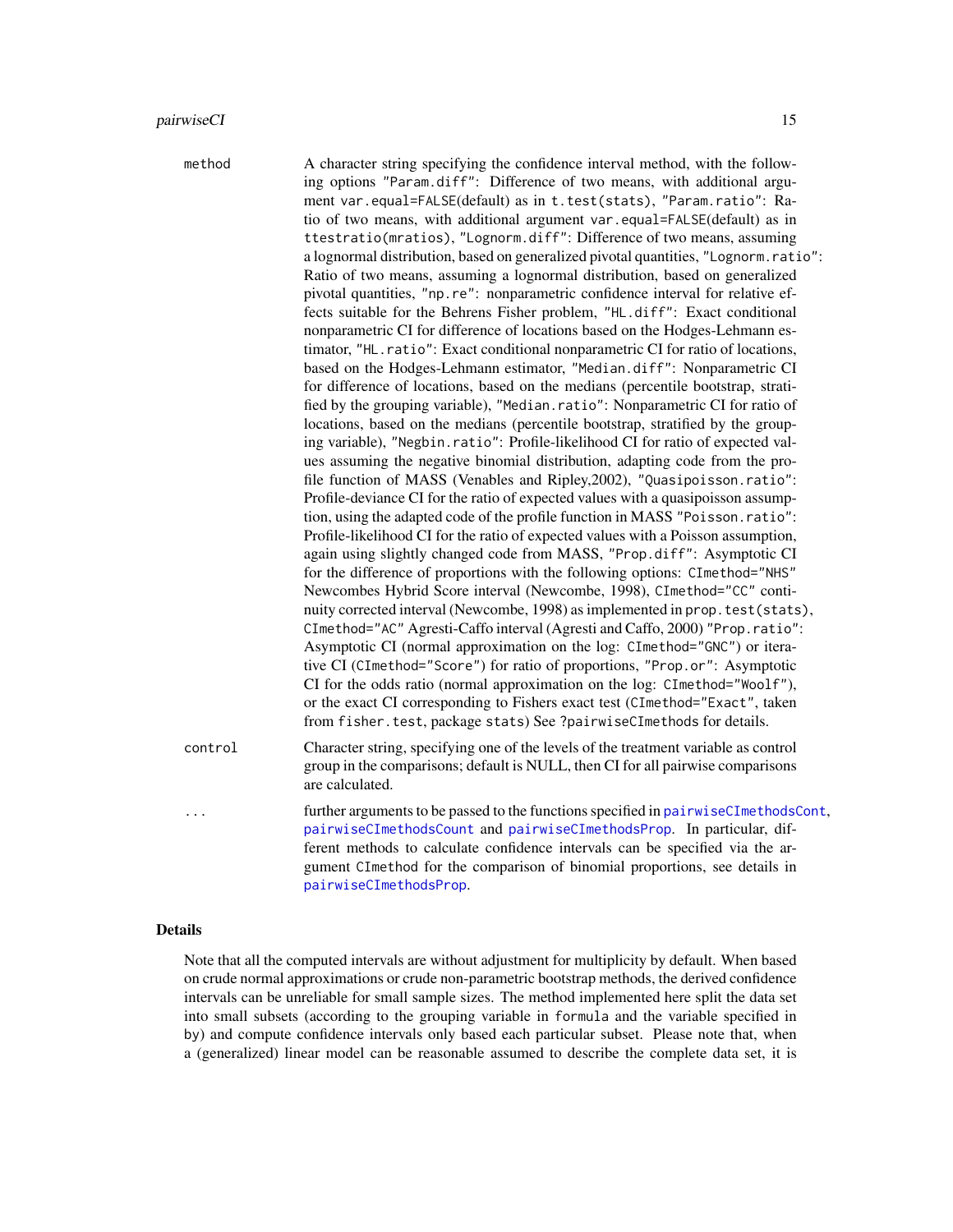<span id="page-15-0"></span>smarter to compute confidence intervals based on the model estimators. Methods to do this are, e.g., implemented in the packages stats, multcomp, mratios.

#### Value

an object of class "pairwiseCI" structured as:

a list containing:

| byout | A named list, ordered by the levels of the by-factor, where each element is a |
|-------|-------------------------------------------------------------------------------|
|       | list containing the numeric vectors estimate, lower, upper and the character  |
|       | vector compnames                                                              |

bynames the level names of the by-factor

and further elements as input, try str() for details.

the object is printed by [print.pairwiseCI](#page-38-1).

#### References

- Param. diff simply uses: t.test in **stats**, note that the default setting assums possibly heterogeneous variances (var.equal=FALSE).
- Param.ratio for homogeneous variances (var.equal=TRUE): Fieller EC (1954): Some problems in interval estimation. Journal of the Royal Statistical Society, Series B, 16, 175-185.
- Param.ratio for heterogenous variances (var.equal=FALSE): : the test proposed in: Tamhane, AC, Logan, BR (2004): Finding the maximum safe dose level for heteroscedastic data. Journal of Biopharmaceutical Statistics 14, 843-856. is inverted by solving a quadratic equation according to Fieller, where the estimated ratio is simply plugged in order to get Satterthwaite approximated degrees of freedom. See also: Hasler, M, Vonk, R, Hothorn, LA: Assessing non-inferiority of a new treatment in a three arm trial in the presence of heteroscedasticity. Statistics in Medicine 2007 (in press).
- Lognorm.ratio and Lognorm.ratio: Chen, Y-H, Zhou, X-H (2006): Interval estimates for the ratio and the difference of two lognormal means. Statistics in Medicine 25, 4099-4113.
- Np.re: Brunner, E., Munzel, U. (2000). The Nonparametric Behrens-Fisher Problem: Asymptotic Theory and a Small Sample Approximation. Biometrical Journal 42, 17 -25. Neubert, K., Brunner, E., (2006). A Studentized Permutation Test for the Nonparametric Behrens-Fisher Problem. Computational Statistics and Data Analysis.
- HL.diff: wilcox.exact in exactRankTests
- HL.ratio: Hothorn, T, Munzel, U: Non-parametric confidence interval for the ratio. Report University of Erlangen, Department Medical Statistics 2002; available via: http://www.imbe.med.unierlangen.de/~hothorn/ For the Hodges-Lehmann estimator see: **Hodges, J.L., Lehmann E.L.**(1963): Estimates of location based on rank tests. Ann. Math. Statist. 34, 598-611.
- Median.diff: The interval is calculated from a bootstrap sample (stratified according to the group variable) of the difference of sample Medians, using package boot.
- Median.ratio: The interval is calculated from a bootstrap sample (stratified according to the group variable) of the ratio of sample Medians, using package boot. Note, that the 4 bootstrap versions will hardly make sense for small samples, because of the discreteness of the resulting bootstrap sample.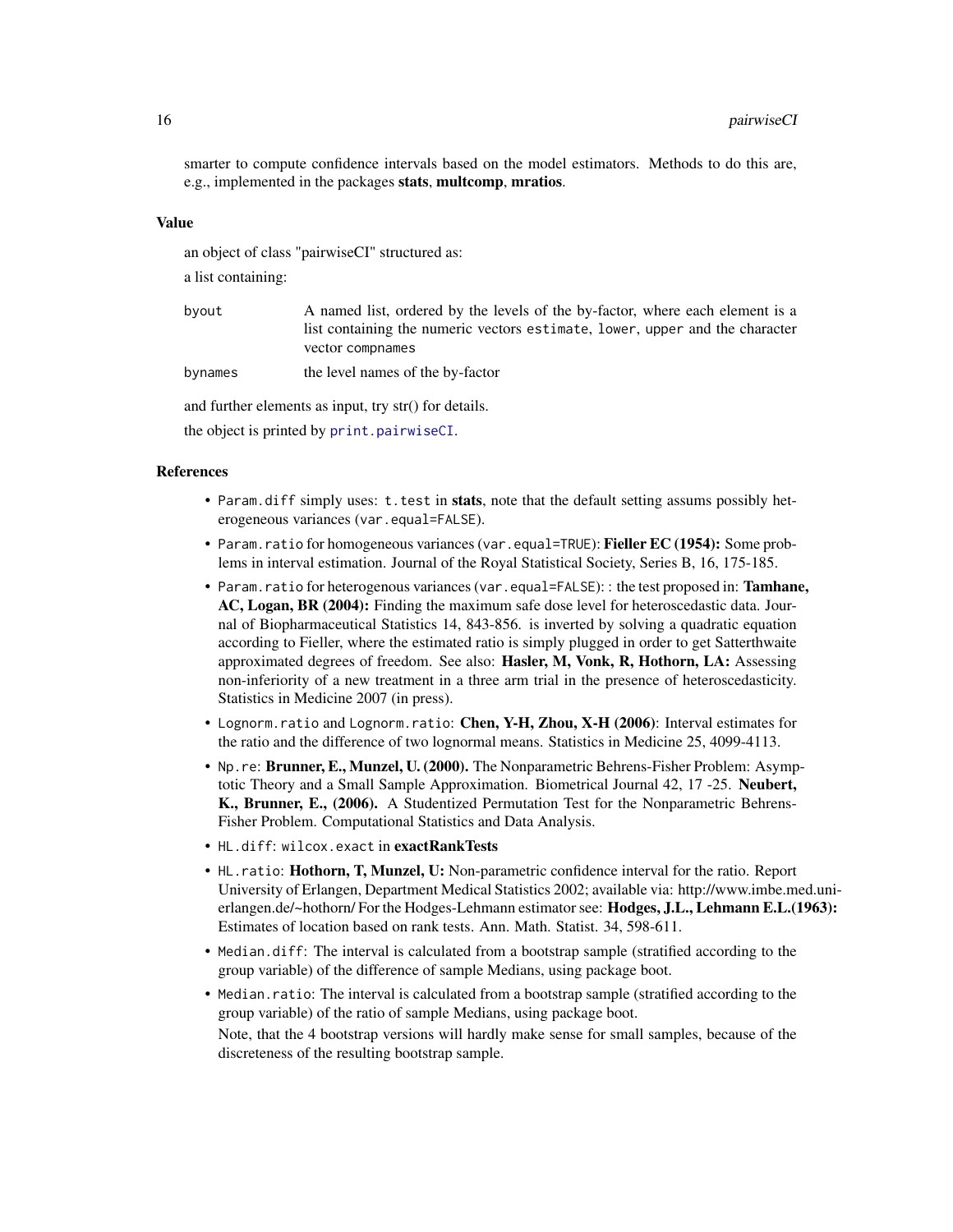- <span id="page-16-0"></span>• Poisson.ratio: Profile-likelihood CI, based on the assumption of a Poisson distribution, basic method described in Venables, W.N., Ripley, B.D. (2002): Modern Applied Statistics with S. Springer Verlag, New York.
- Quasipoisson.ratio: Profile-deviance CI, based on the quasipoisson assumption, basic method described in Venables, W.N., Ripley, B.D. (2002): Modern Applied Statistics with S. Springer Verlag, New York.
- Negbin.ratio: Profile-likelihood CI, based on the assumption of the negative binomial distribution, basic method described in Venables, W.N., Ripley, B.D. (2002): Modern Applied Statistics with S. Springer Verlag, New York.
- Prop.diff: provides three approximate methods to calculate confidence intervals for the difference of proportions: Default is CImethod="NHS": Newcombes Hybrid Score interval (Newcombe, 1998), other options are CImethod="CC" continuity corrected interval (Newcombe, 1998) as implemented in prop.test(stats) and CImethod="AC" Agresti-Caffo interval (Agresti and Caffo, 2000) Newcombe R.G. (1998): Interval Estimation for the Difference Between Independent Proportions: Comparison of Eleven Methods. Statistics in Medicine 17, 873-890.
- Prop.ratio calculates the crude asymptotic interval (normal approximation on the log-scale, CImethod="GNC") or the Score interval (CImethod="Score"), both described in: Gart, JJ and Nam, J (1988): Approximate interval estimation of the ratio of binomial parameters: A review and corrections for skewness. Biometrics 44, 323-338.
- Prop.or Adjusted Woolf interval (CImethod="Woolf"), e.g. in: Lawson, R (2005): Small sample confidence intervals for the odds ratio. Communication in Statistics Simulation and Computation, 33, 1095-1113. or the exact interval corresponding to Fishers exact test (CImethod="Exact", taken from fisher.test(stats), see references there)

#### See Also

[as.data.frame.pairwiseCI](#page-3-1) to create a data.frame from the output, [summary.pairwiseCI](#page-45-1) to create a more easily accessable list from the output, [plot.pairwiseCI](#page-35-1) to plot the intervals. Further, see multcomp for simultaneous intervals for difference for various contrasts, mratios for simultaneous intervals for the ratio of means, stats p.adjust, pairwise.t.test, pairwise.prop.test, pairwise.wilcox.test, TukeyHSD for methods of multiple comparisons.

# Examples

```
# some examples:
# In many cases the shown examples might not make sense,
# but display how the functions can be used.
```

```
data(Oats)
```

```
# # all pairwise comparisons,
# separately for each level of nitro:
```

```
apc <- pairwiseCI(yield ~ Variety, data=Oats,
by="nitro", method="Param.diff")
```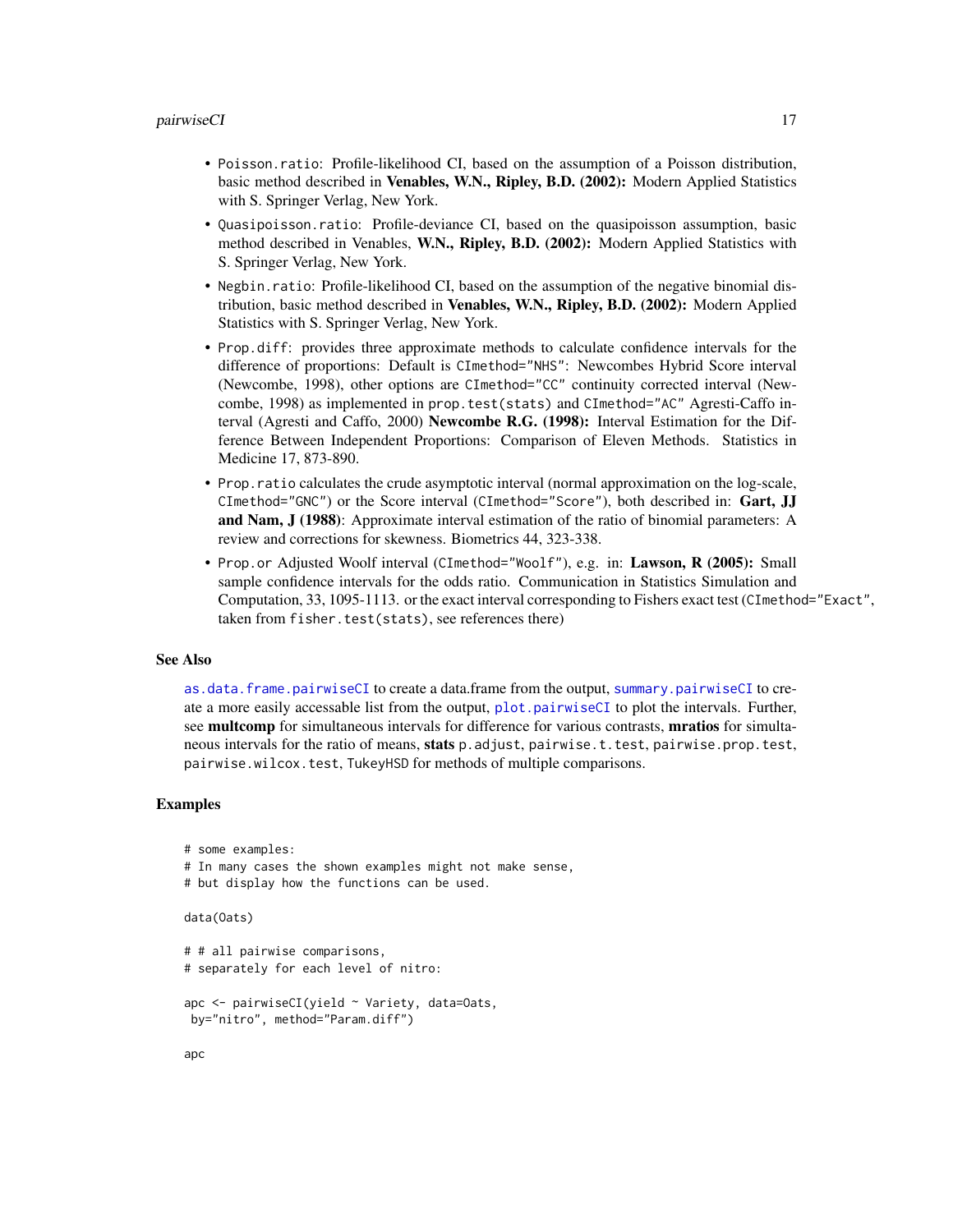```
plot(apc)
```

```
# # many to one comparisons, with variety Marvellous as control,
# for each level of nitro separately:
m21 <- pairwiseCI(yield ~ Variety, data=Oats,
by="nitro", method="Param.diff", control="Marvellous")
plot(m21)
# # the same using confidence intervals for the ratio of means:
m21 <- pairwiseCI(yield ~ Variety, data=Oats,
by="nitro", method="Param.diff", control="Marvellous")
plot(m21, CIvert=TRUE, H0line=0.9)
###############################################
# The repellent data set (a trial on repellent
# effect of sulphur on honey bees): Measured was
# the decrease of sugar solutions (the higher the decrease,
# the higher the feeding, and the less the repellent effect).
# Homogeneity of variances is questionable. Which of the doses
# leads to decrease of the variable decrease compared to the
# control group "H"?
data(repellent)
boxplot(decrease ~ treatment, data=repellent)
# as difference to control (corresponding to Welch tests)
beeCId<-pairwiseCI(decrease ~ treatment, data=repellent,
method="Param.diff", control="H", alternative="less",
var.equal=FALSE)
beeCId
plot(beeCId)
# as ratio to control:
## Not run:
beeCIr<-pairwiseCI(decrease ~ treatment, data=repellent,
method="Param.ratio", control="H", alternative="less",
var.equal=FALSE)
beeCIr
plot(beeCIr)
# Bonferroni-adjustment can be applied:
beeCIrBonf<-pairwiseCI(decrease ~ treatment, data=repellent,
method="Param.ratio", control="H", alternative="less",
var.equal=FALSE, conf.level=1-0.05/7)
beeCIrBonf
```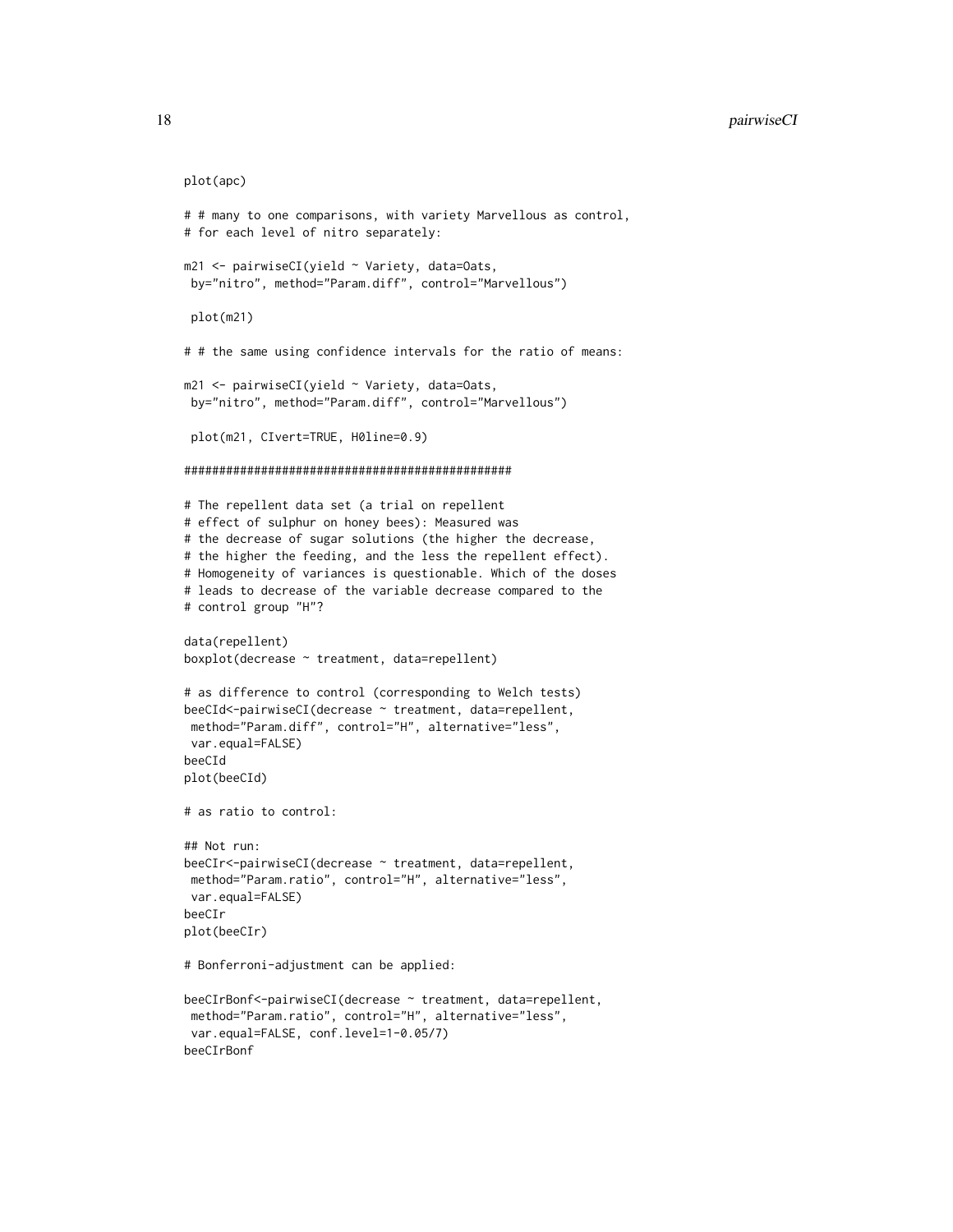#### pairwiseCI and the contract of the contract of the contract of the contract of the contract of the contract of the contract of the contract of the contract of the contract of the contract of the contract of the contract of

```
plot(beeCIrBonf)
## End(Not run)
##############################################
# Proportions:
# The rooting example:
# Calculate confidence intervals for the
# difference of proportions between the 3 doses of IBA,
# separately for 4 combinations of "Age" and "Position".
# Note: we pool over Rep in that way. Whether this makes
# sense or not, is decision of the user.
data(rooting)
# Risk difference
aprootsRD<-pairwiseCI(cbind(root, noroot) ~ IBA,
data=rooting, by=c("Age", "Position"), method="Prop.diff")
aprootsRD
# Odds ratio
aprootsOR<-pairwiseCI(cbind(root, noroot) ~ IBA,
data=rooting, by=c("Age", "Position"), method="Prop.or")
aprootsOR
# Risk ratio
aprootsRR<-pairwiseCI(cbind(root, noroot) ~ IBA,
data=rooting, by=c("Age", "Position"), method="Prop.ratio")
aprootsRR
# CI can be plotted:
plot(aprootsRR)
###############################################
# CIs assuming lognormal distribution of the response:
resp<-rlnorm(n=20, meanlog = 0, sdlog = 1)treat<-as.factor(rep(c("A","B")))
datln<-data.frame(resp=resp, treat=treat)
pairwiseCI(resp~treat, data=datln, method="Lognorm.diff")
pairwiseCI(resp~treat, data=datln, method="Lognorm.ratio")
```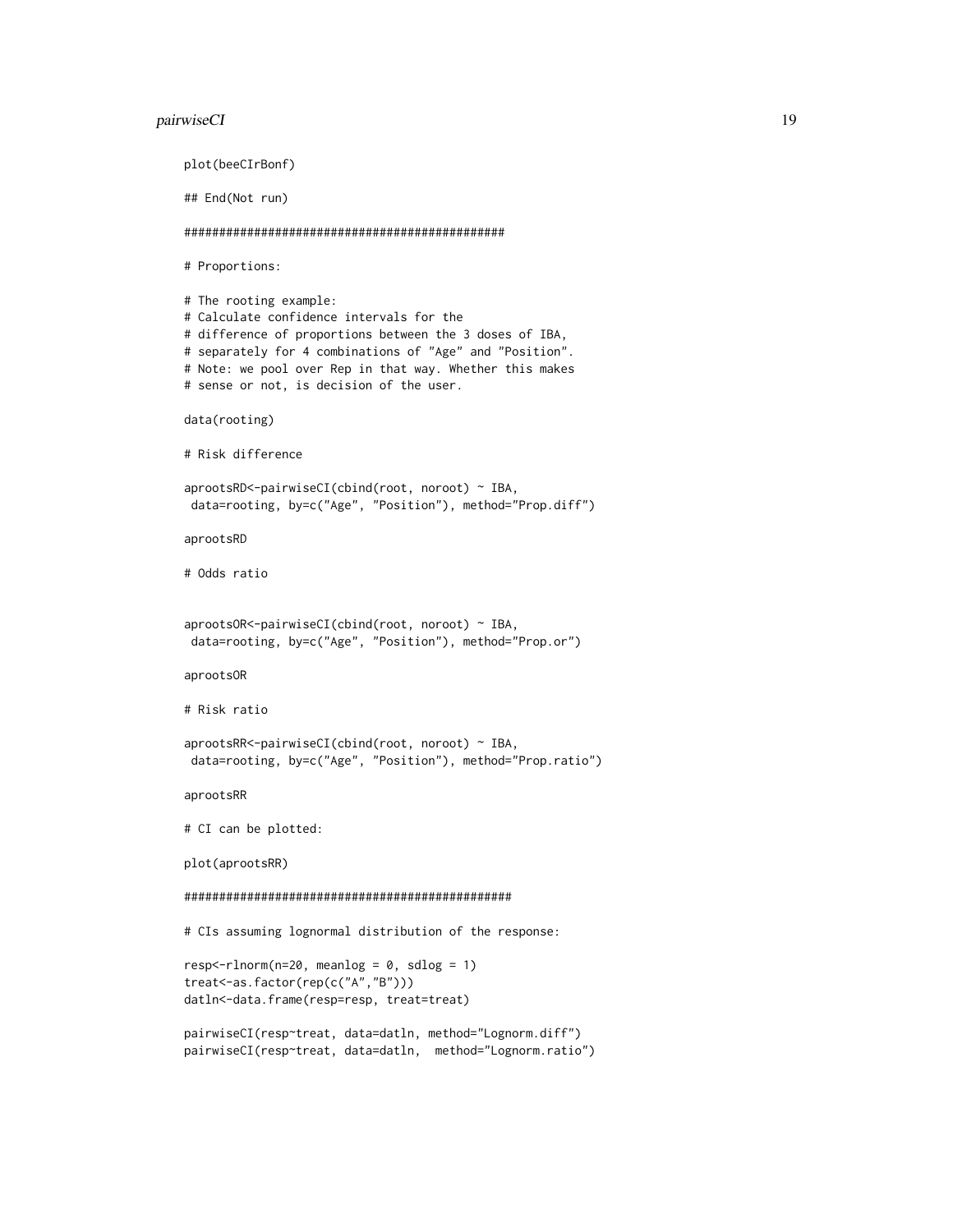<span id="page-19-0"></span>

# Description

For internal use. Two different methods for data representable as a two numeric vectors (pairwise-CICont) and data representable as matrix with two columns like cbind(successes, failures). Functions that split up a data.frame according to one factor, and perform all pairwise comparisons and comparisons to control among the levels of the factor by calling methods documented in [pairwiseCImethodsCont](#page-20-1) and [pairwiseCImethodsProp](#page-25-1).

# Usage

```
pairwiseCICont(formula, data, alternative="two.sided",
conf.level=0.95, method, control=NULL, ...)
```

```
pairwiseCIProp(formula, data, alternative="two.sided",
conf.level=0.95, control=NULL, method, ...)
```

| formula     | A formula of the structure response $\sim$ treatment for numerical variables, and<br>of structure cbind(success, failure) $\sim$ treatment for binomial variables                                                                                                                                                                                                                                                                                                                                                                                                                                                                                                                                                                                                                                                                                                                                                                                                                                                                                                                                                                                                             |
|-------------|-------------------------------------------------------------------------------------------------------------------------------------------------------------------------------------------------------------------------------------------------------------------------------------------------------------------------------------------------------------------------------------------------------------------------------------------------------------------------------------------------------------------------------------------------------------------------------------------------------------------------------------------------------------------------------------------------------------------------------------------------------------------------------------------------------------------------------------------------------------------------------------------------------------------------------------------------------------------------------------------------------------------------------------------------------------------------------------------------------------------------------------------------------------------------------|
| data        | A data.frame containing the numerical response variable and the treatment and<br>by variable as factors. Note, that for binomial data, two columns containing the<br>number of successes and failures must be present in the data.                                                                                                                                                                                                                                                                                                                                                                                                                                                                                                                                                                                                                                                                                                                                                                                                                                                                                                                                            |
| alternative | Character string, either "two.sided", "less" or "greater"                                                                                                                                                                                                                                                                                                                                                                                                                                                                                                                                                                                                                                                                                                                                                                                                                                                                                                                                                                                                                                                                                                                     |
| conf.level  | The <i>comparisonwise confidence level</i> of the intervals, where 0.95 is default                                                                                                                                                                                                                                                                                                                                                                                                                                                                                                                                                                                                                                                                                                                                                                                                                                                                                                                                                                                                                                                                                            |
| method      | A character string specifying the confidence interval method, one of the fol-<br>lowing options "Param.diff": Difference of two means, with additional ar-<br>gument var.equal=FALSE(default) as in t.test(stats) "Param.ratio": Ra-<br>tio of two means, with additional argument var.equal=FALSE(default) as in<br>ttestratio(mratios) "Lognorm.diff": Difference of two means, assuming<br>a lognormal distribution, "Lognorm. ratio": Ratio of two means, assuming a<br>lognormal distribution, "HL.diff": Exact nonparametric CI for difference of<br>locations based on the Hodges-Lehmann estimator, "HL.ratio": Exact non-<br>parametric CI for ratio of locations, based on the Hodges-Lehmann estimator,<br>"Median.diff": Nonparametric CI for difference of locations, based on the<br>medians (percentile bootstrap CI), "Median.ratio": Nonparametric CI for ra-<br>tio of locations, based on the medians (percentile bootstrap CI), "Prop.diff":<br>Asymptotic CI for difference of proportions prop. test(stats) "Prop. ratio":<br>Asymptotic CI for ratio of proportions "Prop.or": Asymptotic CI for the odds<br>ratio See ?pairwiseCImethods for details. |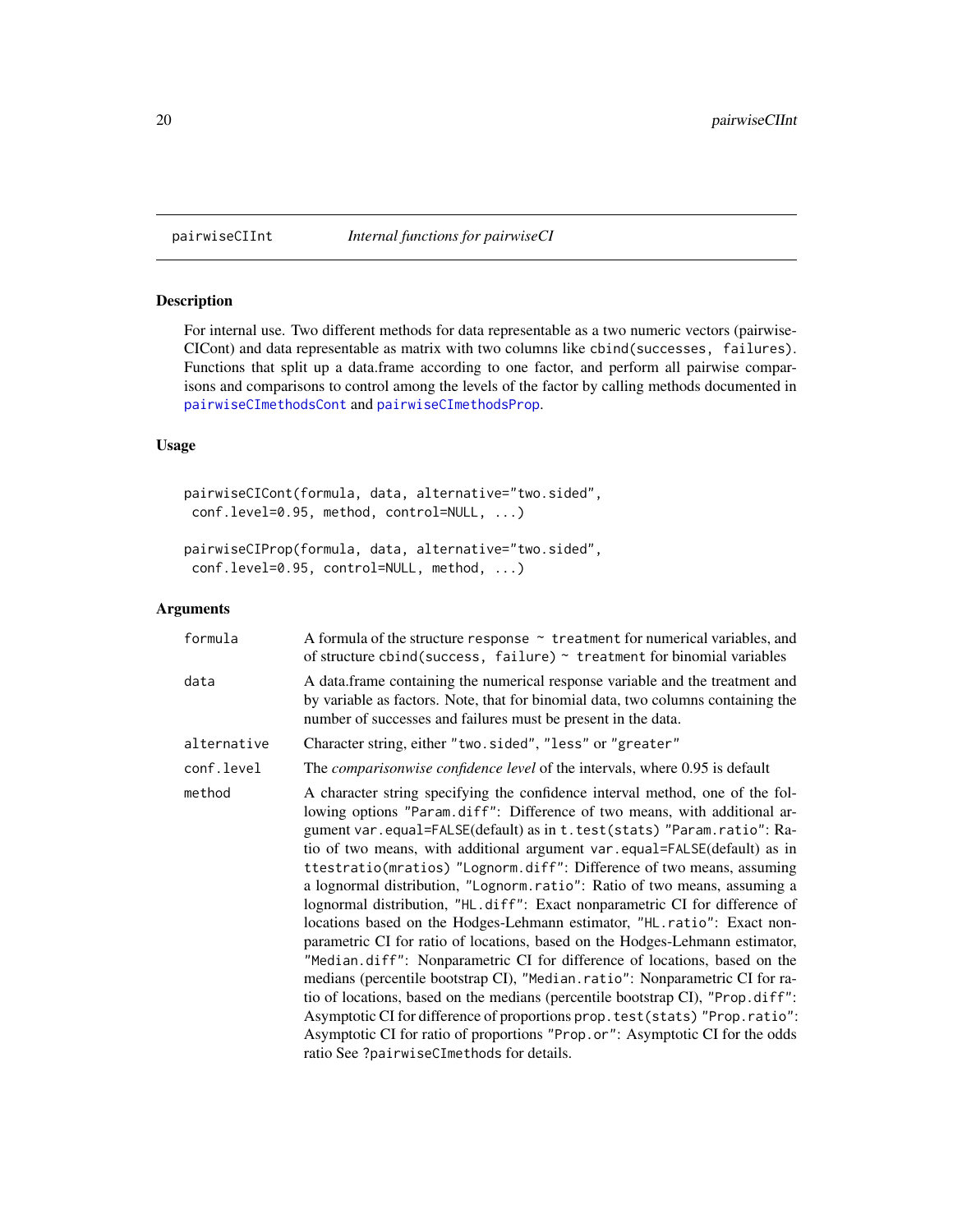<span id="page-20-0"></span>

| control  | Character string, specifying one of the levels of the treatment variable as control |
|----------|-------------------------------------------------------------------------------------|
|          | group in the comparisons; default is NULL, then CI for all pairwise comparisons     |
|          | are calculated.                                                                     |
| $\cdots$ | further arguments to be passed to the functions specified in methods                |

# Details

These functions are for internal use in pairwiseCI.

#### Value

a list containing:

| estimate  | numeric vector: the point estimates            |
|-----------|------------------------------------------------|
| lower     | numeric vector: lower confidence bounds        |
| upper     | numeric vector: upper confidence bounds        |
| compnames | character vector with the names of comparisons |

#### See Also

[pairwiseCI](#page-13-1) for the user level function; [pairwiseCImethodsCont](#page-20-1), and [pairwiseCImethodsProp](#page-25-1) for a more detailed documentation of the implemented methods; [summary.pairwiseCI](#page-45-1) for a summary function.

t.test(stats), wilcox.exact(exactRankTests), prop.test(stats) for the sources of some of the CI methods, multcomp for simultaneous intervals for difference for various contrasts, mratios for simultaneous intervals for the ratio in many-to-one comparisons

<span id="page-20-1"></span>pairwiseCImethodsCont *Confidence intervals for two sample comparisons of continuous data*

# Description

Confidence interval methods available for pairwiseCI for comparison of two independent samples. Methods for continuous variables.

# Usage

```
Param.diff(x, y, conf.level=0.95, alternative="two.sided", ...)
Param.ratio(x, y, conf.level=0.95, alternative="two.sided", ...)
Lognorm.diff(x, y, conf.level=0.95, alternative="two.sided", sim=10000, ...)
Lognorm.ratio(x, y, conf.level=0.95, alternative="two.sided", sim=10000, ...)
HL.diff(x, y, conf.level=0.95, alternative="two.sided", ...)
HL.ratio(x, y, conf.level=0.95, alternative="two.sided", ...)
```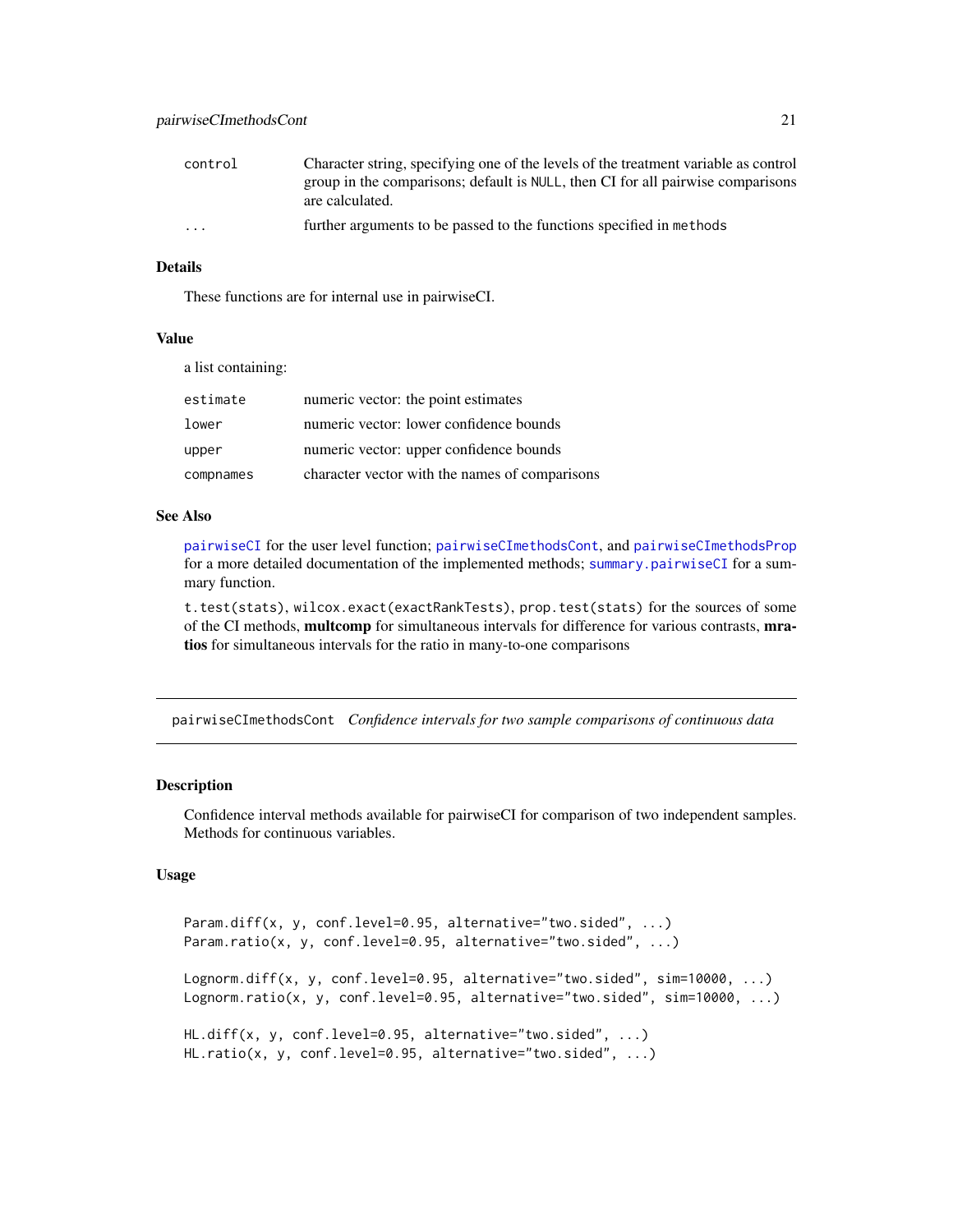```
Median.diff(x, y, conf.level=0.95, alternative="two.sided", ...)
Median.ratio(x, y, conf.level=0.95, alternative="two.sided", ...)
```
#### Arguments

| $\mathsf{x}$ | vector of observations in the first sample                                                                                                                    |
|--------------|---------------------------------------------------------------------------------------------------------------------------------------------------------------|
| <b>y</b>     | vector of observations in the second sample                                                                                                                   |
| alternative  | character string, either "two.sided", "less" or "greater"                                                                                                     |
| conf.level   | the comparisonwise confidence level of the intervals, where 0.95 is default                                                                                   |
| sim          | a single integer value, specifying the number of samples to be drawn for calcu-<br>lation of the empirical distribution of the generalized pivotal quantities |
|              | further arguments to be passed to the individual methods, see details                                                                                         |

#### Details

- Param.diff calculates the confidence interval for the difference in means of two Gaussian samples by calling t, test in package stats, assuming homogeneous variances if var, equal=TRUE, and heterogeneous variances if var.equal=FALSE (default);
- Param.ratio calculates the Fiellers (1954) confidence interval for the ratio of two Gaussian samples by calling ttestratio in package mratios, assuming homogeneous variances if var.equal=TRUE. If heterogeneous variances are assumed (setting var.equal=FALSE, the default), the test by Tamhane and Logan (2004) is inverted by solving a quadratic equation according to Fieller, where the estimated ratio is simply plugged in order to get Satterthwaite approximated degrees of freedom. See Hasler and Vonk (2006) for some simulation results.
- Lognorm.diff calculates the confidence interval for the difference in means of two Lognormal samples, based on general pivotal quantities (Chen and Zhou, 2006); currently, further arguments (...) are not used;
- Lognorm.ratio calculates the confidence interval for the ratio in means of two Lognormal samples, based on general pivotal quantities (Chen and Zhou, 2006); currently, further arguments (...) are not used;
- HL.diff calculates the Hodges-Lehmann confidence interval for the difference of locations by calling wilcox\_test in package coin, further arguments ... are passed to wilcox\_test and corresponding methods for Independence problems, for example distribution may be used to switch from exact (default), to approximate or asymptotic versions;
- HL.ratio calculates a Hodges-Lehmann-like confidence interval for the ratio of locations for positive data by calling wilcox\_test in package coin on the logarithms of observations and backtransforming (Hothorn and Munzel, 2002), further arguments . . . are passed to wilcox\_test and corresponding methods for Independence problems, for example distribution may be used to switch from exact (default), to approximate or asymptotic versions;
- Median.diff calculates a percentile bootstrap confidence interval for the difference of Medians using boot.ci in package boot, the number of bootstrap replications can be set via R=999 (default);
- Median.ratio calculates a percentile bootstrap confidence interval for the ratio of Medians using boot.ci in package **boot**, the number of bootstrap replications can be set via R=999 (default);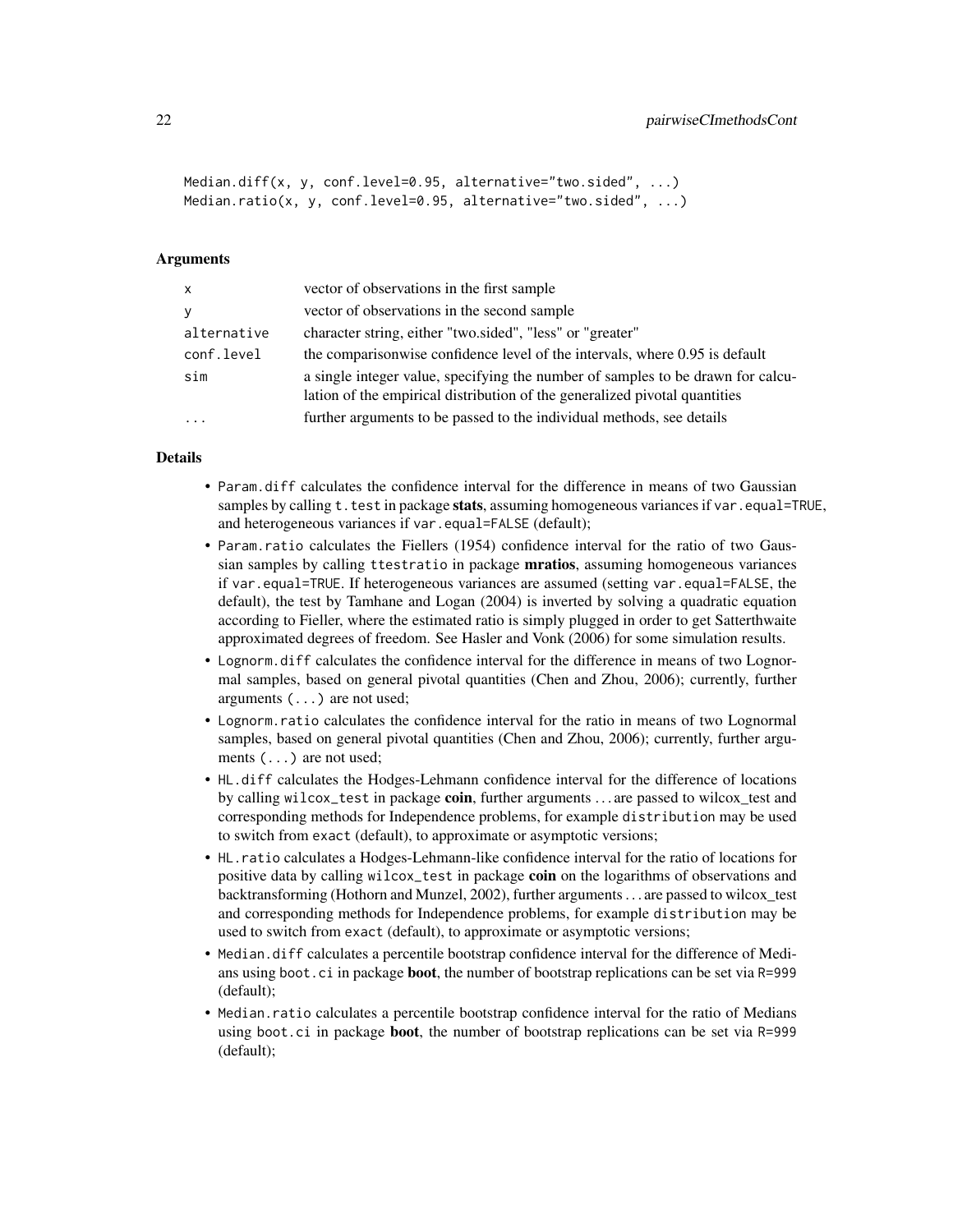# Value

A list containing:

| conf.int | a vector containing the lower and upper confidence limit |
|----------|----------------------------------------------------------|
| estimate | a single named value                                     |

#### References

- Param.diff uses t.test in stats.
- Fieller EC (1954): Some problems in interval estimation. Journal of the Royal Statistical Society, Series B, 16, 175-185.
- Tamhane, AC, Logan, BR (2004): Finding the maximum safe dose level for heteroscedastic data. Journal of Biopharmaceutical Statistics 14, 843-856.
- Hasler, M, Vonk, R, Hothorn, LA: Assessing non-inferiority of a new treatment in a three arm trial in the presence of heteroscedasticity (submitted).
- Chen, Y-H, Zhou, X-H (2006): Interval estimates for the ratio and the difference of two lognormal means. Statistics in Medicine 25, 4099-4113.
- Hothorn, T, Munzel, U: Exact Nonparametric Confidence Interval for the Ratio of Medians. Technical Report, Universitaet Erlangen-Nuernberg, Institut fuer Medizininformatik, Biometrie und Epidemiologie, 2002; available via: http://www.statistik.uni-muenchen.de/~hothorn/bib/TH\_TR\_bib.

# Examples

data(sodium)

```
iso<-subset(sodium, Treatment=="xisogenic")$Sodiumcontent
trans<-subset(sodium, Treatment=="transgenic")$Sodiumcontent
iso
trans
## CI for the difference of means,
# assuming normal errors and homogeneous variances :
thomo<-Param.diff(x=iso, y=trans, var.equal=TRUE)
# allowing heterogeneous variances
thetero<-Param.diff(x=iso, y=trans, var.equal=FALSE)
## Fieller CIs for the ratio of means,
# also assuming normal errors:
Fielhomo<-Param.ratio(x=iso, y=trans, var.equal=TRUE)
# allowing heterogeneous variances
```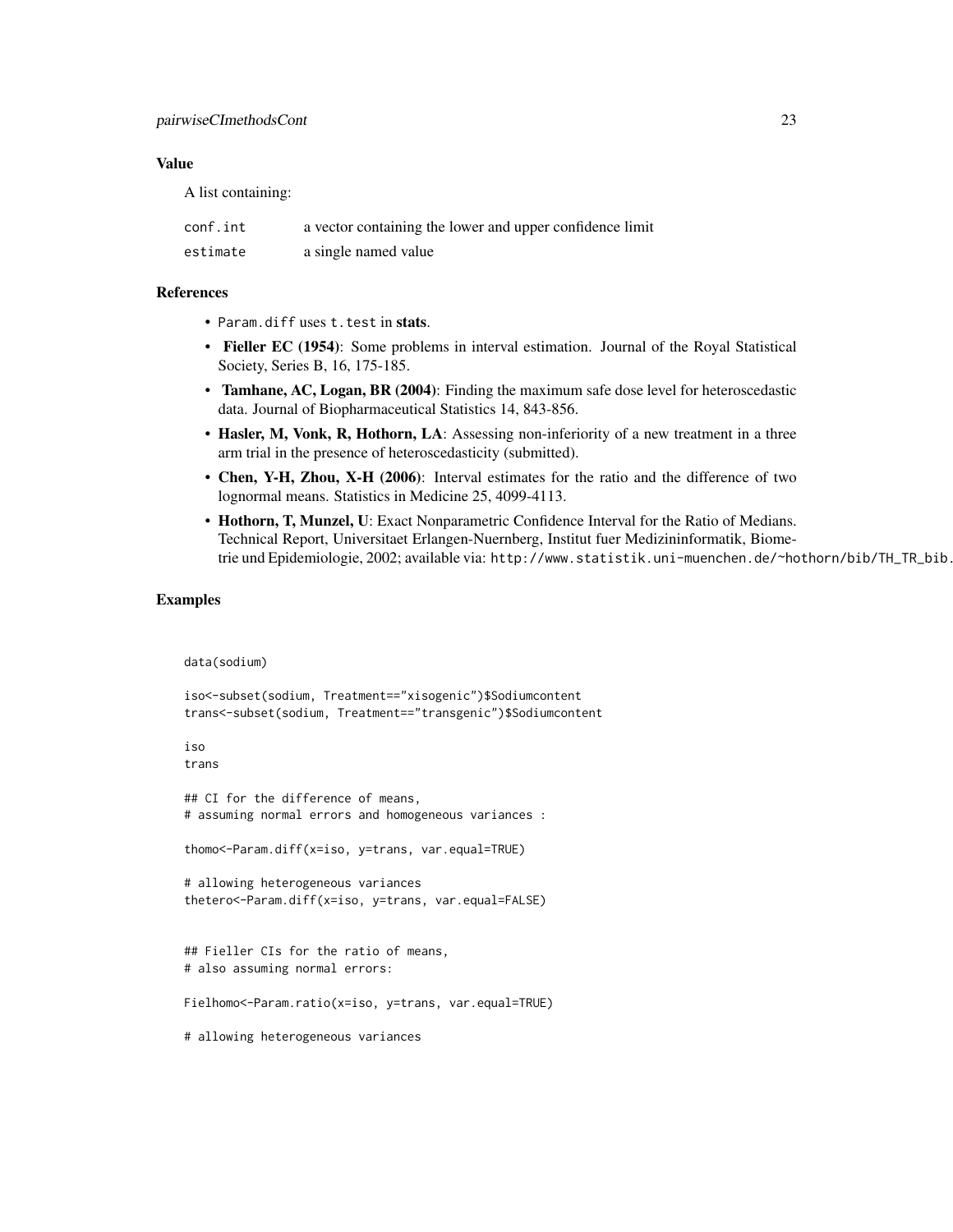```
Fielhetero<-Param.ratio(x=iso, y=trans, var.equal=FALSE)
HLD<-HL.diff(x=iso, y=trans)
thomo
thetero
Fielhomo
Fielhetero
HLD
# # #
# Lognormal CIs:
x<-rlnorm(n=10, meanlog=0, sdlog=1)
y<-rlnorm(n=10, meanlog=0, sdlog=1)
Lognorm.diff(x=x, y=y)
Lognorm.ratio(x=x, y=y)
```

```
pairwiseCImethodsCount
```
*Confidence intervals for two sample comparisons of count data*

# Description

Confidence interval methods available for pairwiseCI for comparison of two independent samples. Methods for count data.

### Usage

```
Poisson.ratio(x, y, conf.level=0.95, alternative="two.sided")
Quasipoisson.ratio(x, y, conf.level=0.95, alternative="two.sided")
Negbin.ratio(x, y, conf.level=0.95, alternative="two.sided")
```

| x.          | vector of observations in the first sample                                  |
|-------------|-----------------------------------------------------------------------------|
| v           | vector of observations in the second sample                                 |
| alternative | character string, either "two.sided", "less" or "greater"                   |
| conf.level  | the comparisonwise confidence level of the intervals, where 0.95 is default |

<span id="page-23-0"></span>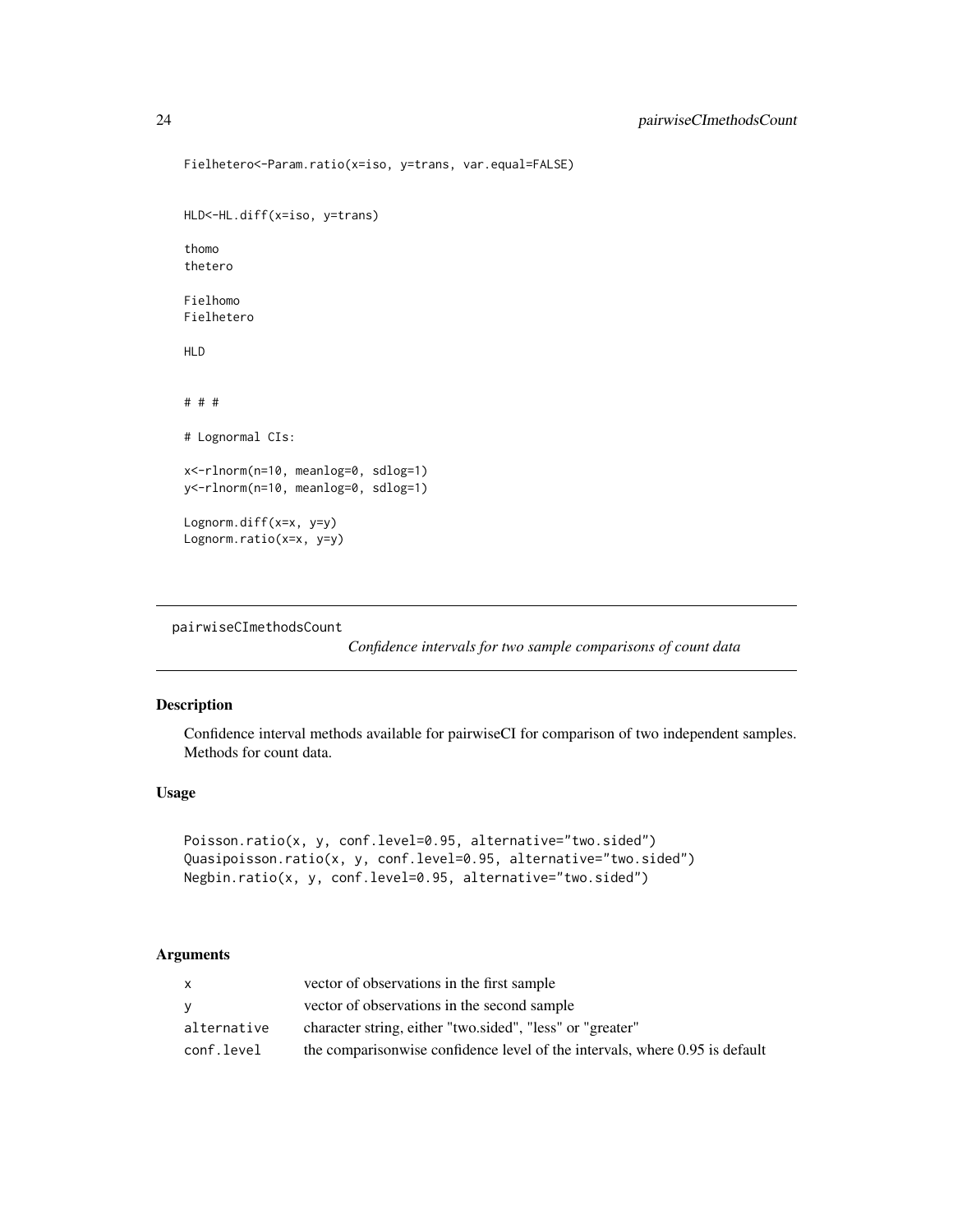### Details

- Poisson.ratio calculates a confidence interval for the ratio of means assuming the Poisson distribution of the response by fitting a generalized linear model with log-link using glm in package stats, constructing a likelihood profile and deriving a equal-tailed confidence interval from this profile. Please not that confidence intervals from this method produce severely misleading results, when there is extra-Poisson variation in the data.
- Quasipoisson.ratio calculates a confidence interval for the ratio of means of the response by fitting a generalized linear model with family quasipoisson and log-link using glm in package stats, constructing a deviance profile and deriving a equal-tailed confidence interval from this profile.
- Negbin.ratio calculates a confidence interval for the ratio of means assuming the negative binomial distribution of the response by fitting a generalized linear model with log-link using glm.nb in package MASS, constructing a likelihood profile and deriving a equal-tailed confidence interval from this profile.

Note, that for all the methods, a separate glm is fitted for each two-sample comparison! When a common model can be reasonbly assumed for all the data, there are smarter methods of constructing confidence intervals for groupwise comparisons, based on a common model, see e.g. the function confint in package stats, the function confint.glm in package MASS and the function confint.glht in package multcomp.

Note, that the code used here is slightly changed from the original code by Venables and Ripley, or Bates and Watts. An limit is imposed on the parameter space in which the profile is constructed. By that limitation, intervals can also be constructed for extreme cases with all observations in one group being zero.

Note, that the Poisson.ratio can be used when only one count is present in each group. For Quasipoisson.ratio, Negbin.ratio, repeated observations are necessary in each group.

#### Value

A list containing:

| conf.int | a vector containing the lower and upper confidence limit |
|----------|----------------------------------------------------------|
| estimate | a single named value                                     |

#### Author(s)

Daniel Gerhard, Frank Schaarschmidt

#### References

Venables WN and Ripley BD (2002). Modern Applied Statistics using S, Fourth Edition. Springer New York. Bates, D.M. and Watts, D.G. (1988). Nonlinear Regression Analysis and Its Applications. John Wiley and Sons, New York.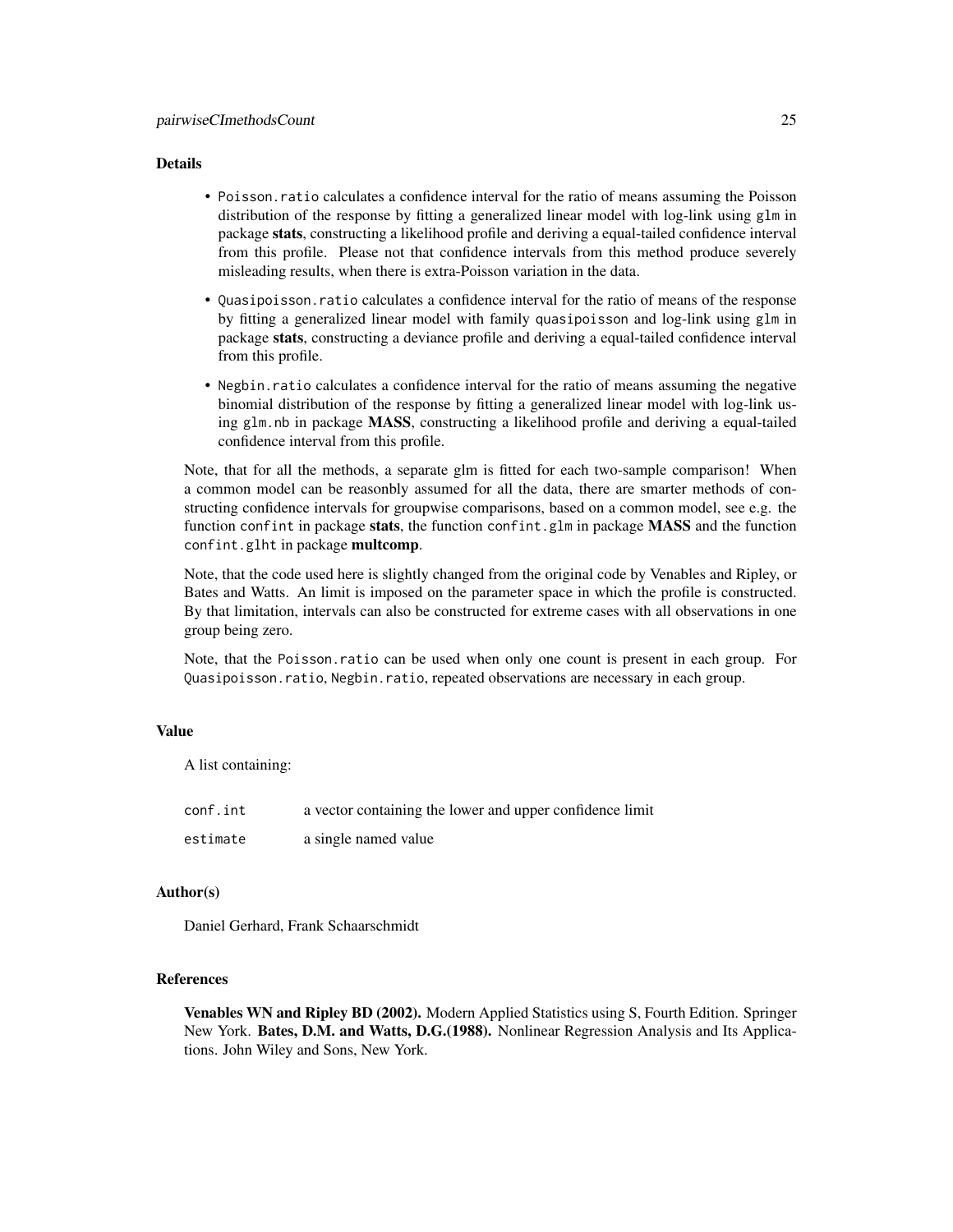### <span id="page-25-0"></span>Examples

```
df <- data.frame(count = rpois(n=20, lambda=5), treat=rep(LETTERS[1:4], each=5))
QPCI<-pairwiseCI(count ~ treat, data=df,
 alternative="two.sided", control="A", method="Quasipoisson.ratio")
QPCI
```
<span id="page-25-1"></span>pairwiseCImethodsProp *Confidence intervals for two sample comparisons of binomial proportions*

# Description

For the comparison of two independent samples of binomial observations, confidence intervals for the difference (RD), ratio (RR) and odds ratio (OR) of proportions are implemented.

# Usage

```
Prop.diff(x, y, conf.level=0.95, alternative="two.sided",
CImethod=c("NHS", "CC", "AC"), ...)
Prop.ratio(x, y, conf.level=0.95, alternative="two.sided",
CImethod=c("Score", "MNScore", "MOVER", "GNC"))
Prop.or(x, y, conf.level=0.95, alternative="two.sided",
CImethod=c("Exact", "Woolf"), ...)
```

| $\mathsf{x}$ | observations of the first sample: either a vector with number of successes and<br>failures, or a data.frame with two columns (the successes and failures))  |
|--------------|-------------------------------------------------------------------------------------------------------------------------------------------------------------|
| y            | observations of the second sample: either a vector with number of successes and<br>failures, or a data.frame with two columns (the successes and failures)) |
| alternative  | character string, either "two.sided", "less" or "greater"                                                                                                   |
| conf.level   | the comparisonwise confidence level of the intervals, where 0.95 is the default                                                                             |
| CImethod     | a single character string, see below for details                                                                                                            |
| $\ddots$     | further arguments to be passed to the individual methods, see details                                                                                       |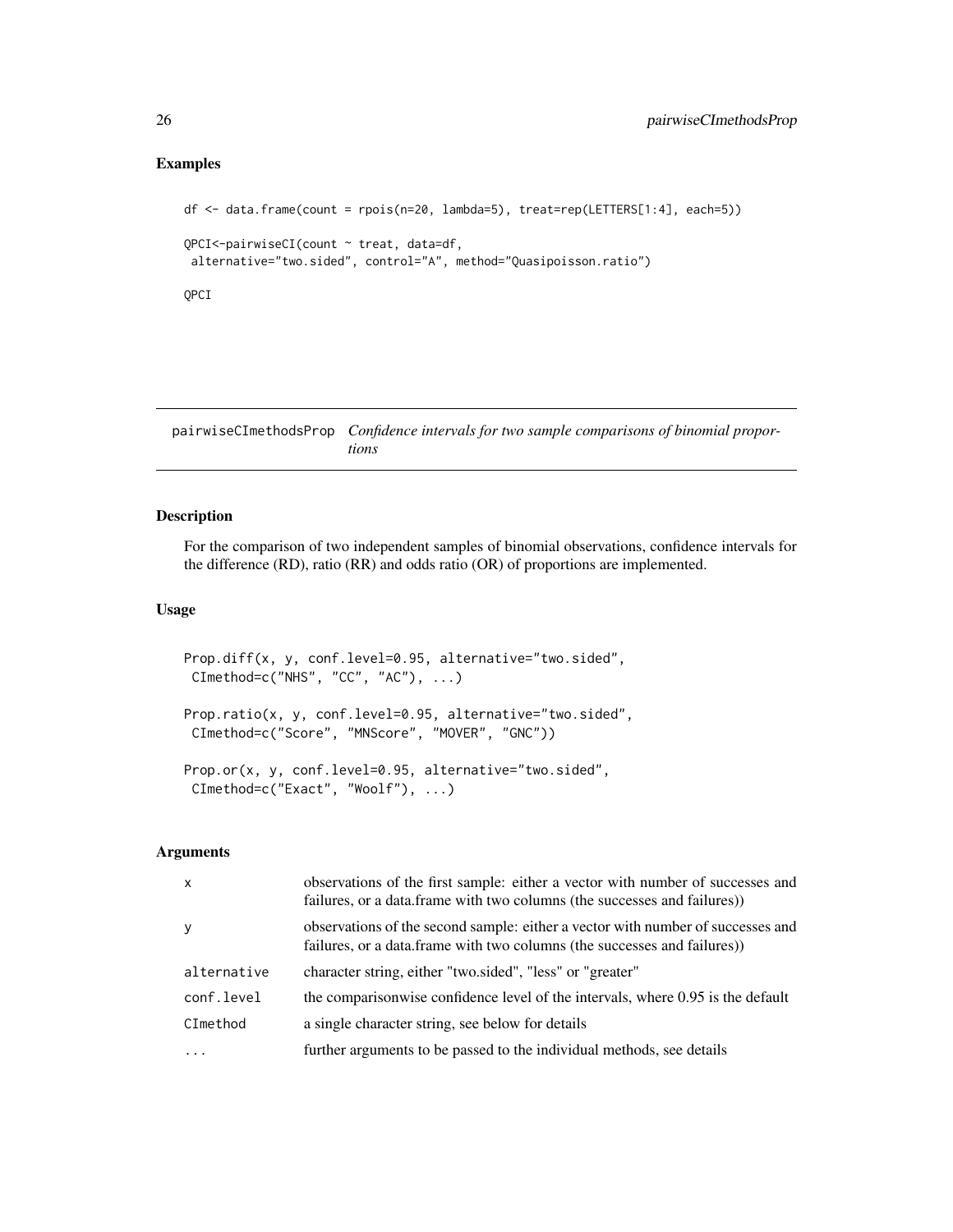#### Details

Generally, the input are two vectors x and y giving the number of successes and failures in the two samples, or, alternatively, two data. frames x and y each containing one column for the successes and one column for the failures, and the rows containing repeated observations from the same treatment.

Please note, that the confidence intervals available in this function assume counts of successes and failures from a binomial distribution and thus do NOT APPROPRIATELY account for extrabinomial variability between repeated observations for the same treatment! When there are repeated observations (input as a data.frame with several rows), intervals are calculated based on the sums over the rows of success and failure!

The following methods are available for the risk difference:

- Prop.diff: asymptotic continuity corrected confidence interval for the difference of proportions by calling prop. test in package stats, see ?prop. test for details,
- Prop.diff with CImethod="AC": asymptotic Wald-type interval after adding one pseudoobservation to each cell (Agresti and Caffo, 2000).
- Prop.diff with CImethod="NHS": asymptotic Newcombes Hybrid Score Interval (Newcombe, 1998).

For the risk ratio:

- Prop.ratio with CImethod="Score": asymptotic Score interval for the ratio of proportions (by iteratively inverting a Chi-Squared test) according to Koopman (1984), following the description by Gart and Nam (1988). This method does NOT involve the skewness correction or extensions to stratification described in Gart and Nam (1988).
- Prop.ratio with CImethod="MNScore": asymptotic Score interval for the ratio of proportions (by iteratively inverting a Chi-Squared test) according to Miettinen and Nurminen (1985), following the description by Gart and Nam (1988).
- Prop.ratio with CImethod="MOVER": asymptotic method of variance estimate recovery for ratios (Donner and Zou, 2012; Fagerland and Newcombe, 2013), relying on the Wilson Score interval to obtain the confidence limits for the single proportions.
- Prop.ratio with CImethod="GNC": crude normal approximation on the log-scale after adding 0.5 to the observed number of successes and the samples sizes.

For the odds ratio:

- Prop.or with CImethod="Woolf" asymptotic adjusted Woolf confidence interval for the odds ratio of proportions (normal approximation after adding 0.5 to each cell count), as, e.g., described in Lawson (2005).
- Prop.or with CImethod="Exact" calculates the exact confidence interval for the odds ratio of proportions corresponding to Fishers exact test, by calling to fisher.test in stats. For details, see ?fisher.test.

#### Value

A list containing: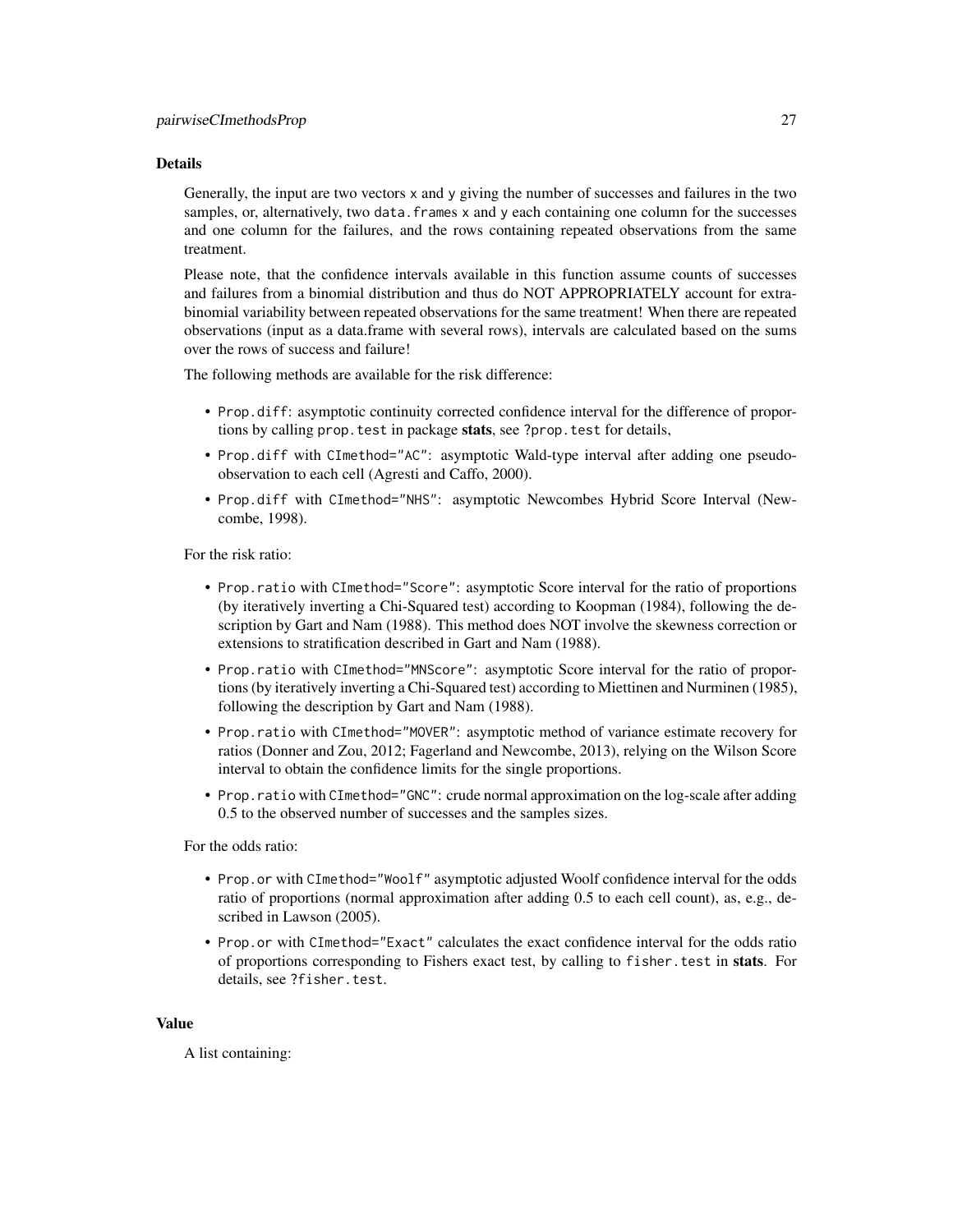| conf.int   | a vector containing the lower and upper confidence limit, and the methods name<br>as an attribute |
|------------|---------------------------------------------------------------------------------------------------|
| estimate   | a single named value                                                                              |
| quantile   | the quantile used for constructing the interval                                                   |
| conf.level | the confidence level                                                                              |

# References

- Agresti A and Caffo B (2000): Simple and effective confidence intervals for proportions and differences of proportions result from adding two successes and two failures. American Statistician 54 (4), 280-288.
- Donner A and Zou GY (2012): Closed-form confidence intervals for functions of the normal mean and standard deviation.Statistical Methods in Medical Research 21(4):347-359.
- Fagerland MW, Newcombe RG (2013): Confidence intervals for odds ratio and relative risk based on the inverse hyperbolic sine transformation. Statistics in Medicine, DOI: 10.1002/sim.5714
- Gart JJ and Nam J (1988): Approximate interval estimation of the ratio of binomial parameters: A review and corrections for skewness. Biometrics 44, 323-338.
- Koopman, PAR (1984): Confidence Intervals for the Ratio of Two Binomial Proportions. Biometrics 40(2), 513-517.
- Lawson R (2005): Small sample confidence intervals for the odds ratio. Communication in Statistics Simulation and Computation, 33, 1095-1113.
- Miettinen O and Nurminen M (1985): Comparative Analysis of Two Rates. Statistics in Medicine 4, 213-226.
- Newcombe RG (1998): Interval Estimation for the Difference Between Independent Proportions: Comparison of Eleven Methods. Statistics in Medicine 17, 873-890.
- Venables WN and Ripley BD (2002). Modern Applied Statistics with S. Fourth Edition. Springer New York.

#### See Also

An alternative implementation of the Score interval for the risk ratio in package propCIs, function riskscoreci.

#### Examples

```
# The rooting data.
data(rooting)
# the first comparison should be the same as:
Age5_PosB_IBA0 <- subset(rooting,
Age=="5" & Position=="B" & IBA=="0")[,c("root", "noroot")]
Age5_PosB_IBA0.5 <- subset(rooting,
Age=="5" & Position=="B" & IBA=="0.5")[,c("root", "noroot")]
```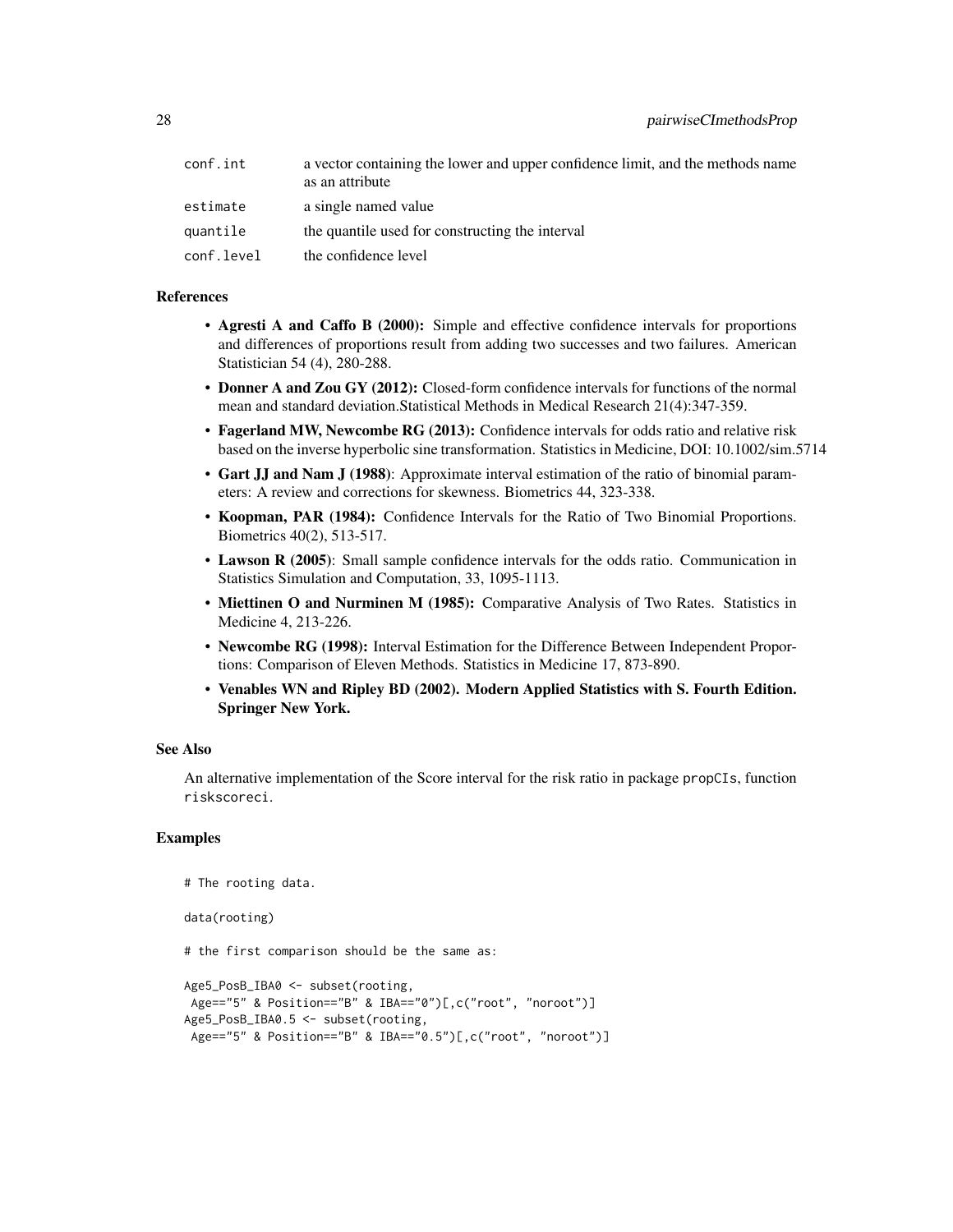#### pairwiseCImethodsProp 29

```
Age5_PosB_IBA0
Age5_PosB_IBA0.5
Prop.diff(x=Age5_PosB_IBA0, y=Age5_PosB_IBA0.5)
Prop.ratio(x=Age5_PosB_IBA0, y=Age5_PosB_IBA0.5)
Prop.or(x=Age5_PosB_IBA0, y=Age5_PosB_IBA0.5)
# is the same as input two vectors x,y each containing
# the count of successes and the count of failures
 colSums(Age5_PosB_IBA0)
 colSums(Age5_PosB_IBA0.5)
Prop.diff(x=c(16,32),y=c(29,19))
Prop.ratio(x=c(16,32),y=c(29,19))
Prop.or(x=c(16,32),y=c(29,19))
# # #
# Comparison with original publications:
# I. Risk difference:
# Continuity corrected interval:
# 1.Comparison with results presented in Newcombe (1998),
# Table II, page 877, 10. Score, CC
# column 1 (a): 56/70-48/80: [0.0441; 0.3559]
Prop.diff(x=c(56,70-56),y=c(48,80-48), alternative="two.sided",
conf.level=0.95, CImethod="CC")
# Risk difference, NHS
# Newcombes Hybrid Score interval:
# 1.Comparison with results presented in Newcombe (1998),
# Table II, page 877, 10. Score, noCC
# column 1 (a): 56/70-48/80: [0.0524; 0.3339]
Prop.diff(x=c(56,70-56),y=c(48,80-48), alternative="two.sided",
conf.level=0.95, CImethod="NHS")
Prop.diff(x=c(56,70-56),y=c(48,80-48), alternative="greater",
 conf.level=0.975, CImethod="NHS")
Prop.diff(x=c(56,70-56),y=c(48,80-48), alternative="less",
 conf.level=0.975, CImethod="NHS")
```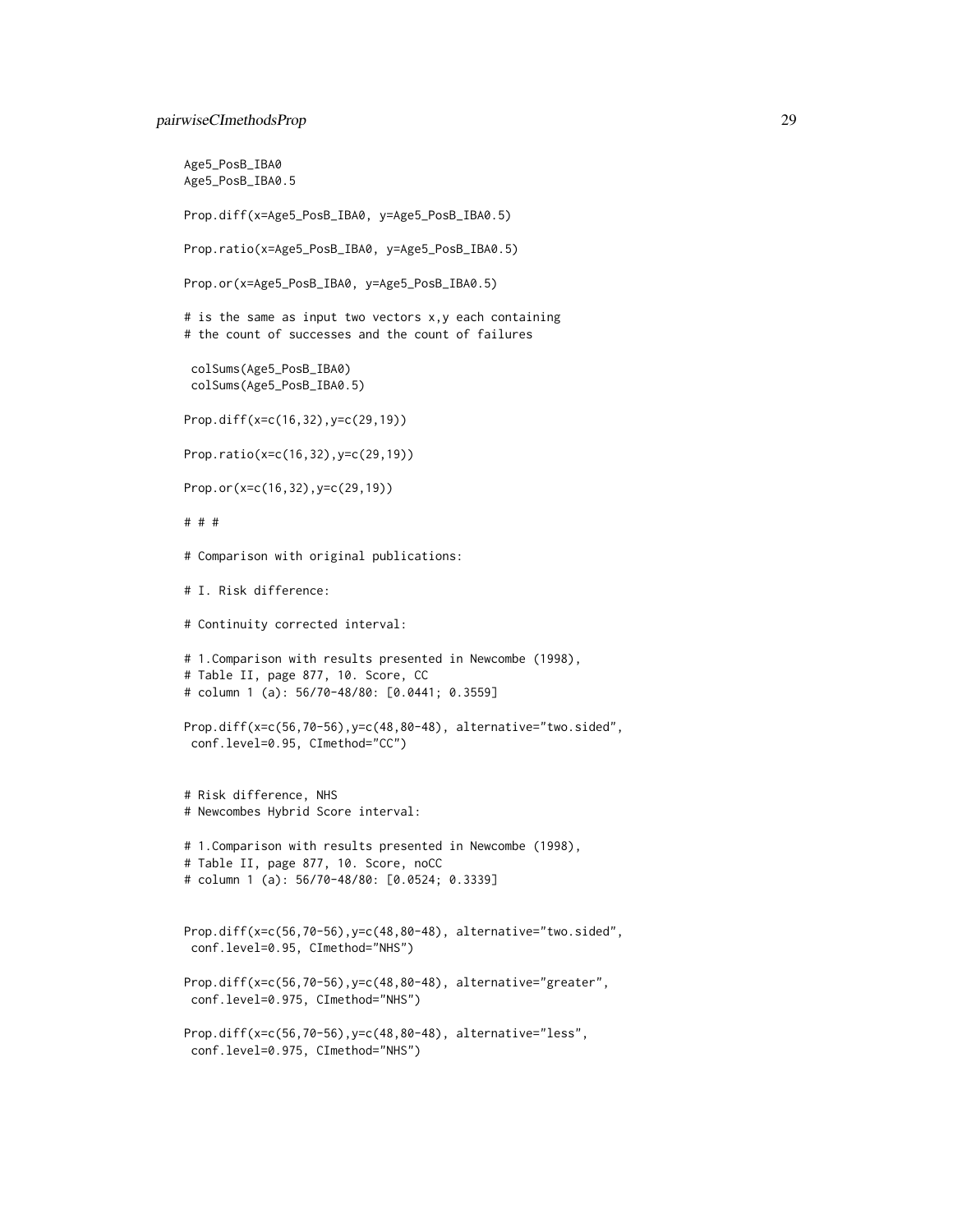```
# 2.Comparison with results presented in Newcombe (1998),
# Table II, page 877, 10. Score, noCC
# column 2 (b): 9/10-3/10: [0.1705; 0.8090]
Prop.diff(x=c(9,1),y=c(3,7), alternative="two.sided",
conf.level=0.95, CImethod="NHS")
# 3.Comparison with results presented in Newcombe (1998),
# Table II, page 877, 10. Score, noCC
# column 2 (h): 10/10-0/10: [0.6075; 1.000]
Prop.diff(x=c(10,0),y=c(0,10), alternative="two.sided",
conf.level=0.95, CImethod="NHS")
# II. Risk ratio,
# Score interval according to Koopman(1984), Gart and Nam (1988)
# 1.Comparison with results presented in Gart and Nam (1998),
# Section 5 (page 327), Example 1
# x1/n1=8/15 x0/n0=4/15:
# Log: [0.768, 4.65]
# Score: [0.815; 5.34]
# Log (GNC)
Prop.ratio(x=c(8,7),y=c(4,11), alternative="two.sided",
conf.level=0.95, CImethod="GNC")
# Score (Score)
Prop.ratio(x=c(8,7),y=c(4,11), alternative="two.sided",
conf.level=0.95, CImethod="Score")
Prop.ratio(x=c(8,7),y=c(4,11), alternative="less",
 conf.level=0.975, CImethod="Score")
Prop.ratio(x=c(8,7),y=c(4,11), alternative="greater",
 conf.level=0.975, CImethod="Score")
# 2.Comparison with results presented in Gart and Nam (1998),
# Section 5 (page 328), Example 2
# x1/n1=6/10 x0/n0=6/20:
# Crude Log: [0.883, 4.32]
# Score: [0.844; 4.59]
Prop.ratio(x=c(6,4),y=c(6,14), alternative="two.sided",
conf.level=0.95, CImethod="GNC")
Prop.ratio(x=c(6,4),y=c(6,14), alternative="two.sided",
```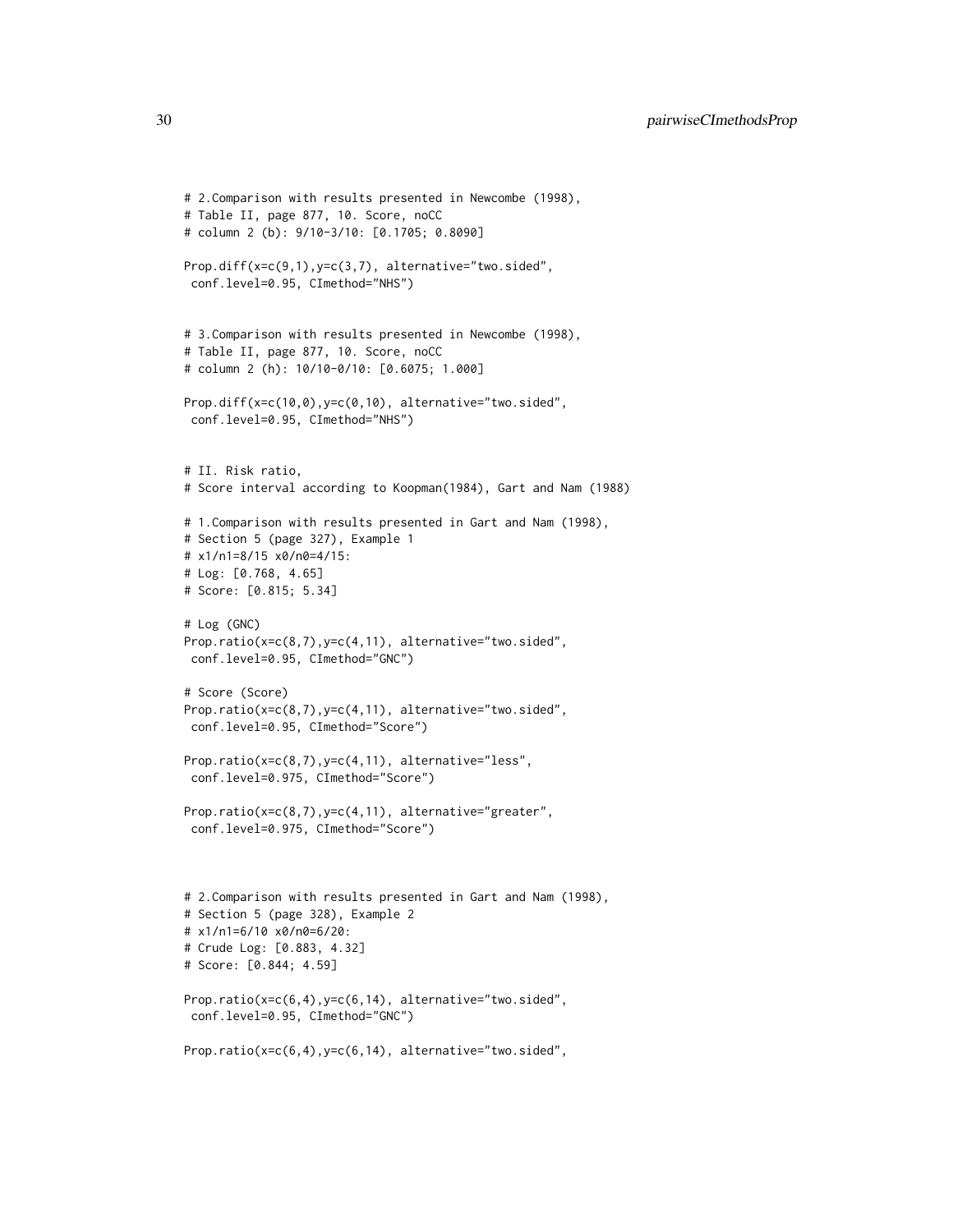```
conf.level=0.95, CImethod="Score")
# Koopman (1984), page 517
# x1=36, n1=40, x0=16, n0=80: [2.94, 7.15]
Prop.ratio(x=c(36, 4), y=c(16, 64), CImethod="Score")$conf.int
# Miettinen, Nurminen (1985) p. 217 (Example 6):
# x1=10, n1=10, x0=20, n0=20: [0.72, 1.20]
Prop.ratio(x=c(10, 0), y=c(20, 0), CImethod="MNScore")$conf.int
# MOVER-R Wilson in Newcombe and Fagerland, 2013, Table VIII:
# x1=24, n1=73,x0=53, n0=65: [0.282, 0.563]
Prop.ratio(x=c(24, 49), y=c(53, 12), CImethod="MOVER")$conf.int
# x1=29, n1=55, x0=11, n0=11: [0.398, 0.761]
Prop.ratio(x=c(29, 26), y=c(11,0), CImethod="MOVER")$conf.int
# x1=7, n1=18, x0=1, n0=18: [(1.27, 40.8)]
Prop.ratio(x=c(7, 11), y=c(1, 17), CImethod="MOVER")$conf.int
```
<span id="page-30-1"></span>pairwiseMEP *Wrapper to compute confidence intervals for multiple endpoints*

#### **Description**

This is a test version! Computes confidence intervals for pair wise comparisons of groups (assuming independent observations) for multiple endpoints. The methods available in pairwiseCI for continuous and count data can be called. Methods for binary data are currently not available. NOTE: Although multiple endpoints and multiple group wise comparisons are considered, there is no adjustment for multiplicity implemented in this function!

### Usage

```
pairwiseMEP(x, ...)
## S3 method for class 'data.frame'
pairwiseMEP(x, ep, f,
control = NULL, conf.level = 0.95,alternative = c("two.sided", "less", "greater"),
method = "Param.diff", ...)
```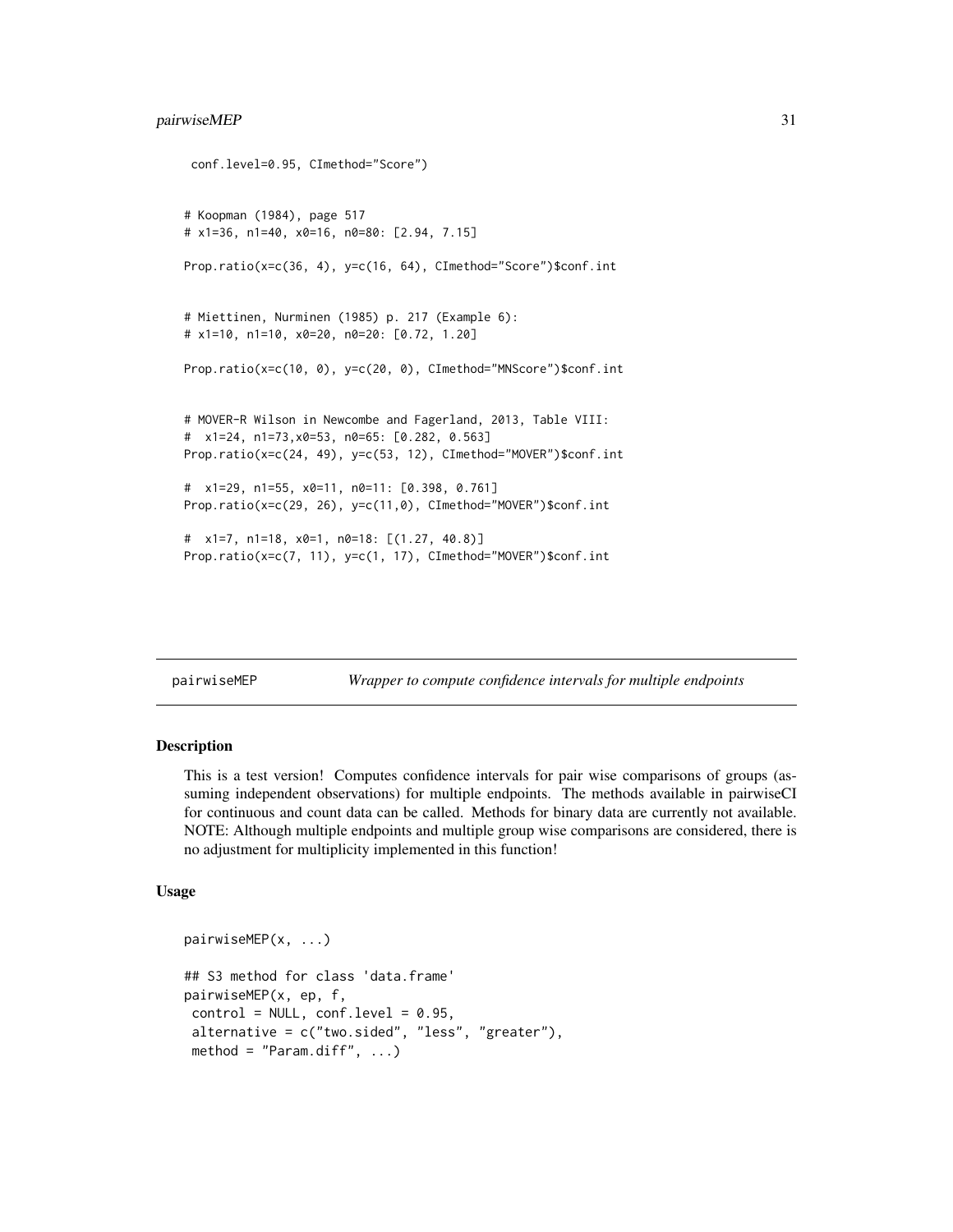# <span id="page-31-0"></span>Arguments

| $\boldsymbol{\mathsf{x}}$ | a data.frame                                                                                                                                                                                                                      |
|---------------------------|-----------------------------------------------------------------------------------------------------------------------------------------------------------------------------------------------------------------------------------|
| ep                        | a vector of character strings, naming the variables in x which are the response<br>variables (endpoints) of interest                                                                                                              |
| f                         | a single character string, naming a factor variable in data which splits the dataset<br>into treatment groups                                                                                                                     |
| control                   | optionally, a single character string, naming a factor level in variable f, which<br>shall be considered as control group; if omitted (default) all pairwise compar-<br>isons are computed                                        |
| conf.level                | a single numeric between 0.5 and 1, specifying the local confidence level of the<br>single confidence intervals                                                                                                                   |
| alternative               | a single character string, one of 'two.sided', 'less', 'greater'                                                                                                                                                                  |
| method                    | a vector of character strings, specifying the method for computation of the confi-<br>dence intervals, see pairwiseCImethodsCont and pairwiseCImethodsCount<br>for possible options; must have length 1 or the same length as ep! |
| .                         | further arguments to be passed to pairwiseCI, options are listed in pairwiseCImethodsCont<br>and pairwiseCImethodsCount                                                                                                           |

# Details

Calls pairwiseCI.

# Value

| conf.int    | a list with one element for each element in ep, containing the estimates, lower<br>and upper limits and the comparison names and by levels in the format of a<br>data.frame |
|-------------|-----------------------------------------------------------------------------------------------------------------------------------------------------------------------------|
| data        | as input x                                                                                                                                                                  |
| ep          | as input                                                                                                                                                                    |
| f           | as input                                                                                                                                                                    |
| control     | as input                                                                                                                                                                    |
| conf.level  | as input                                                                                                                                                                    |
| alternative | as input                                                                                                                                                                    |
| method      | as input                                                                                                                                                                    |

# See Also

The result can be plotted: [plotCI.pairwiseMEP](#page-37-1), and coerced to a data.frame: [as.data.frame.pairwiseMEP](#page-4-1)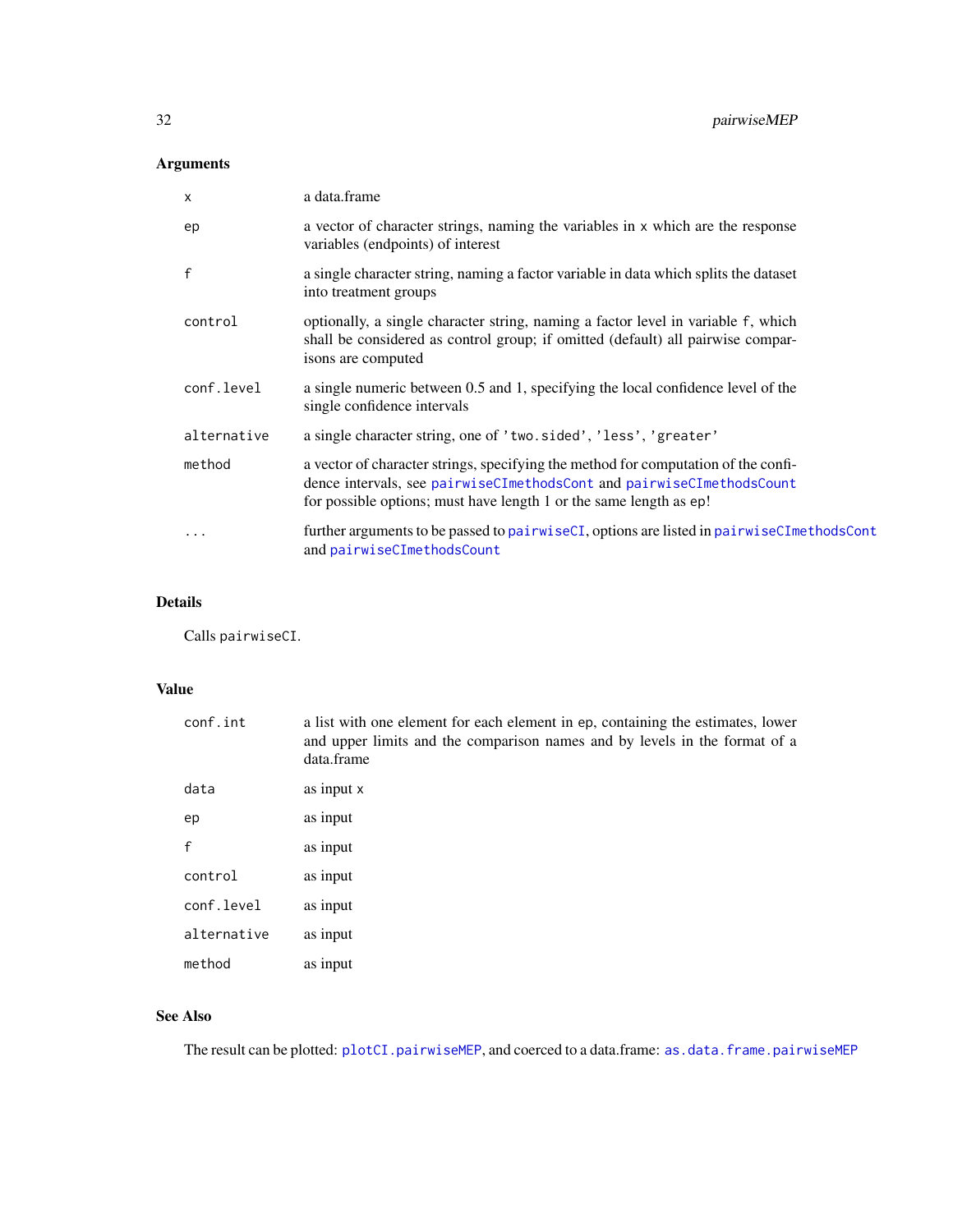# <span id="page-32-0"></span>pairwiseTest 33

#### Examples

```
x1<-rnorm(80,100,8)
x2<-rnbinom(80,mu=10, size=10)
A<-rep(c("a1","a2"), c(40,40))
B<-rep(rep(c("b1","b2"), c(20,20)), times=2)
dat<-data.frame(x1=x1,x2=x2,A=A, B=B)
test<-pairwiseMEP(x=dat, ep=c("x1","x2"), control="a1",
 f="A", by="B", method=c("Param.ratio","Negbin.ratio"))
test
plotCI(test, whichep=c("x1","x2"))
as.data.frame(test, whichep=c(1,2))
as.data.frame(test, whichep=c("x1","x2"))
```
<span id="page-32-1"></span>pairwiseTest *Wrapper to calculate unadjusted p-values for pairwise comparisons*

#### Description

Calculation of raw p-values for pairwise comparisons of several groups. The data can be split by additional factors. Any test function can be used, that takes two samples x,y as input and returns a list containing the p.value in an element named p.value. The output of this function might be further processed using p. adjust in order to adjust for multiple comparisons.

# Usage

```
pairwiseTest(formula, data, by = NULL,
method = "t.test", control = NULL, ...)
```

| formula | a formula specifiying the response and the factor variable: response $\sim$ factor                                                                                                                                                                                  |
|---------|---------------------------------------------------------------------------------------------------------------------------------------------------------------------------------------------------------------------------------------------------------------------|
| data    | a data frame, containing the variables specified in formula                                                                                                                                                                                                         |
| by      | optional vector of character strings, defining factors by which to split the data<br>set. Then, pairwise comparisons are performed separately for each level of the<br>specified factors.                                                                           |
| method  | character string, giving the name of the function, which shall be used to calculate<br>local p-values. Any function, taking two vectors x, and y as first arguments<br>and returning a list with the p. value in a list element named p. value can be<br>specified. |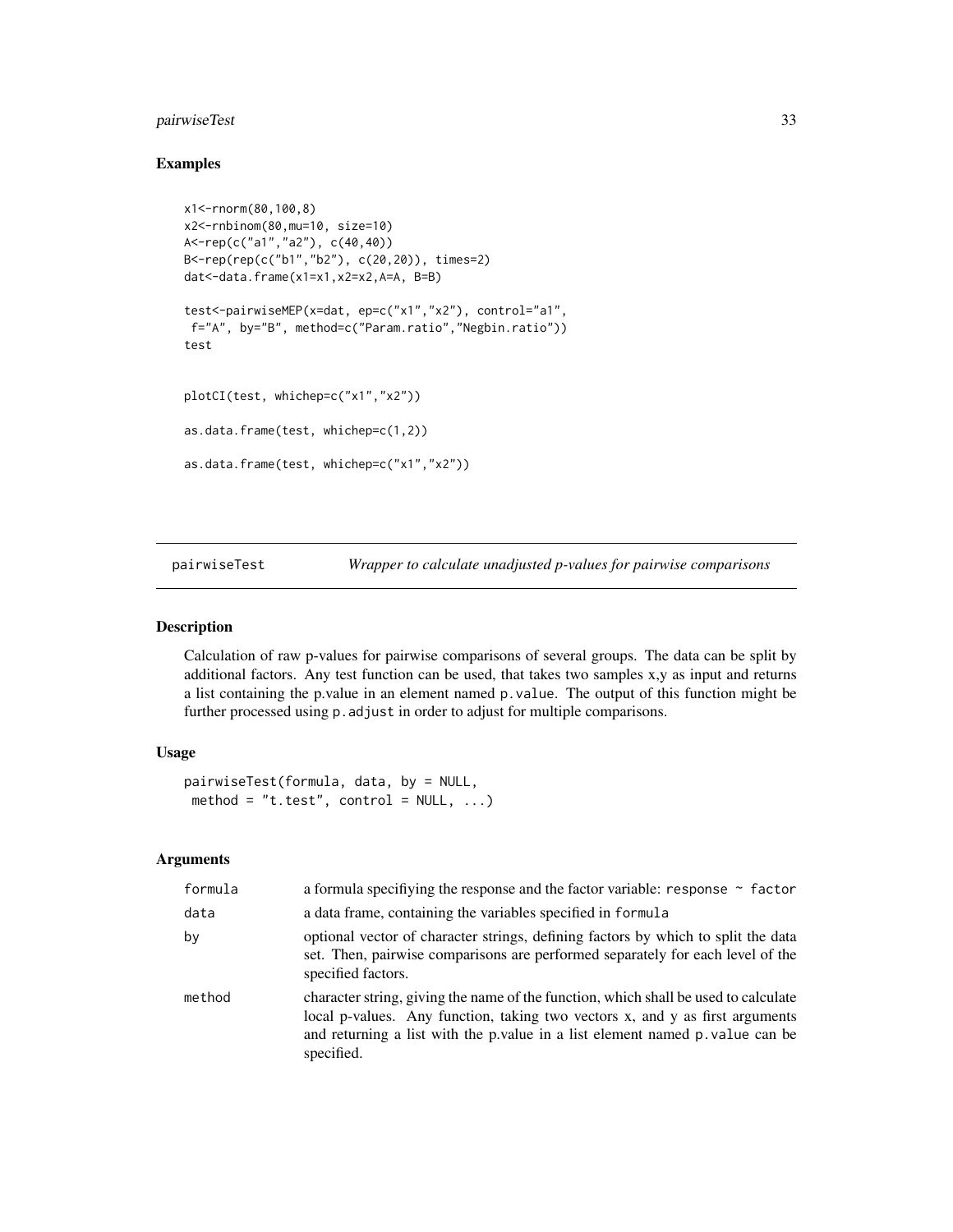<span id="page-33-0"></span>

| control                 | optional character string, defining the name of a control group. Must be one of            |
|-------------------------|--------------------------------------------------------------------------------------------|
|                         | the levels of the factor variable defined in formula. By default control=NULL,             |
|                         | then all pairwise comparisons between the levels of the factor variable are com-<br>puted. |
|                         |                                                                                            |
| $\cdot$ $\cdot$ $\cdot$ | Arguments to be passed the function defined in method                                      |

# Details

This function splits the response variable according to the factor(s) specified in by, and within each subset according to the grouping variable specified in formula. The function specified in method is called to calculate a p.value for all pairwise comparisons of between the subsets, within each level of by. The p-values are NOT adjusted for multiple hypothesis testing.

For binomial proportions, only "Prop.test" can be specified in the argument method; For continous variables, any function can be specified, which takes x and y as first arguments, and returns a list containing a list containing the appropriate p-value in the element named p.value (as do the functions of class "htest"). See the examples for details.

#### Value

A named list with elements

| byout   | a list, containing the output of pairwise Testint for each level of by, i.e. a data frame<br>containing with columns p. value, compnames groupx, groupy |
|---------|---------------------------------------------------------------------------------------------------------------------------------------------------------|
| bynames | a character vector containing the names of the levels of the factors specified in<br>by                                                                 |
| method  | a character string, name of the function used                                                                                                           |
| control | a character string                                                                                                                                      |
| by      | vector of character strings, same as argument by                                                                                                        |
| $\cdot$ | further arguments that were passed to FUN                                                                                                               |

#### Author(s)

Frank Schaarschmidt

#### See Also

You can use [summary.pairwiseTest](#page-46-1) to calculate multiplicity adjusted p-values from the output of pairwiseTest.

The following methods provide multiplicity adjusted p-values for various situations: [pairwise.t.test](#page-0-0), [pairwise.prop.test](#page-0-0), \link{p.adjust}, summary.glht(multcomp), simtest.ratio(mratios)

# Examples

#######################################################

```
# The rooting example:
```
# Calculate confidence intervals for the

# difference of proportions between the 3 doses of IBA,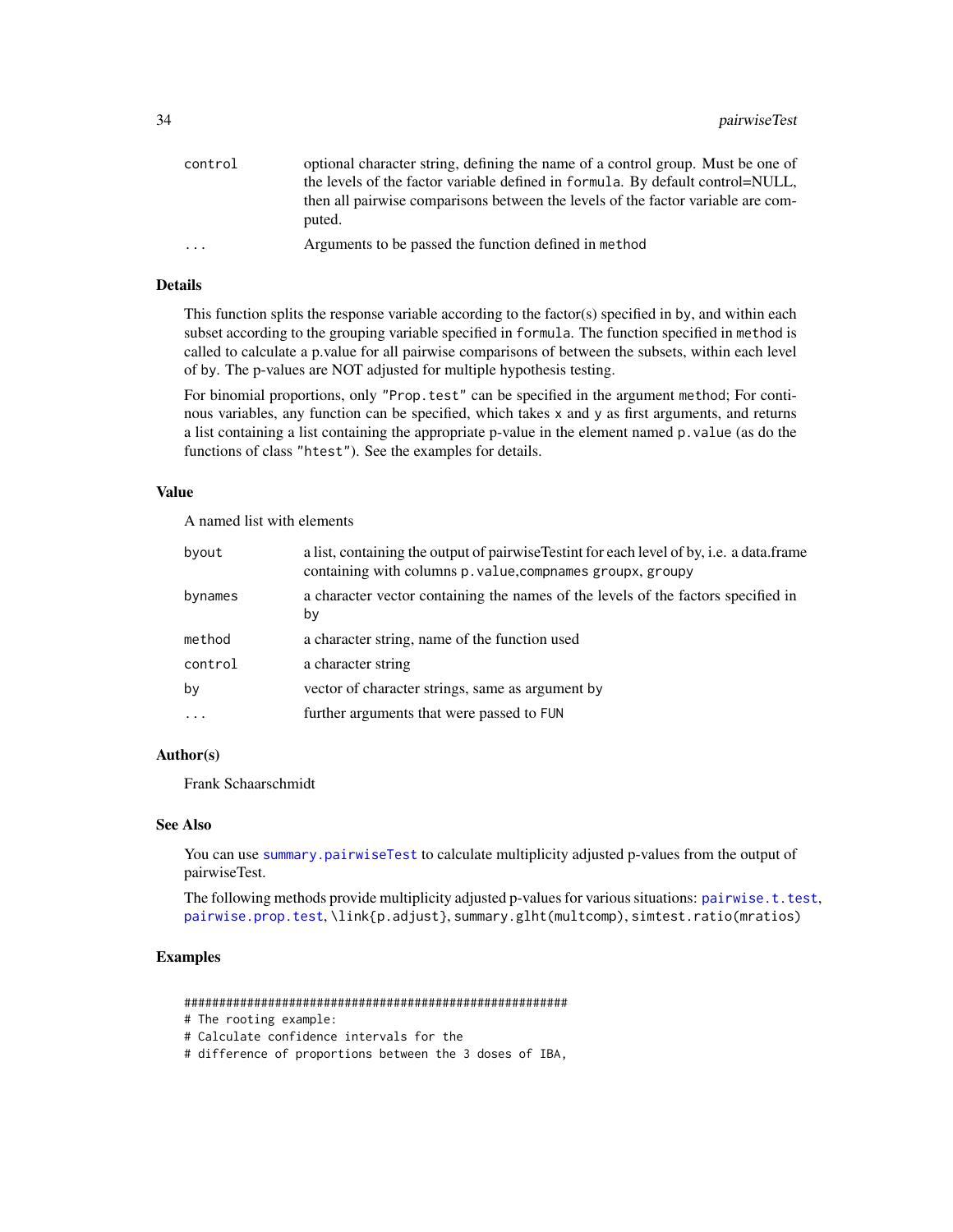#### <span id="page-34-0"></span>pairwiseTestInt 35

```
# separately for 4 combinations of "Age" and "Position".
# Note: we pool over Rep in that way. Whether this makes
# sense or not, is decision of the user.
data(rooting)
# Pairwise Chi-square tests:
aproots<-pairwiseTest(cbind(root, noroot) ~ IBA,
data=rooting, by=c("Age", "Position"), method="Prop.test")
aproots
# With Holm adjustment for multiple hypotheses testing:
summary(aproots, p.adjust.method="holm")
#########################################################
data(Oats)
apc <- pairwiseTest(yield ~ nitro, data=Oats,
by="Variety", method="wilcox.test")
apc
summary(apc)
summary(apc, p.adjust.method="holm")
```
pairwiseTestInt *Internal functions for pairwiseTest*

#### Description

Only for internal use by pairwiseTest. Two different functions for data representable as a two numeric vectors (pairwiseTestCont) and data representable as matrix with two columns (pairwiseTest-Prop) as created can be done with a formula like cbind(successes, failures)  $\sim$  group. Functions that split up a data.frame according to one factor, and perform all pairwise comparisons and comparisons to control among the levels of the factor by calling functions that can deal with two vectors x and y or the one documented in ?Prop.test.

#### Usage

```
pairwiseTestCont(formula, data, control=NULL, method, ...)
pairwiseTestProp(formula, data, control=NULL, method, ...)
```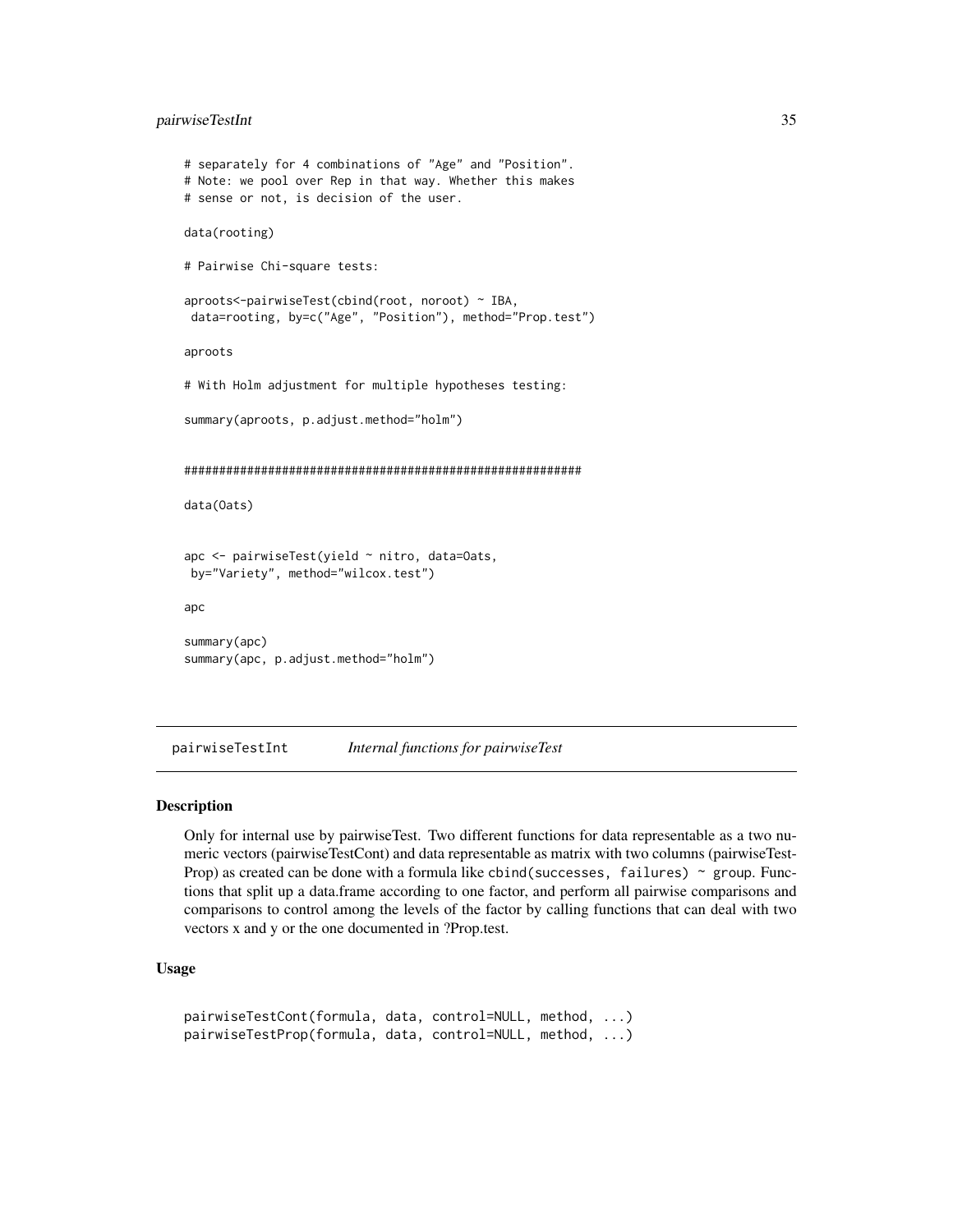# <span id="page-35-0"></span>Arguments

| formula | a formula specifiying the response and the factor variable: response $\sim$ factor                                                                                                                                                                                |
|---------|-------------------------------------------------------------------------------------------------------------------------------------------------------------------------------------------------------------------------------------------------------------------|
| data    | a data frame, containing the variables specified in formula                                                                                                                                                                                                       |
| method  | character string, giving the name of the function, which shall be used to calculate<br>local p-values. Any function, taking two vectors x, and y as first arguments<br>and returning a list with the p value in a list element named p value can be<br>specified. |
| control | optional character string, defining the name of a control group. Must be one of<br>the levels of the factor variable defined in formula. By default control=NULL,<br>then all pairwise comparisons between the levels of the factor variable are com-<br>puted.   |
|         | Arguments to be passed the function defined in method                                                                                                                                                                                                             |

# Details

For internal use in pairwiseTest.

#### Value

a data.frame containing the columns

| p.value   | numeric vector: the p. values                            |
|-----------|----------------------------------------------------------|
| compnames | character vector: the names of the comparisons performed |
| groupx    | character vector: the names of the first group           |
| groupy    | character vector: the names of the second group          |

#### See Also

[pairwiseTest](#page-32-1) for a user level function, and [pairwise.t.test](#page-0-0), [pairwise.prop.test](#page-0-0), [p.adjust](#page-0-0) for further functions to calculate multiplicity adjusted p-values.

<span id="page-35-1"></span>plot.pairwiseCI *Plotting the output of pairwiseCI*

# Description

Easy method for plotting estimates and confidence bounds calculated using [pairwiseCI](#page-13-1).

### Usage

```
## S3 method for class 'pairwiseCI'
plot(x,
CIvert=NULL, CIlty = 1, CIlwd=1, CIcex=1,
H0line=NULL, H0lty=1, H0lwd=1,
main=NULL, ylab="", xlab="",
 ... )
```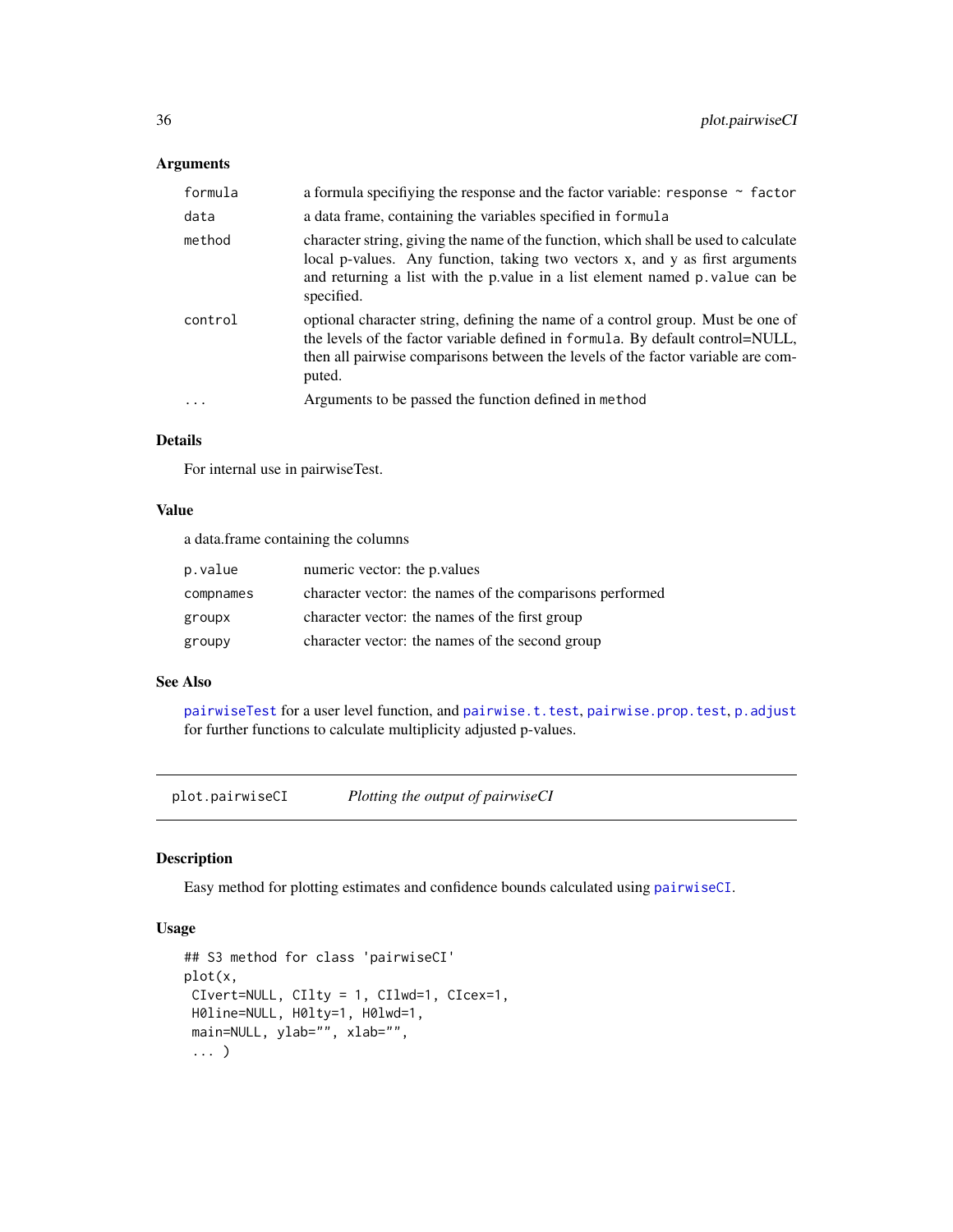# plot.pairwiseCI 37

# Arguments

| $\mathsf{x}$ | an object of class "pairwise CI", the output of function $\lambda$ link {pairwise CI}                                         |
|--------------|-------------------------------------------------------------------------------------------------------------------------------|
| CIvert       | logical, whether confidence intervals shall be plotted vertical if CIvert=TRUE<br>and horizontal if CIvert=FALSE              |
| CIlty        | integer, giving the line type of the CI, as documented for cex in ?par                                                        |
| CIlwd        | integer, giving the line width of the CI, as documented for 1wd?par                                                           |
| CIcex        | numerical value giving the size of CIsymbols relative to the default value, see<br>cex in ?par                                |
| H0line       | Value to be plotted as vertical or horizontal line, depending on the value of<br>CIvert                                       |
| H0lty        | integer, giving the line type of the CI, as documented for 1 ty in ?par                                                       |
| H0lwd        | integer, giving the line width of the CI, as documented for 1wd in ?par                                                       |
| main         | as main in plot                                                                                                               |
| ylab         | label of y-axis as y lab in plot, default is no label                                                                         |
| xlab         | label of x-axis as ylab in plot, default is no label                                                                          |
| .            | Further arguments to be passed to axis. Note, that arguments las, at, labels<br>are defined internally and can not be set via |

# Author(s)

Frank Schaarschmidt

# Examples

```
data(Oats)
output <- pairwiseCI(yield ~ Block, data=Oats,
by="nitro",method="Param.diff", control="I")
# default plot for difference methods:
plot(output)
# some small changes:
plot(output, CIvert=TRUE, H0line=c(-2,0,2), H0lty=c(2,1,2))
output <- pairwiseCI(yield ~ Block, data=Oats,
by="nitro", method="Param.ratio", control="I")
# default plot for ratio methods:
plot(output)
# some small changes:
plot(output, CIvert=FALSE, H0line=c(0.7, 1, 1/0.7),
H0lty=c(3,2,3))
```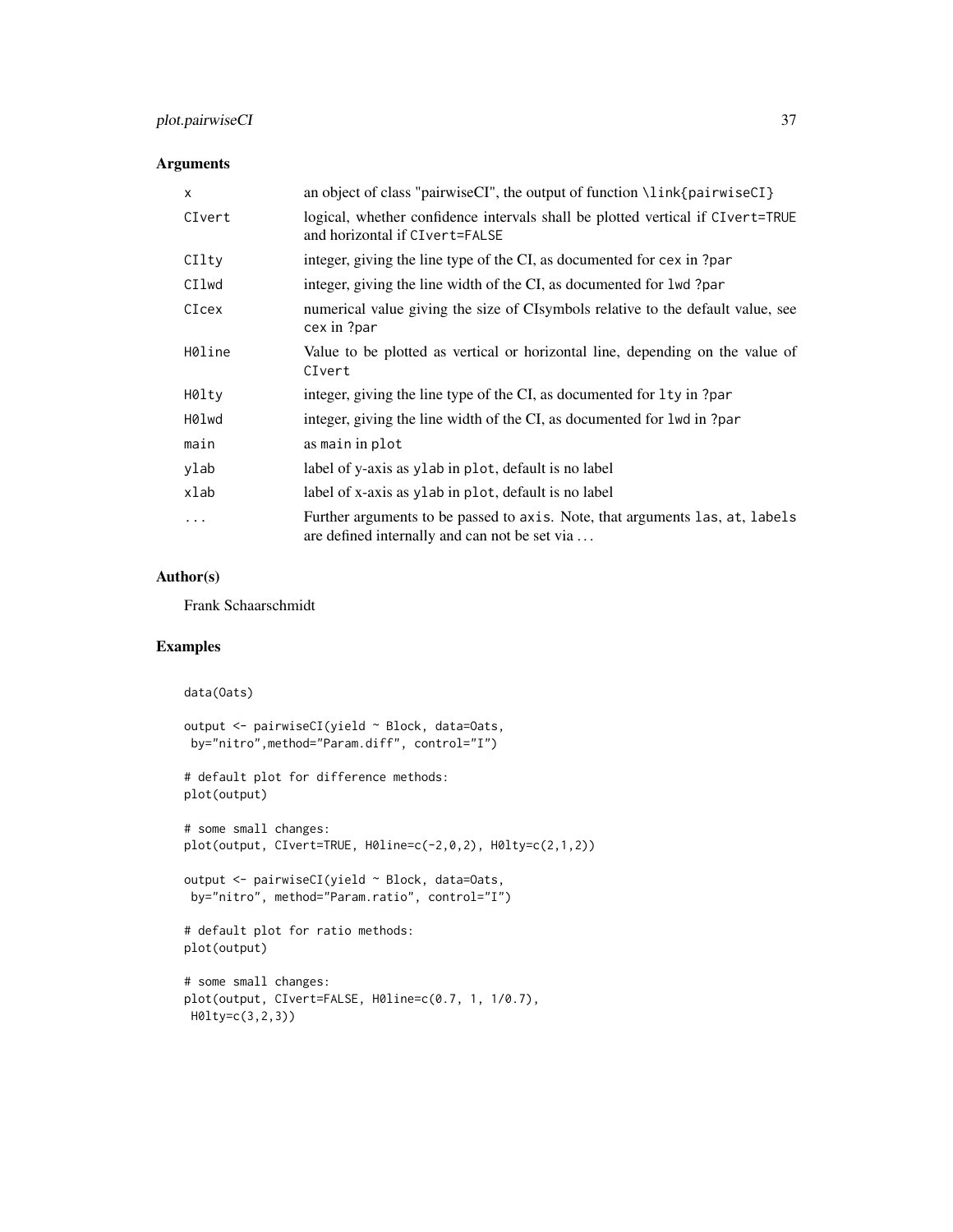<span id="page-37-0"></span>

# <span id="page-37-1"></span>Description

Creates plot of confidence intervals calculated by calling "pairwiseMEP".

# Usage

```
## S3 method for class 'pairwiseCI'
plotCI(x, ...)
## S3 method for class 'pairwiseMEP'
plotCI(x, whichep = NULL, ...)
```
# Arguments

| $\mathsf{x}$            | an object of class 'pairwiseMEP' or 'pairwiseCI'                                                                                                                                                                                             |
|-------------------------|----------------------------------------------------------------------------------------------------------------------------------------------------------------------------------------------------------------------------------------------|
| whichep                 | an optional vector of character strings (or integers); specifying the names (or<br>indices in the element conf. int of the list returned by pairwise MEP) of those<br>response variables for which the confidence intervals shall be plotted |
| $\cdot$ $\cdot$ $\cdot$ | further arguments to be passed to plotCI in package MCPAN, see ?plotCI for<br>details                                                                                                                                                        |

# Value

A plot.

# Examples

```
x1<-rnorm(120,20,2)
x2<-rnorm(120,100,8)
x3<-rpois(120,10)
A<-rep(c("a1","a2","a3"), c(40,40,40))
B<-rep(rep(c("b1","b2"), c(20,20)), times=3)
dat<-data.frame(x1=x1,x2=x2,x3=x3,A=A, B=B)
test<-pairwiseMEP(x=dat, ep=c("x1","x2","x3"),
 f="A", by="B", conf.level=0.9, control="a1",
 method=c("Param.ratio","Param.ratio","Poisson.ratio"))
plotCI(test, whichep=c("x1","x2"), lines=c(0.8,1.25))
plotCI(test, whichep=c(1,2,3))
```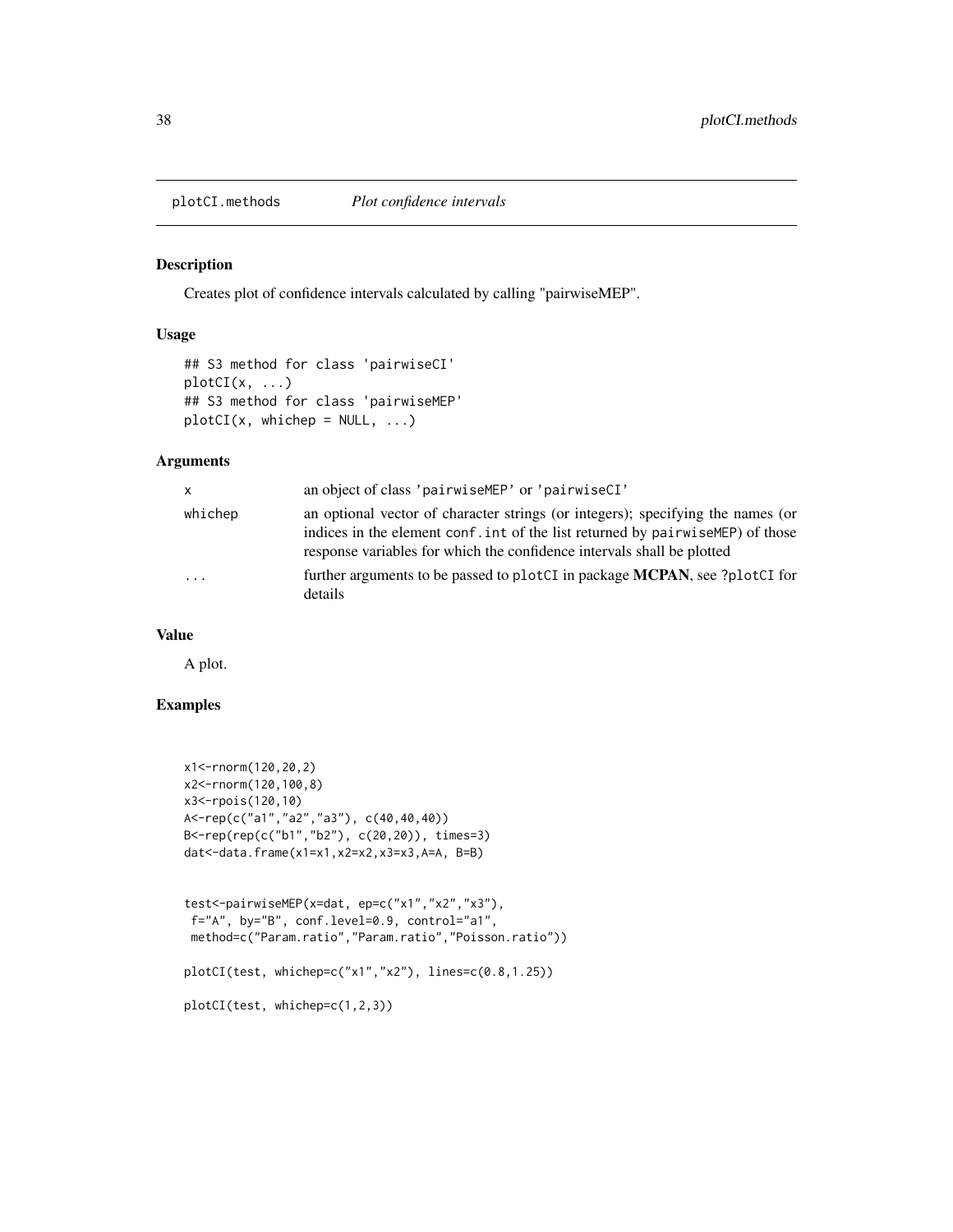<span id="page-38-1"></span><span id="page-38-0"></span>print.pairwiseCI *Print function for "pairwiseCI"*

# Description

Print out confidence intervals calculated using pairwiseCI.

# Usage

```
## S3 method for class 'pairwiseCI'
print(x , digits=4, ... )
```
# Arguments

| X        | an object of class "pairwise $CI$ ", the output of function pairwise $CI()$ |
|----------|-----------------------------------------------------------------------------|
| digits   | integer, to which decimal output shall be rounded                           |
| $\cdots$ | further arguments to be passed to print                                     |

print.pairwiseTest *Print function for "pairwiseTest"*

# Description

Print function for pairwiseTest objects

# Usage

```
## S3 method for class 'pairwiseTest'
print(x, digits = 4, ...)
```

| x                       | an object of class "pairwise Test"      |
|-------------------------|-----------------------------------------|
| digits                  | digits for rounding                     |
| $\cdot$ $\cdot$ $\cdot$ | further arguments to be passed to print |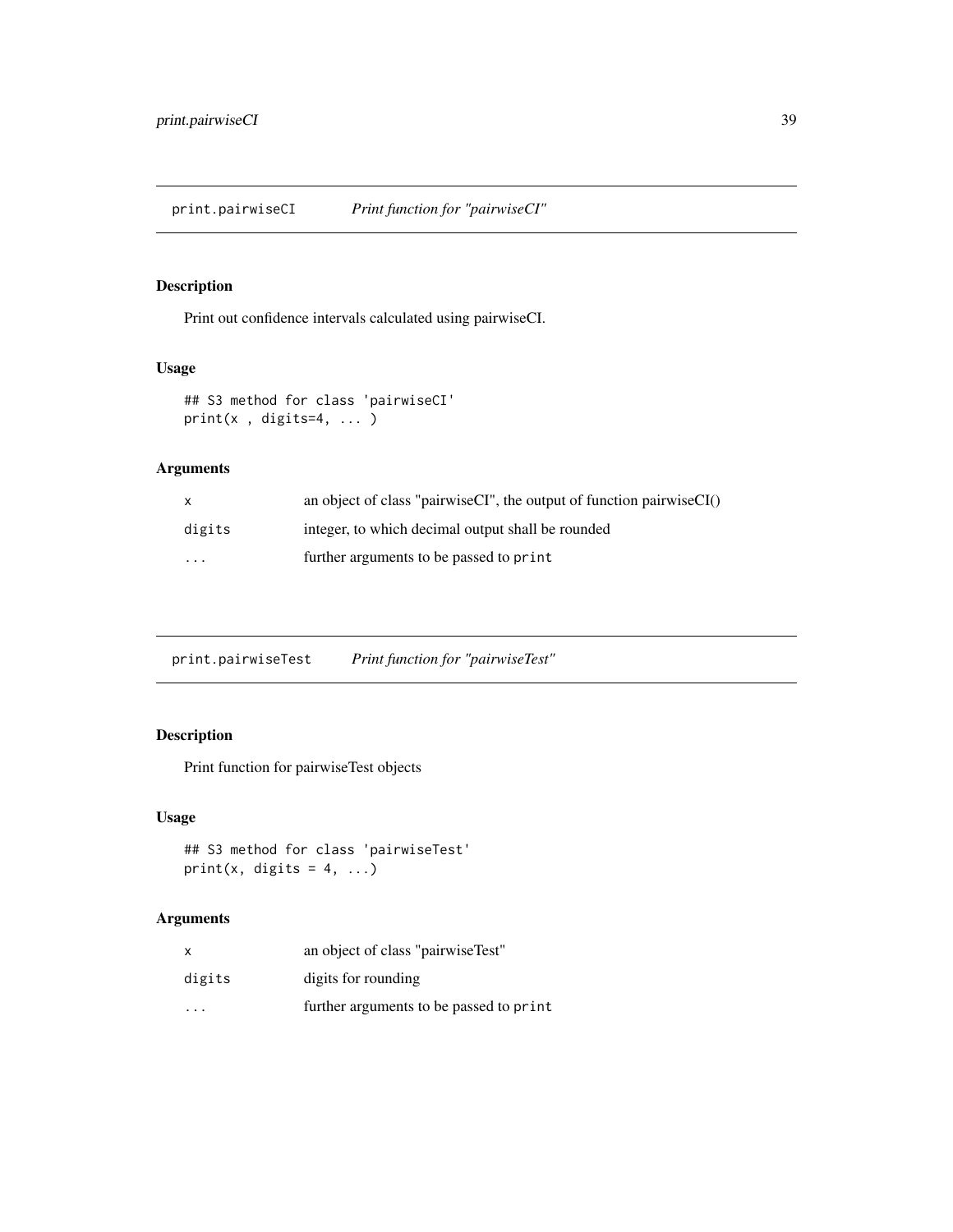<span id="page-39-0"></span>print.summary.pairwiseCI

*Print function for "summary.pairwiseCI"*

# Description

Print function for summary.pairwiseCI

# Usage

```
## S3 method for class 'summary.pairwiseCI'
print(x, \ldots)
```
# Arguments

|   | an object of class "summary.pairwiseCI", created by the function summary.pairwiseCI |
|---|-------------------------------------------------------------------------------------|
| . | further arguments to be passed to print                                             |

```
print.summary.pairwiseTest
```
*Print function for "summary.pairwiseTest"*

# Description

Print function for summary.pairwiseCI

# Usage

```
## S3 method for class 'summary.pairwiseTest'
print(x, \ldots)
```

|   | an object of class "summary.pairwise Test", created by the function summary.pairwise Test |
|---|-------------------------------------------------------------------------------------------|
| . | further arguments to be passed to print                                                   |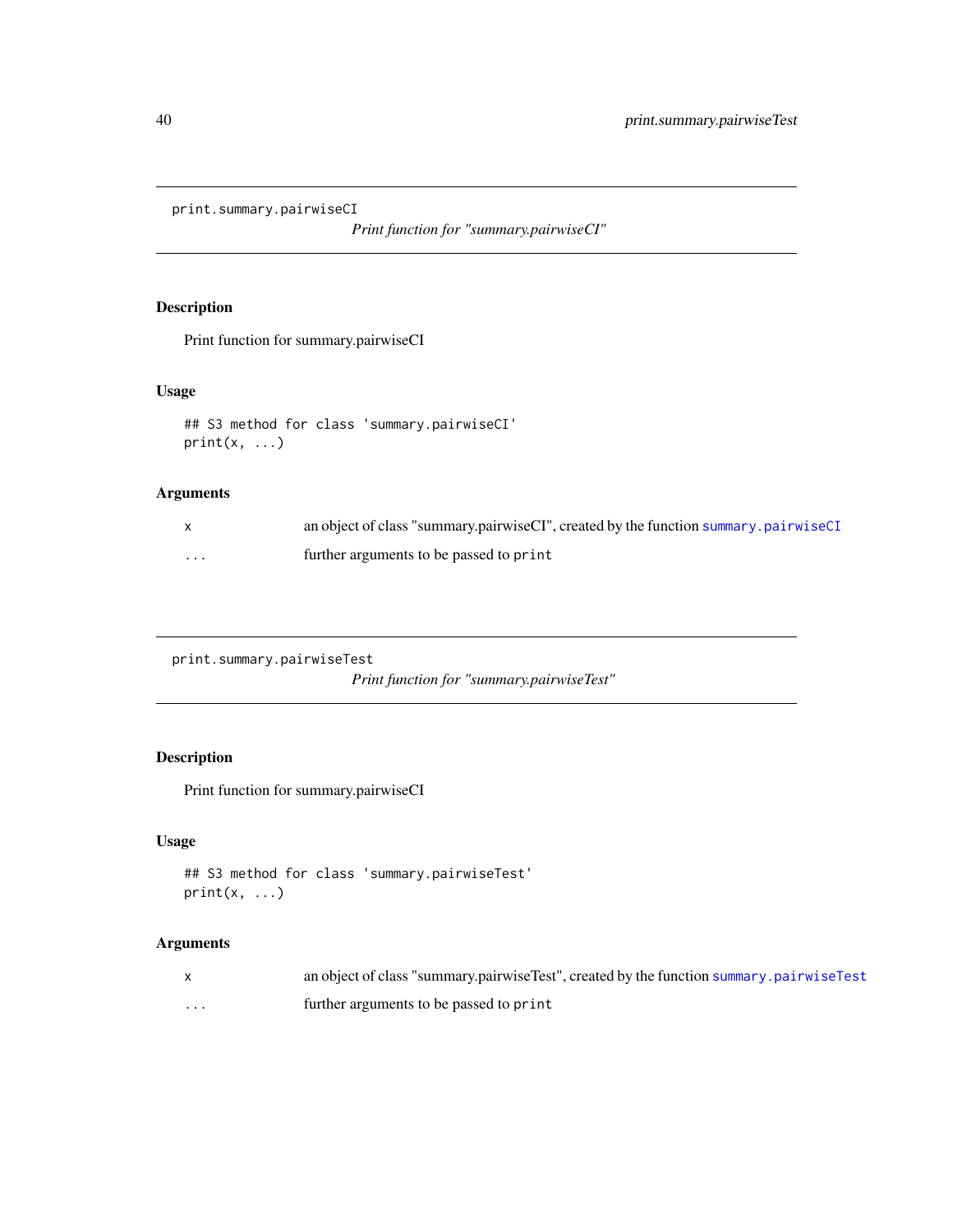<span id="page-40-0"></span>

# Description

Construct a (quasi-) likelihood-profile based on a glm-fit. For internal use for functions constructing profile-likelihood confidence intervals.

#### Usage

profileDG(fit, steps =  $100$ , wh =  $1:p$ )

# Arguments

| fit   | an object of class "glm" or "negbin"                        |
|-------|-------------------------------------------------------------|
| steps | a single integer value, the number of steps for the profile |
| wh    | wh                                                          |

#### Details

An adaptation of the code in profile.glm. Will work also for the case that only 0-values occur in one group. For internal use

# Value

An object of class "profile.glm", "profile".

# Author(s)

Daniel Gerhard

Prop.test *Wrapper to prop.test(stats)*

#### Description

Only for internal use in pairwiseTest.

# Usage

```
Prop.test(x, y, alternative = "two.sided", test=c("prop.test", "fisher.test"), ...)
```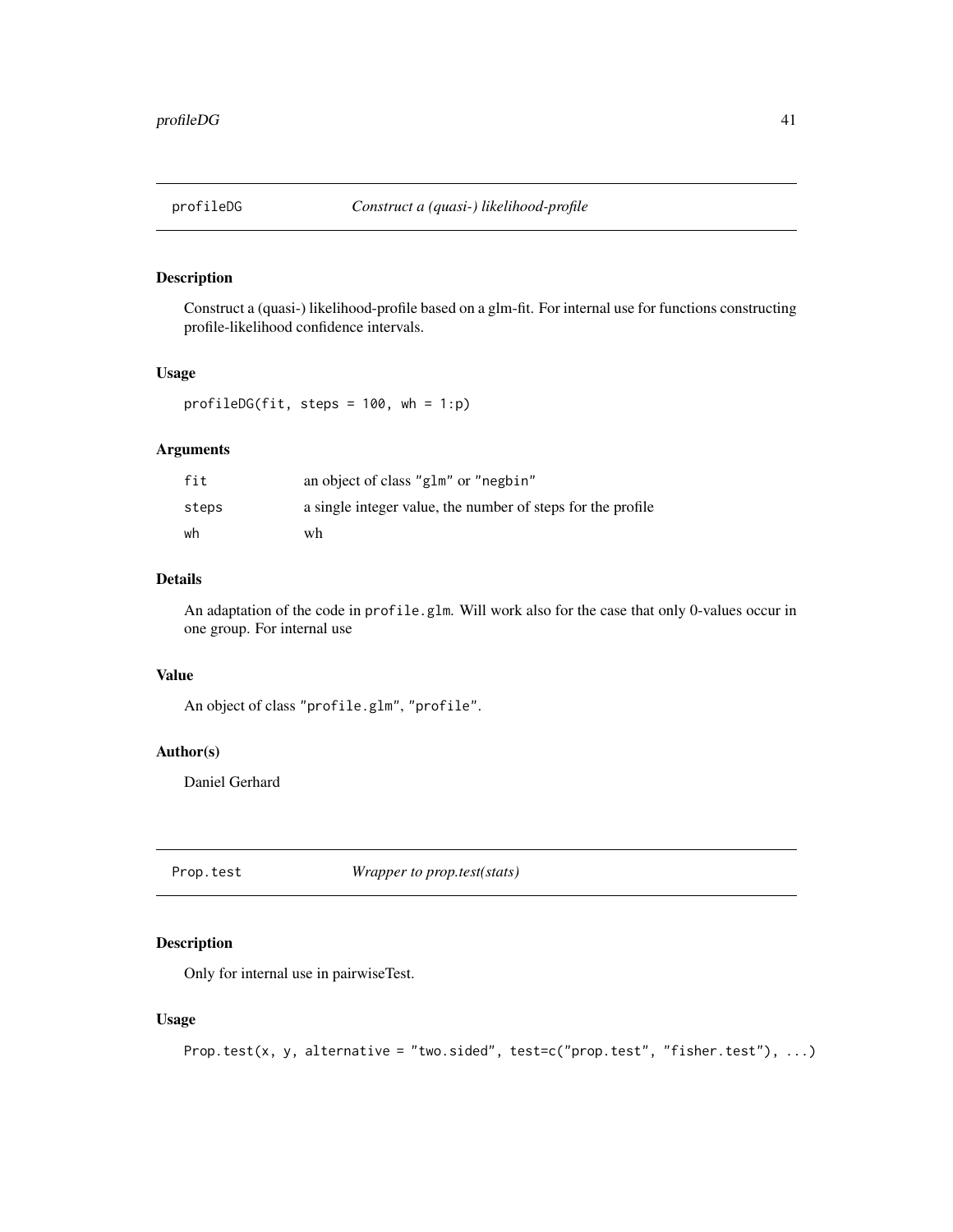#### Arguments

| $\mathsf{x}$ | a vector of success and failure in sample x, or a data.frame with a column of<br>successes and a column of failures, then colsums are used.                                                    |
|--------------|------------------------------------------------------------------------------------------------------------------------------------------------------------------------------------------------|
| y            | a vector of success and failure in sample y, or a data frame with a column of<br>successes and a column of failures, then colsums are used.                                                    |
| alternative  | character string defining the alternative hypothesis                                                                                                                                           |
| test         | a single character string: which function to be called, choices are "prop. test"<br>for the chi-square test, and "fisher.test" for Fishers exact test, as they are defined<br>in package stats |
|              | arguments to be passed to prop. test (stats) or fisher. test (stats)                                                                                                                           |

#### Details

Just a wrapper function to call prop. test(stats). If x, y are data.frames containing two columns taken to be counts of successes and counts of failures, columnwise sums of x,y are calculated. The total number of successes and the total number of trials is then passed to prop.test.

# Value

An object of class "htest", as defined by prop.test(stats)

#### See Also

prop.test, and pairwise.prop.test in stats

# Examples

```
# If input is a data.frame:
set.seed(1234)
trials=rep(20,8)
success <- rbinom(n=8, size=trials,
prob=c(0.2,0.2,0.2,0.2, 0.3,0.3,0.3,0.3))
failure <- trials-success
f<-as.factor(rep(c("group1", "group2"), each=4))
data<-data.frame(success=success, failure=failure, f=f)
g1<-subset(data, f=="group1")[,c("success","failure")]
g2<-subset(data, f=="group2")[,c("success","failure")]
g1
g2
```
# Prop.test calculates the columnwise sums and calls prop.test stats: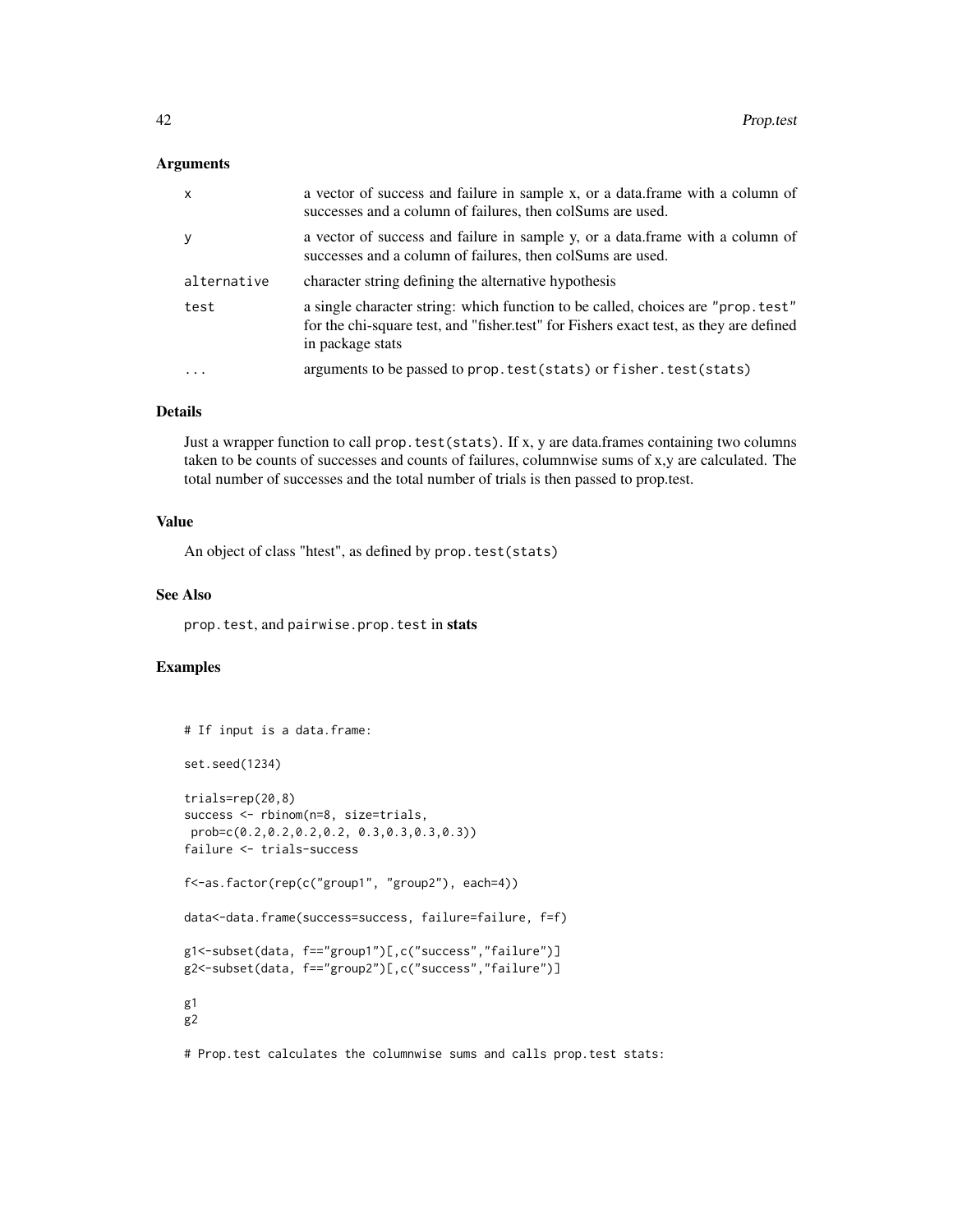#### <span id="page-42-0"></span>QBmover 43

```
Prop.test(x=g1, y=g2)
# should be the same as:
CS1<-colSums(g1)
CS2<-colSums(g2)
CS1
CS2
prop.test(x=c(CS1[1], CS2[1]), n=c(sum(CS1), sum(CS2)))
```
QBmover *Confidence intervals for ratios of proportions based on the quasibinomial assumption*

# Description

Confidence intervals for ratios of proportions with overdispersed binomial data in a one-factor quasibinomial generalized linear model. Intervals are computed using the MOVER-R method on profile deviance intervals (as implemented in mcprofile) for the single proportions.

# Usage

QBmover(succ, fail, trt, conf.level = 0.95, alternative = "two.sided",  $grid = NULL$ )

# Arguments

| succ        | vector of counts of successes                                                                                                                                                             |
|-------------|-------------------------------------------------------------------------------------------------------------------------------------------------------------------------------------------|
| fail        | vector of counts of failures                                                                                                                                                              |
| trt         | factor variable distinguishing the treatment groups                                                                                                                                       |
| conf.level  | a single numeric value, the confidence level                                                                                                                                              |
| alternative | a character string, "two.sided" for two-sided intervals, "less" for upper lim-<br>its, "greater" for lower limits only                                                                    |
| grid        | optional, a numeric vector to be supplied to the profiling used internally in<br>quasibin.ratio to obtain profile deviance intervals for each samples propor-<br>tion on the logit-scale. |

#### Value

A data.frame with three columns

| est   | estimated ratios        |
|-------|-------------------------|
| lower | lower confidence limits |
| upper | upper confidence limits |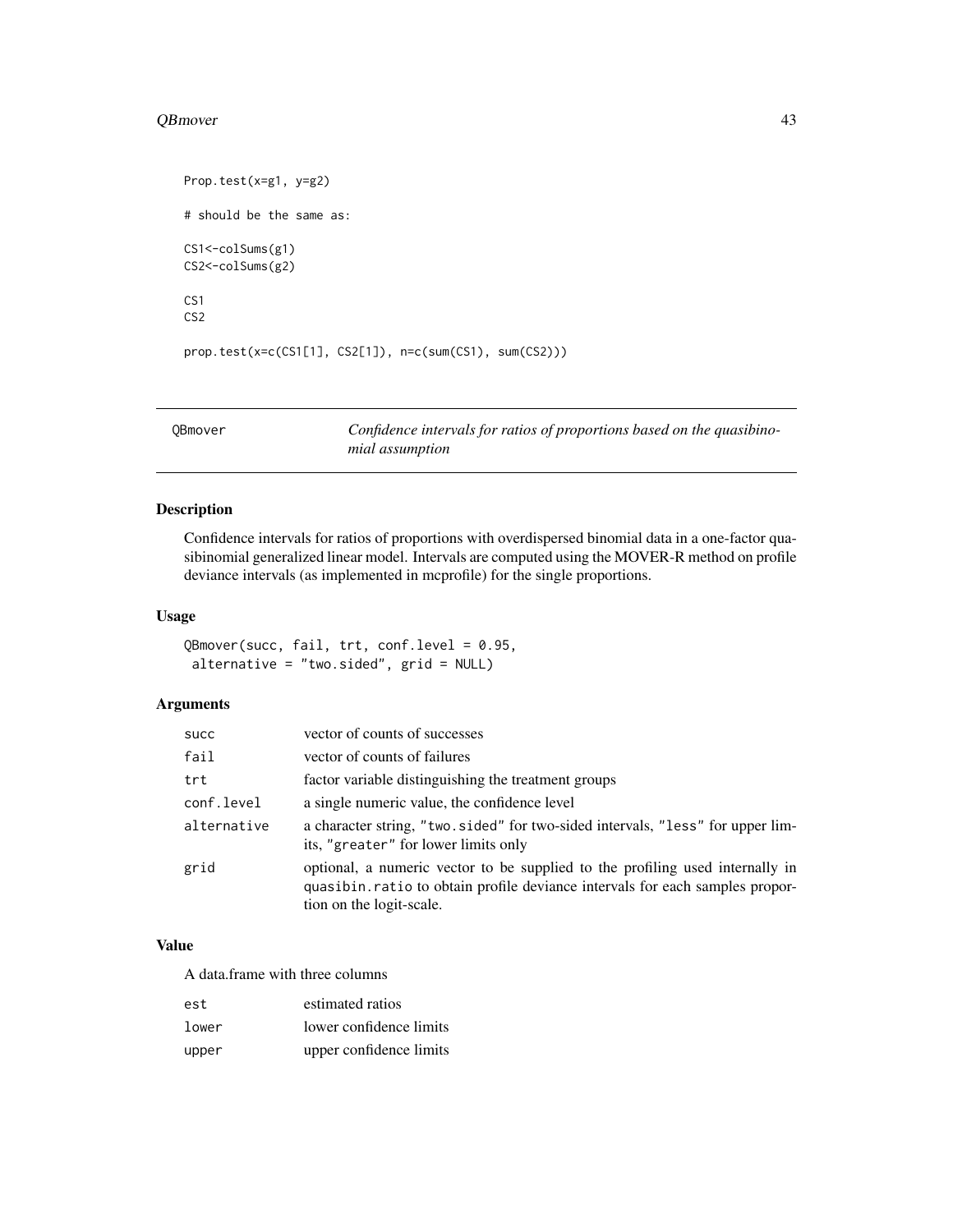#### Note

Experimental

#### Author(s)

Frank Schaarschmidt

# References

*Donner and Zou (2012):* Closed-form confidence intervals for functions of the normal mean and standard deviation. Statistical Methods in Medical Research 21(4):347-359. *Gerhard (2014):* Simultaneous Small Sample Inference For Linear Combinations Of Generalized Linear Model Parameters. Communications in Statistics - Simulation and Computation. DOI:10.1080/03610918.2014.895836

#### Examples

```
QBmover(succ=c(0,0,1, 0,6,8), fail=c(20,20,18, 20,14,12),
 trt = factor(rep(c("A", "B"), c(3,3))), conf. level = 0.95,alternative = "two.sided", grid = NULL)
```
repellent *Repellent effect of sulphur in eight concentrations*

#### Description

Sugar solutions were presented to certain number of bees. To assess the repellent effect of the fungicide sulphur of bees, increasing concentration of sulphur was added to the sugar solutions. The decrease of sugar solutions (i.e. uptake by bees) was measured. Low values of decrease therefore can be interpreted as high repellent effect of the sulphur concentration. Assumed to be a completely randomized design.

#### Usage

data(repellent)

#### Format

A data frame with 64 observations on the following 2 variables.

decrease a numeric vector, the absolut decrease of sugar solutions from begin to end of the experiment

treatment a factor with levels A B C D E F G H, the concentration of sulphur

#### Examples

```
data(repellent)
boxplot(decrease ~ treatment, data=repellent)
```
<span id="page-43-0"></span>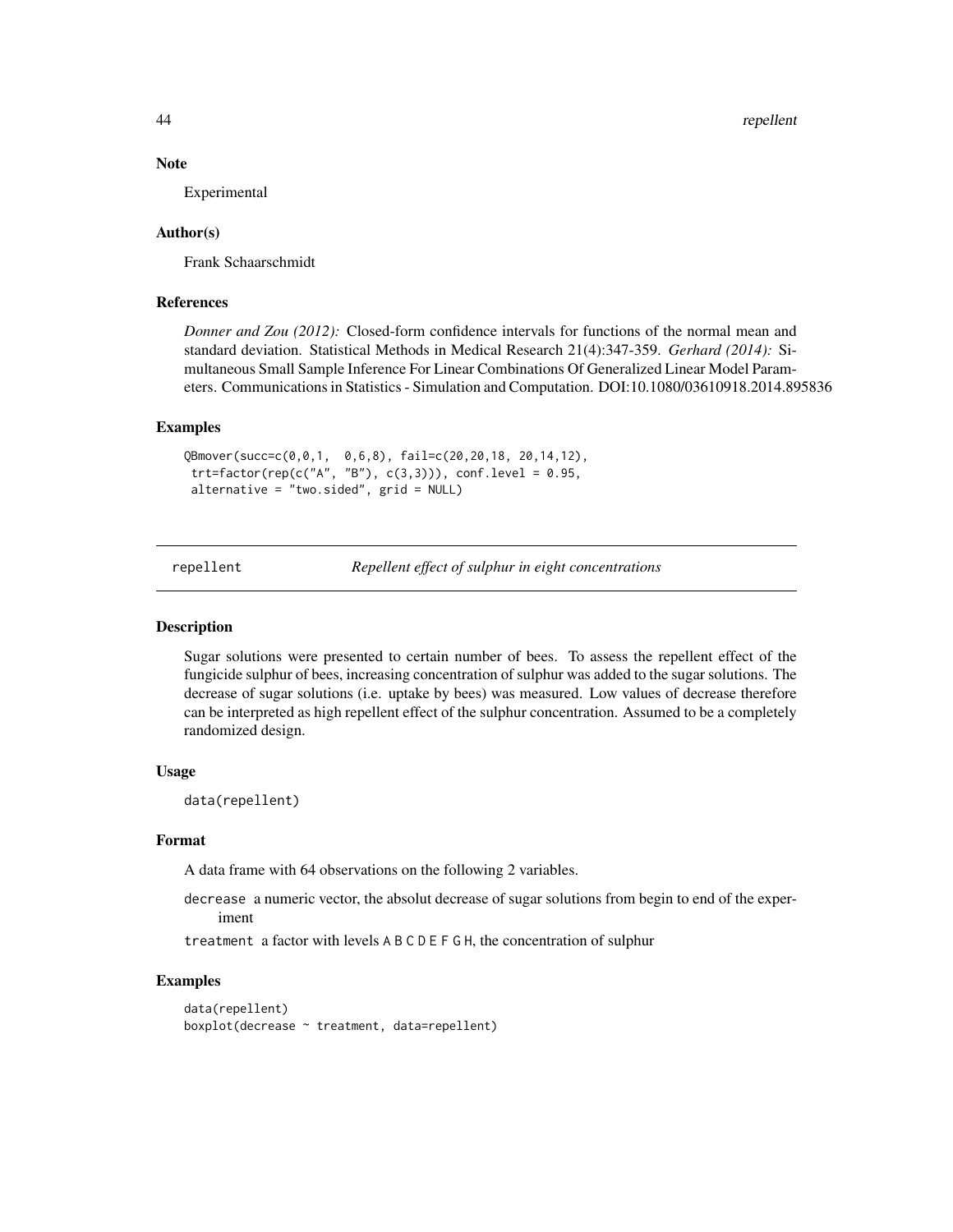<span id="page-44-0"></span>

### **Description**

Part of an experiment on propagation of plant genera Acer and Pyrus. Cuttings were taken from motherplants of age 5 and age 20, from top or base, and were treated with 0, 0.5 and 2 percent IBA to induce rooting. Treatments were arranged in a completely randomized design, among other variables, the number of cuttings with and without roots was recorded.

#### Usage

data(rooting)

#### Format

A data frame with 48 observations on the following 6 variables.

Age a numeric vector: age of mother plants

Position a factor with levels B and T, for "base" and "top" cuttings

IBA a numeric vector, specifying the concentration of IBA

Rep a numeric vector, number of replication

root a numeric vector, number of cuttings with successfull rooting, out of 12 trials

noroot a numeric vector, number of cuttings showing no rooting, out of 12 trials

#### Source

Data taken from Msc thesis by Dawit Mamushet Yifru, Institute of Floriculture, Tree Nursery Science and Plant Breeding, University of Hannover, 2005.

#### Examples

```
data(rooting)
```

```
rooting$IBAf<-as.factor(rooting$IBA)
rooting$Rep<-as.factor(rooting$Rep)
fitB<-glm(cbind(root,noroot)~Rep+(Age + Position + IBA)^2,
data=rooting, family=binomial)
fitQB<-glm(cbind(root,noroot)~Rep+(Age + Position + IBA)^2,
data=rooting, family=quasibinomial)
summary(fitB)
summary(fitQB)
anova(fitB, test="Chisq")
anova(fitQB, test="F")
```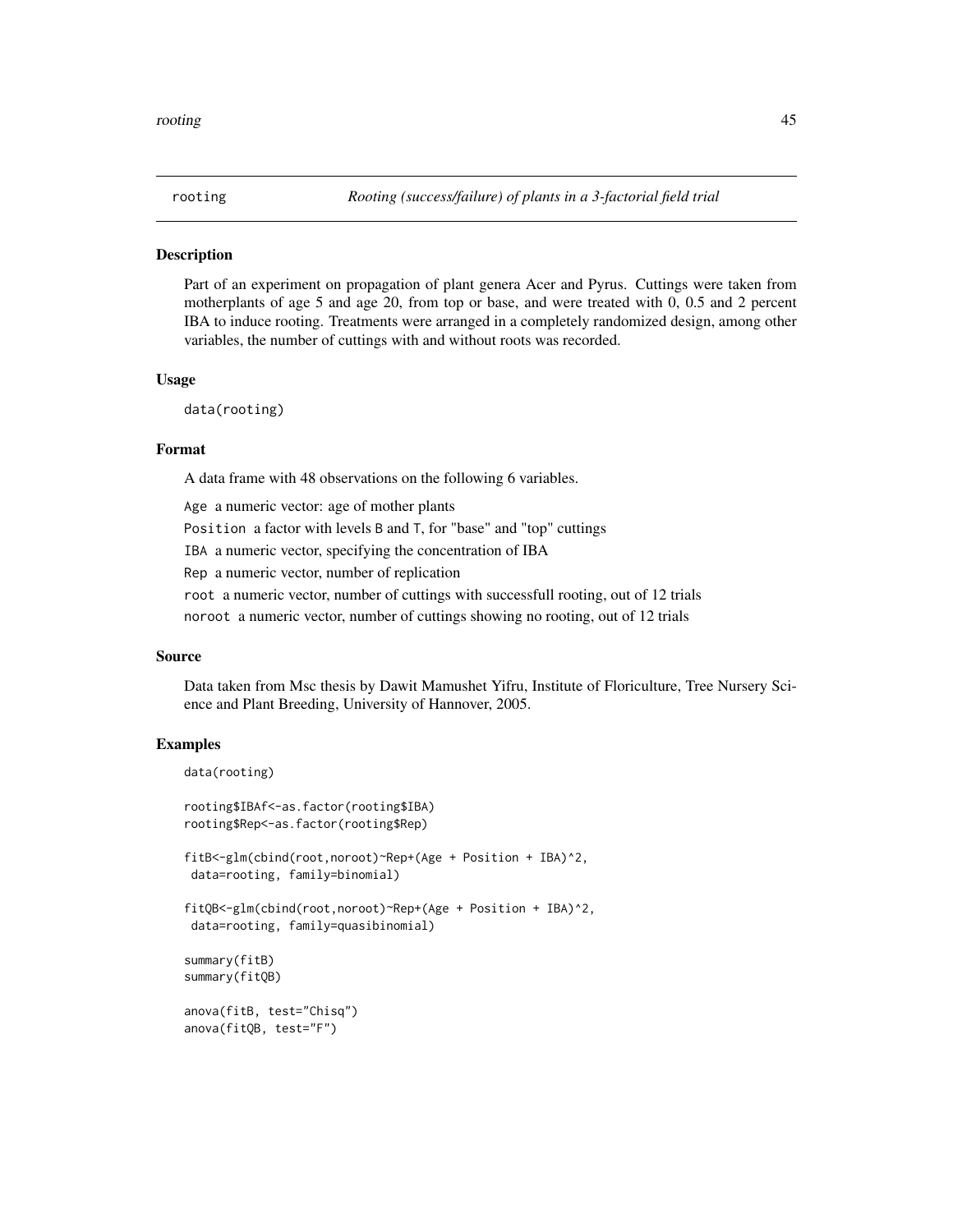<span id="page-45-0"></span>

#### Description

Sodium was measured in transgenic corn and the original isogenic corn variety.

#### Usage

data(sodium)

# Format

A data frame with 12 observations on the following 2 variables.

Treatment a factor with levels transgenic xisogenic

Sodiumcontent a numeric vector

# Source

Oberdoerfer, R.B. Example dataset from composition analyses of genetically modified oilseed rape seeds. 2003; BCS GmbH.

#### Examples

data(sodium) boxplot(Sodiumcontent ~Treatment, data=sodium)

<span id="page-45-1"></span>summary.pairwiseCI *Summary function for pairwiseCI*

#### Description

Creates a list of data.frames from the output of pairwiseCI

#### Usage

```
## S3 method for class 'pairwiseCI'
summary(object, digits = 4, ...)
```

| object                  | An object of class "pairwiseCI", created using the function pairwiseCI |
|-------------------------|------------------------------------------------------------------------|
| digits                  | number of digits for rounding of results                               |
| $\cdot$ $\cdot$ $\cdot$ | Currently not used.                                                    |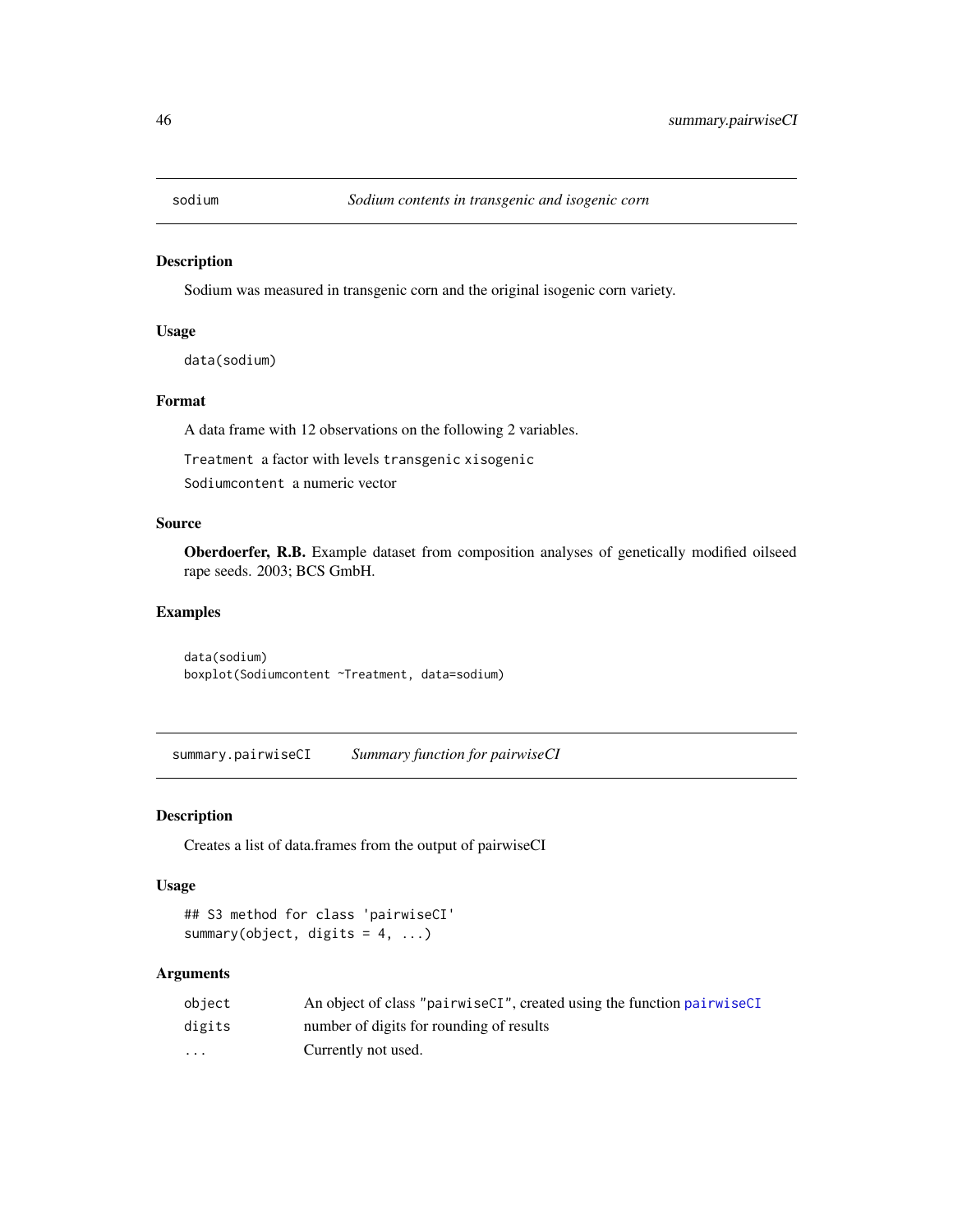# <span id="page-46-0"></span>summary.pairwiseTest 47

# Value

A list.

# See Also

link{as.data.frame.pairwiseCI}

# Examples

```
data(rooting)
```

```
rootRR<-pairwiseCI(cbind(root,noroot) ~ IBA,
data=rooting, by="Age", method="Prop.ratio")
```
# after calling summary, # extracting parts of the output is easier:

srootRR<-summary(rootRR)

srootRR\$'20'\$conf.int\$upper

<span id="page-46-1"></span>summary.pairwiseTest *Summary function for "pairwiseTest"*

# Description

Creates a data.frame from the output of pairwiseTest, allows to adjust raw p-values by methods implemented in p.adjust.

# Usage

```
## S3 method for class 'pairwiseTest'
summary(object, digits = 4,
p.addjust.method = "none", ...)
```

| object          | An object of class "pairwiseTest", created using the function pairwiseTest                                                                                                        |  |
|-----------------|-----------------------------------------------------------------------------------------------------------------------------------------------------------------------------------|--|
| digits          | number of digits for rounding of results                                                                                                                                          |  |
| p.adjust.method |                                                                                                                                                                                   |  |
|                 | Method to adjust p-values for multiple hypothesis testing, see options in p. adjust. method<br>in stats. The default in this function in "none", resulting in unadjusted p-values |  |
| .               | Currently not used.                                                                                                                                                               |  |
|                 |                                                                                                                                                                                   |  |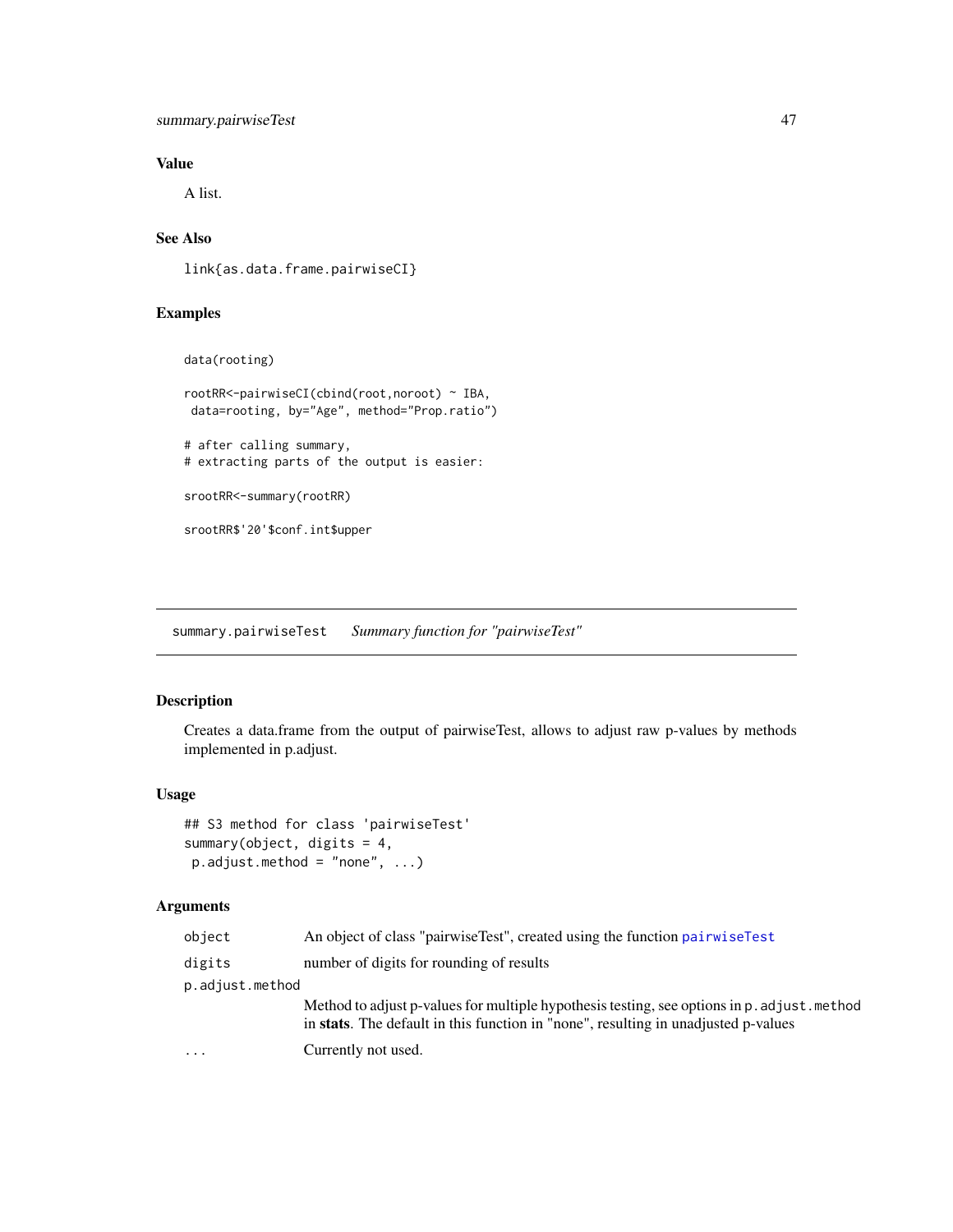# Details

Coerces the raw p-values and the corresponding group levels to a data.frame and applies p.adjust to it.

# Value

A dataframe, with columns

| p.val.raw  | raw p-values                                                              |
|------------|---------------------------------------------------------------------------|
| p.val.adj  | adjusted p-values, according to the method specified in p. adjust. method |
| comparison | the calculated differences or ratios of parameters                        |
| groupx     | levels of group x                                                         |
| groupy     | levels of group y                                                         |

and possibly further columns containing levels of by.

# Examples

```
data(Oats)
apOats<-pairwiseTest(yield~nitro, data=Oats,
by="Variety", method="t.test", var.equal=FALSE)
apOats
# summary just creates a data.frame from the output
summary(apOats)
# an allows application of p.adjust
# on the p.values:
summary(apOats, p.adjust.method="holm")
```
# See ?p.adjust.methods for the methods available.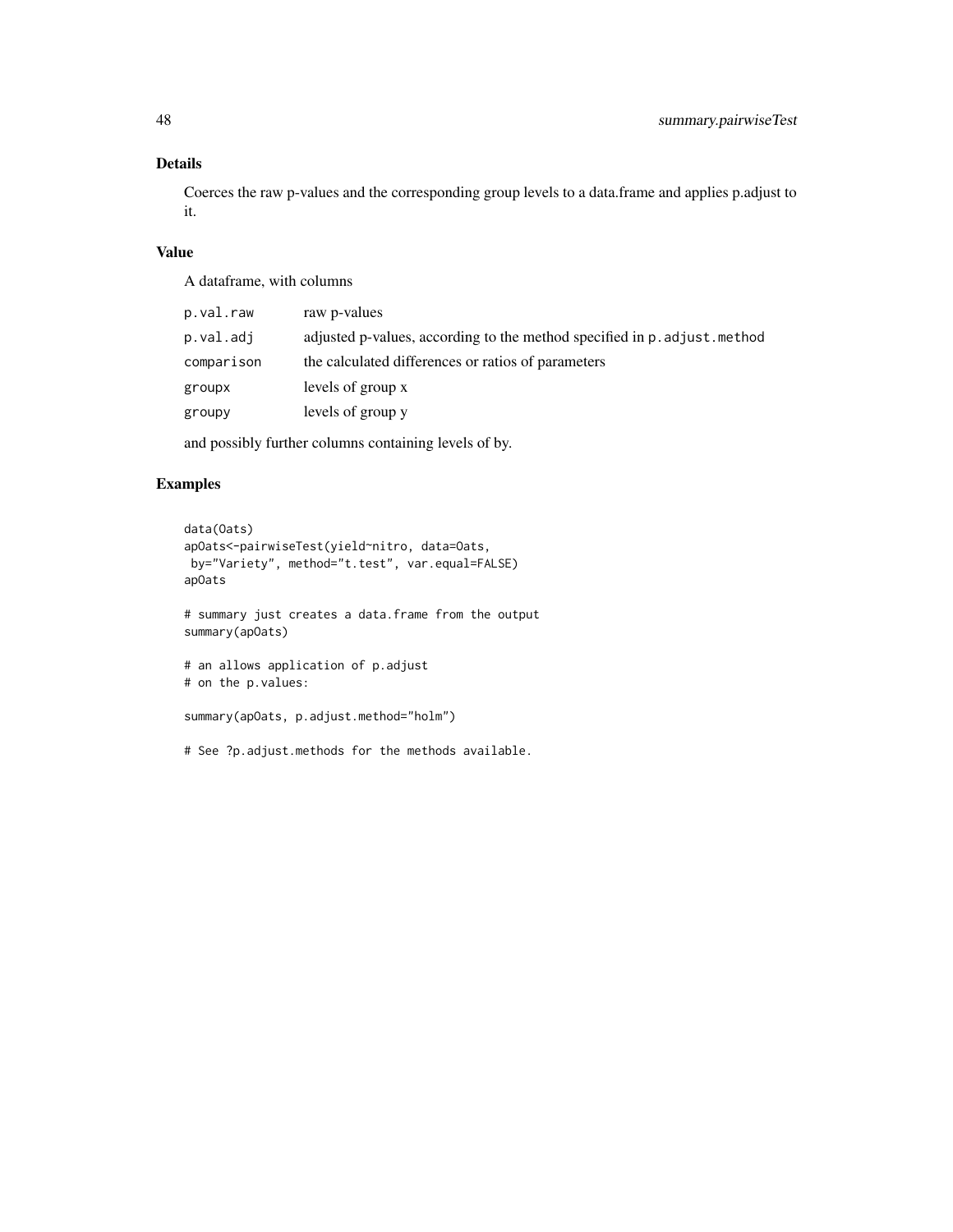# <span id="page-48-0"></span>**Index**

```
∗Topic datasets
    behenic, 6
    cabbage, 7
    Oats, 10
    repellent, 44
    rooting, 45
    sodium, 46
∗Topic hplot
    plot.pairwiseCI, 36
    plotCI.methods, 38
∗Topic htest
    MOVERR, 7
    np.re, 8
    overdispersed.binomial.ratio, 11
    pairwiseCI, 14
    pairwiseCI-package, 2
    pairwiseCIInt, 20
    pairwiseCImethodsCont, 21
    pairwiseCImethodsCount, 24
    pairwiseCImethodsProp, 26
    pairwiseMEP, 31
    pairwiseTest, 33
    pairwiseTestInt, 35
    profileDG, 41
    Prop.test, 41
    QBmover, 43
    summary.pairwiseTest, 47
∗Topic misc
    as.data.frame.pairwiseCI, 4
    as.data.frame.pairwiseMEP, 5
∗Topic package
    pairwiseCI-package, 2
∗Topic print
    print.pairwiseCI, 39
    print.pairwiseTest, 39
    print.summary.pairwiseCI, 40
    print.summary.pairwiseTest, 40
    summary.pairwiseCI, 46
    summary.pairwiseTest, 47
```

```
as.data.frame.pairwiseCI, 4, 17
as.data.frame.pairwiseMEP, 5, 32
behenic, 6
Betabin.ratio
        (overdispersed.binomial.ratio),
        11
cabbage, 7
HD.diff (pairwiseCImethodsCont), 21
HD.ratio (pairwiseCImethodsCont), 21
HL.diff (pairwiseCImethodsCont), 21
HL.ratio (pairwiseCImethodsCont), 21
Lognorm.diff (pairwiseCImethodsCont), 21
Lognorm.ratio (pairwiseCImethodsCont),
        21
Median.diff (pairwiseCImethodsCont), 21
Median.ratio (pairwiseCImethodsCont), 21
MOVERR, 7
Negbin.ratio (pairwiseCImethodsCount),
        24
np.re, 8
Oats, 10
ODbin.ratio
        (overdispersed.binomial.ratio),
        11
overdispersed.binomial.ratio, 11
p.adjust, 36
pairwise.prop.test, 34, 36
pairwise.t.test, 34, 36
pairwiseCI, 5, 14, 21, 32, 36, 46
pairwiseCI-package, 2
pairwiseCICont (pairwiseCIInt), 20
pairwiseCIInt, 20
```
pairwiseCImethodsCont, *[15](#page-14-0)*, *[20,](#page-19-0) [21](#page-20-0)*, [21,](#page-20-0) *[32](#page-31-0)*